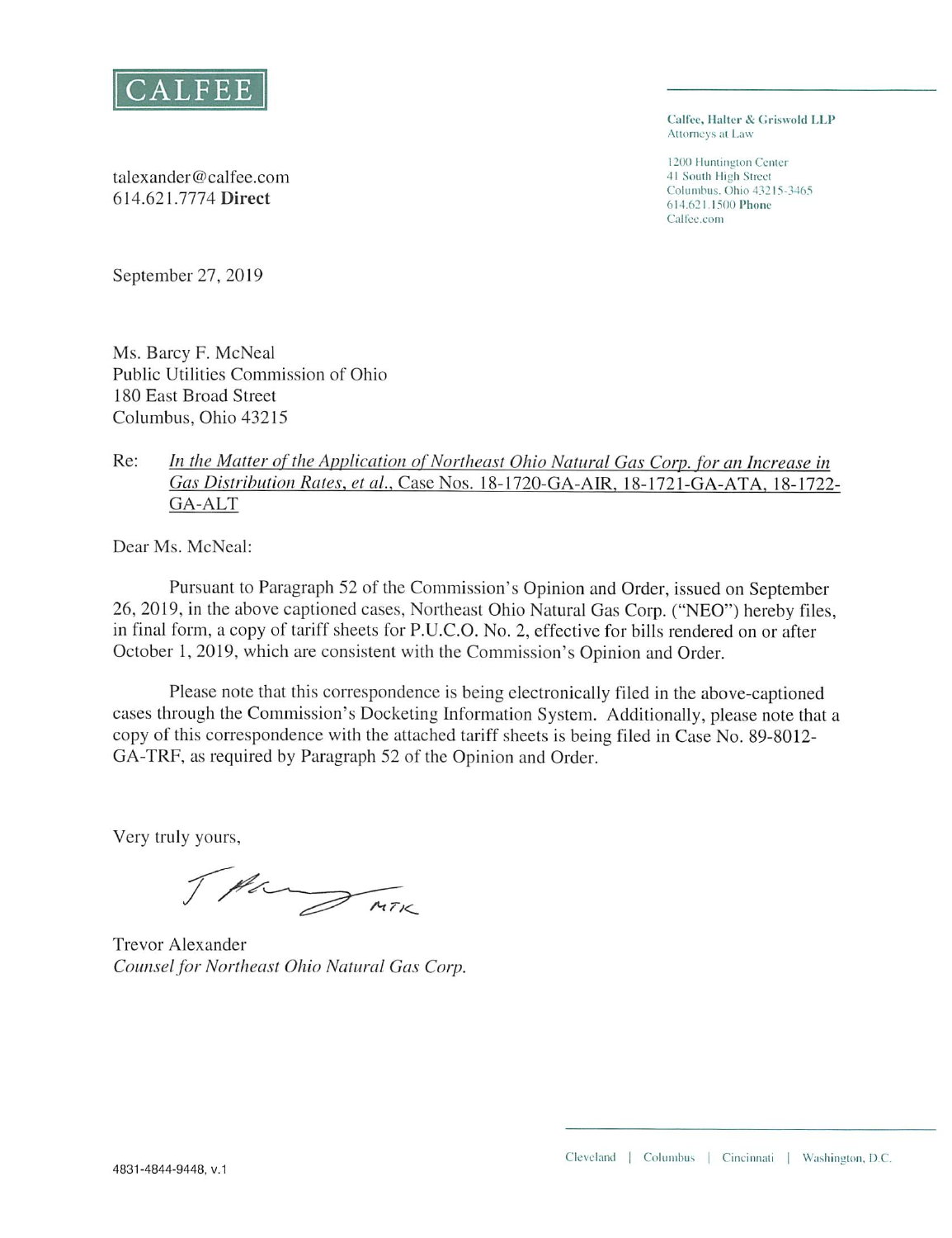# **NORTHEAST OHIO NATURAL GAS CORP.**

<sup>A</sup>**HEARTHSTONE UTILITIES, INC.** *COMPANY* 

# **Rules, Regulations and Rates Governing the Distribution and Transportation of Gas**

Filed with The Public Utilities Commission of Ohio

> Communication Concerning This Tariff Should Be Sent To:

> > Ken Oostman, President

Northeast Ohio Natural Gas Corp. 5640 Lancaster-Newark Road Pleasantville, Ohio 43148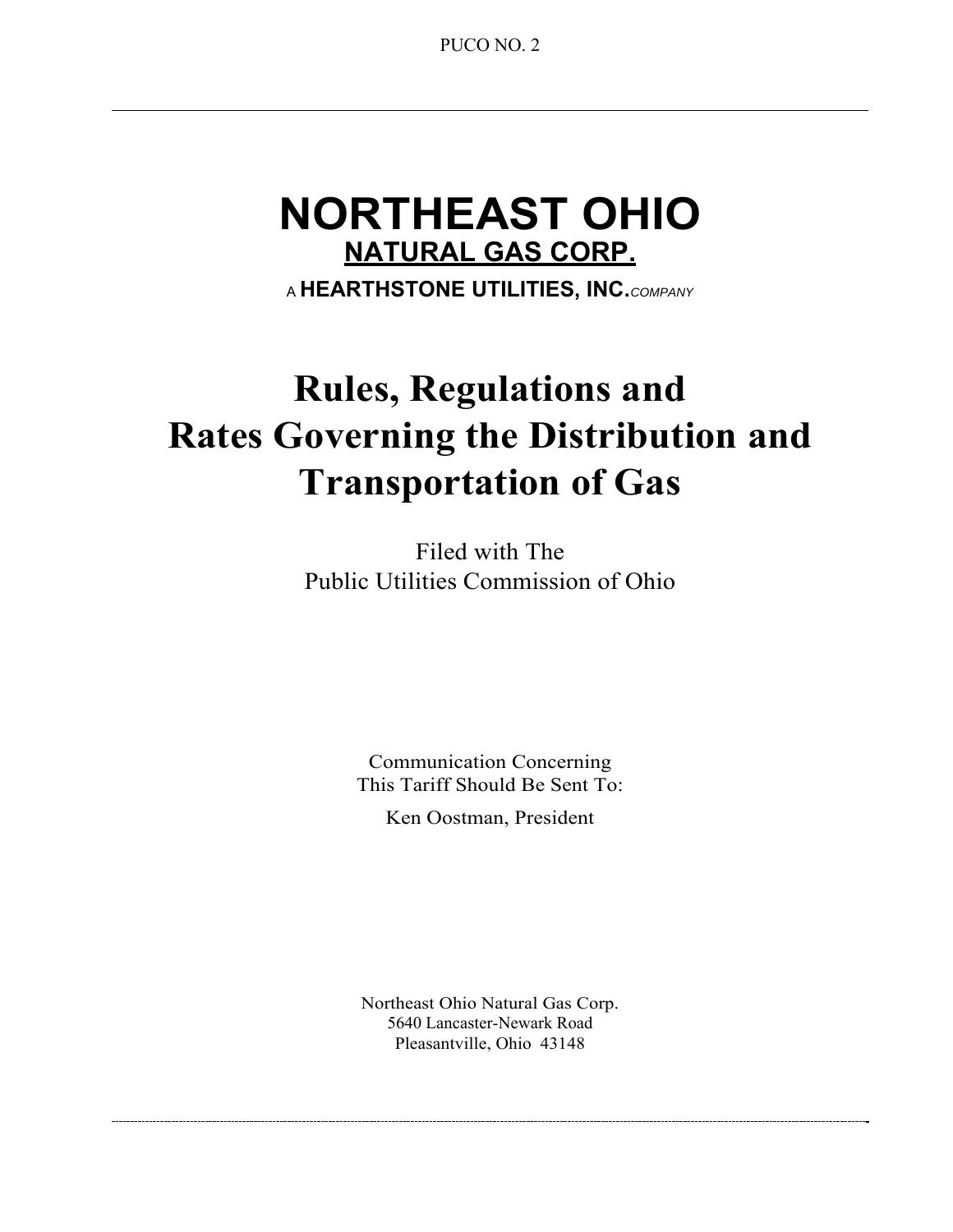#### NORTHEAST OHIO NATURAL GAS CORP. ORIGINAL SHEET NO. 1

### **RULES, REGULATIONS AND RATES GOVERNING THE DISTRIBUTION AND TRANSPORTATION OF GAS**

# **SECTION I - TABLE OF CONTENTS**

### **SHEET NUMBER**

| <b>SECTION I</b> – (Table of Contents)<br><b>Table of Content</b> | 1, 2, 3 and 4    |
|-------------------------------------------------------------------|------------------|
| <b>SECTION II (Service Territory)</b><br><b>Service Territory</b> | 5, 6, 7, 8 and 9 |
| <b>SECTION III (Definitions)</b>                                  |                  |
| <b>Definitions</b>                                                | 10, 11 and 12    |

# **Terms and Conditions (Rules and Regulations)**

### **SECTION IV (Service)**

| Availability                                     | 13        |
|--------------------------------------------------|-----------|
| Application and Re-establishment of Credit       | 13        |
| Turning on Gas – Company Only                    | 13        |
| <b>Resale Prohibited</b>                         | 14        |
| Continuity of Service                            | 14        |
| Service Not to Be Disturbed                      | 14 and 15 |
| Service Not Transferable                         | 15        |
| <b>Temporary Service</b>                         | 15        |
| <b>Customer Request to Discontinue Service</b>   | 15        |
| Company Right to Deny or Discontinue Service     | 16        |
| Disconnection Criteria                           | 16 and 17 |
| Reinstitution of Service Following Disconnection |           |
| <b>Information about Service</b>                 | 17 and 18 |
|                                                  |           |

Filed in accordance with the Public Utilities Commission of Ohio Entry dated September 26, 2019, Case No. 18-1720-GA-AIR

ISSUED: September 27, 2019 EFFECTIVE: For Bills Rendered on or after: October 1, 2019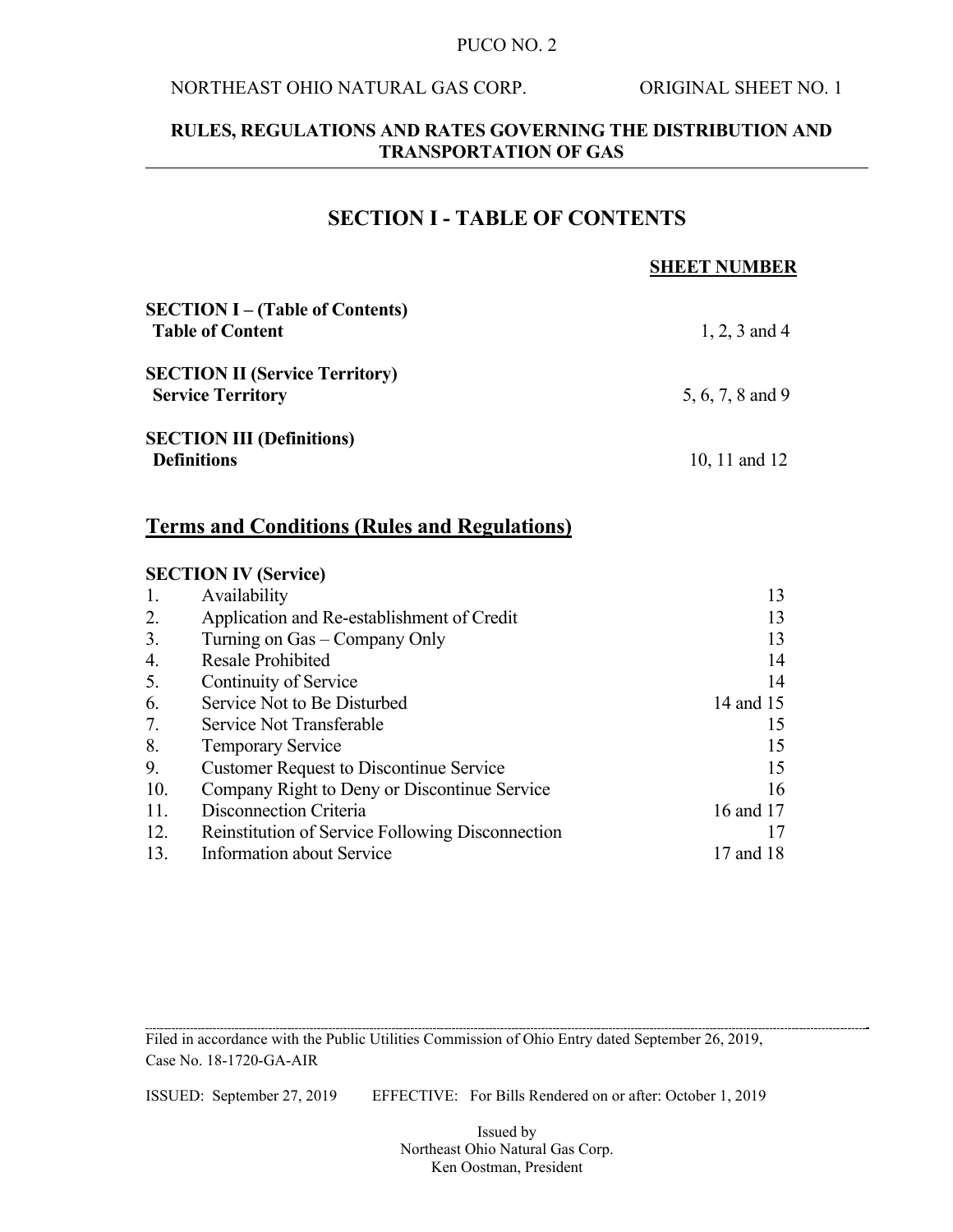### NORTHEAST OHIO NATURAL GAS CORP. ORIGINAL SHEET NO. 2

### **RULES, REGULATIONS AND RATES GOVERNING THE DISTRIBUTION AND TRANSPORTATION OF GAS**

### **Section I - TABLE OF CONTENTS**

#### **SHEET NUMBER**

### **SECTION V – (Billing and Metering)**  14. Billing Periods 19 and 20 15. Bill Format and Billing Procedure, Bill Due Date 20 16. Meter Reading 20 17. Quantity of Gas Delivered by Meter 20 and 21 18. Payment of Bills 21 and 22 19. Payment Arrangements and Responsibility 22 20. Budget Payment Plan 22 21. Right of Way 22 **SECTION VI – (Physical Property)**  22. Service Lines 23 and 24 23. Meter Furnished 24 24. Meter Location 24 25. Only Company Can Connect Meter 24 26. Pressure Regulators 25 27. Customer Responsibility for Pipes and Appliances 25 28. Standards for Customer's Property 26 29. No Responsibility for Material or Workmanship 26 30. Access to Premises 26 and 27 31. Customer Shall Notify Company of Any Gas Piping 27 Alterations/Change in Load 32. Extension of Gas Distribution Mains 27 and 28 33. Removal of Property No Longer in Service 28 **SECTION VII – (Transportation - Applicant Requirements)**  34. Conditions of Service 29 35. Daily Measuring Device 29 36. Application 29 and 30

Filed in accordance with the Public Utilities Commission of Ohio Entry dated September 26, 2019, Case No. 18-1720-GA-AIR

ISSUED: September 27, 2019 EFFECTIVE: For Bills Rendered on or after: October 1, 2019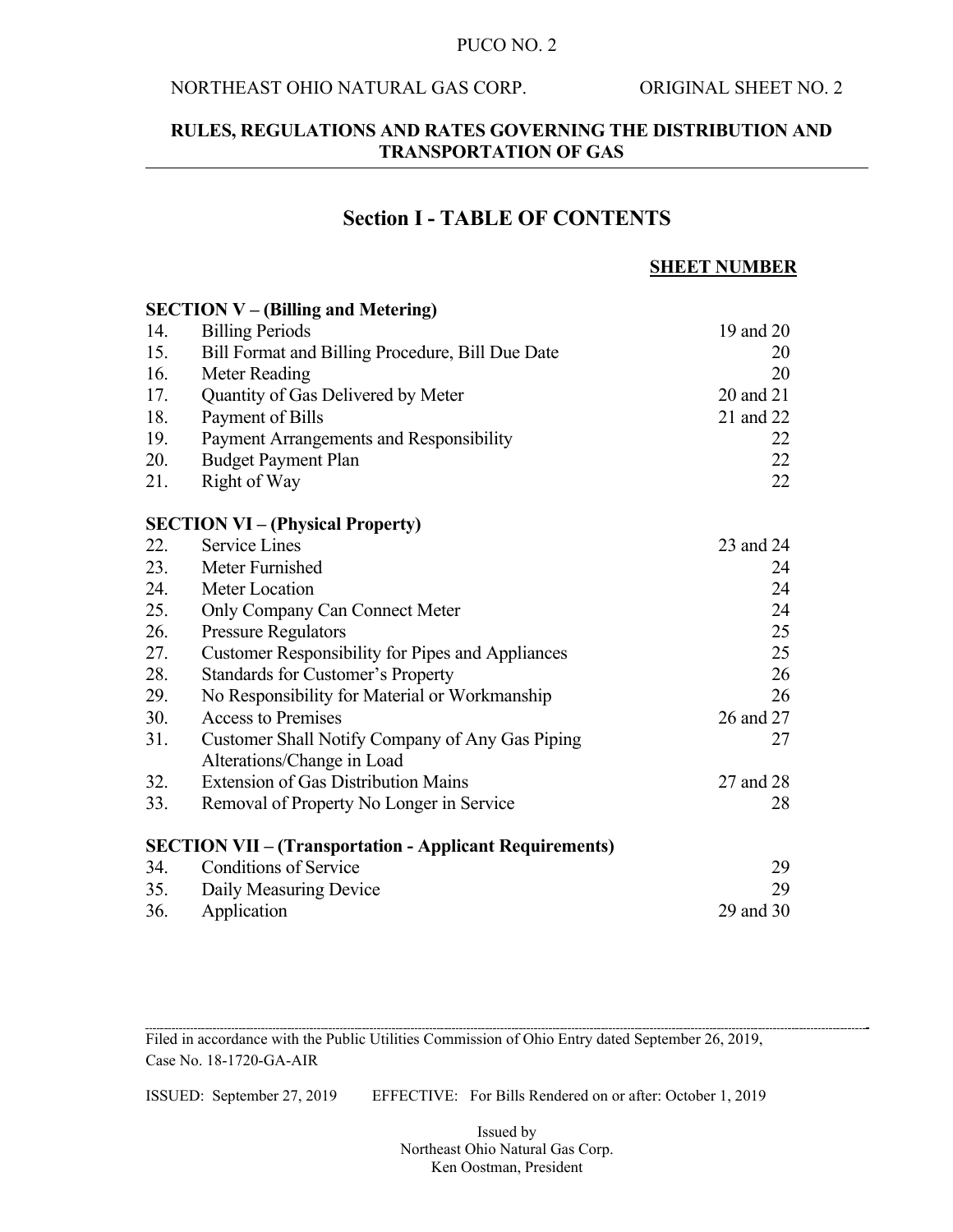### NORTHEAST OHIO NATURAL GAS CORP. ORIGINAL SHEET NO. 3

### **RULES, REGULATIONS AND RATES GOVERNING THE DISTRIBUTION AND TRANSPORTATION OF GAS**

# **Section I - TABLE OF CONTENTS**

# **SHEET NUMBER**

|     |                                                         | $\cdots$  |
|-----|---------------------------------------------------------|-----------|
|     | <b>SECTION VIII – (Transportation - Gas Deliveries)</b> |           |
| 37. | <b>Gas Quality</b>                                      | 31 and 32 |
| 38. | Title of Gas                                            | 32        |
| 39. | Deliveries of Customer Owned Gas                        | 32        |
| 40. | <b>Authorized Daily Volumes</b>                         | 33        |
| 41. | Unaccounted for Gas                                     | 34        |
| 42. | <b>Operational Flow Orders</b>                          | 34        |
| 43. | Deficiencies in Deliveries to Company                   | 34        |
| 44. | <b>Charges for Third Party Services</b>                 | 35        |
| 45. | Interruptions                                           | 35        |
| 46. | Addition and Replacement of Facilities                  | 35 and 36 |
| 47. | <b>Operation and Maintenance Costs</b>                  | 36        |
| 48. | Measurement                                             | 36 and 37 |

#### **SECTION IX – (Transportation – Termination of Service)**

| 49.    | Obligation to Serve Following Termination of Transportation Agreement | 38               |
|--------|-----------------------------------------------------------------------|------------------|
|        | <b>SECTION X (Rate Schedules)</b>                                     |                  |
|        | <b>Rate Schedules</b>                                                 | 39               |
| 50.    | <b>Small General Service Charges</b>                                  | 40 and 41        |
| 51.    | General Service Charges                                               | 42 and 43        |
| 52.    | Large General Service Charges                                         | 44 and 45        |
| 53.    | <b>General Transportation Service Charges</b>                         | 46 and 47        |
| 54.    | Large General Transportation Service Charges                          | 48, 49 and 50    |
|        | <b>Riders</b>                                                         |                  |
| 55.    | Gas Cost Recovery Rider                                               | 51               |
| 56.    | Gross Receipts Tax Rider                                              | 52               |
| 57.    | Income Tax Credit Mechanism Rider                                     | 53               |
| $\sim$ | $\bigcap_{i=1}^n A_i \cap \bigcap_{i=1}^n A_i$                        | $\sim$ $\lambda$ |

|     | 58. Ohio MCF Tax Rider                      |    |
|-----|---------------------------------------------|----|
|     | 59. Percentage of Income Payment Plan Rider |    |
| 60. | Uncollectible Expense Rider                 | 56 |

Filed in accordance with the Public Utilities Commission of Ohio Entry dated September 26, 2019, Case No. 18-1720-GA-AIR

ISSUED: September 27, 2019 EFFECTIVE: For Bills Rendered on or after: October 1, 2019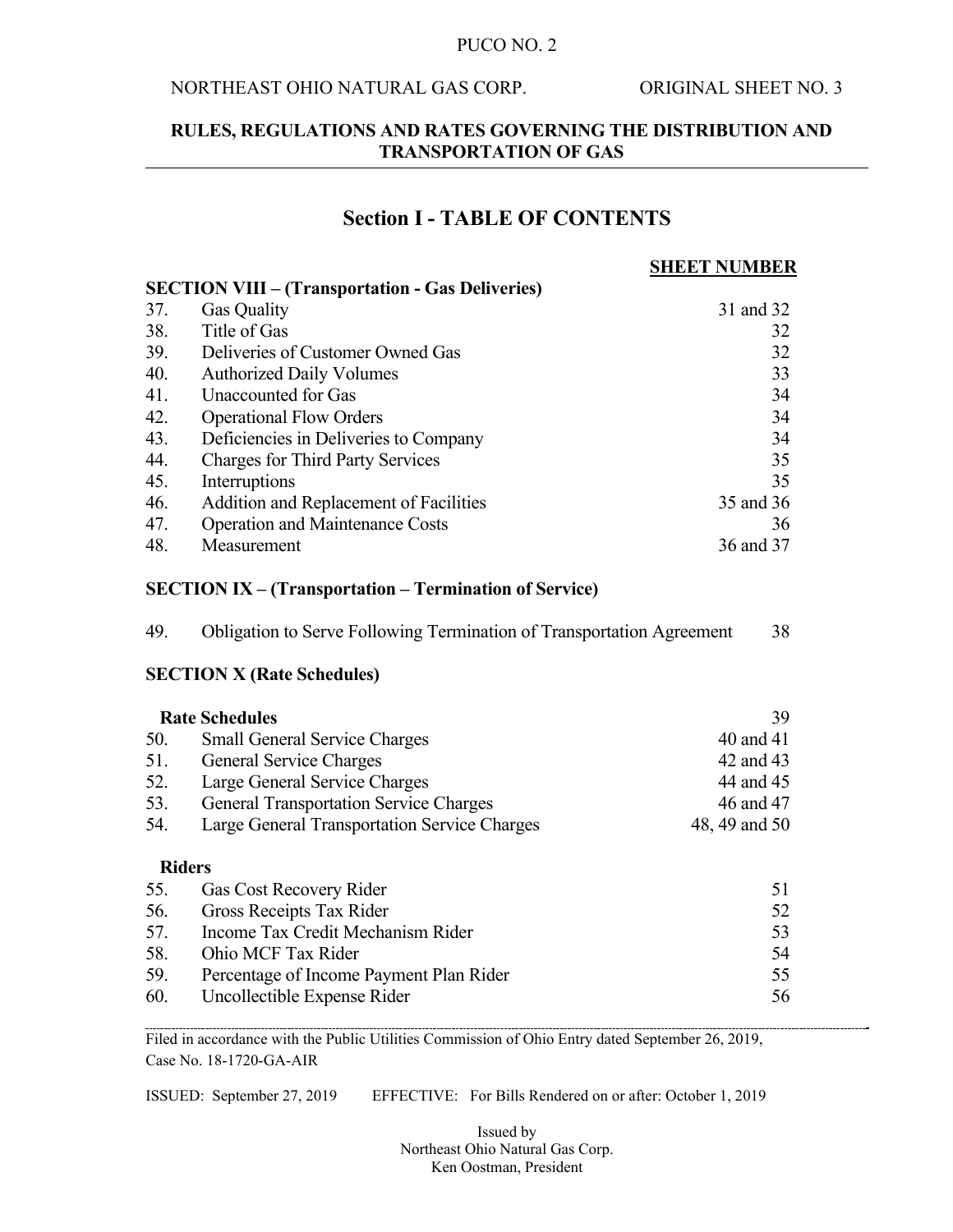### NORTHEAST OHIO NATURAL GAS CORP. ORIGINAL SHEET NO. 4

**Miscellaneous Charges** 

### **RULES, REGULATIONS AND RATES GOVERNING THE DISTRIBUTION AND TRANSPORTATION OF GAS**

## **Section I - TABLE OF CONTENTS**

### **SHEET NUMBER**

|     | 1, Hotelining only Chair Les                                     |           |
|-----|------------------------------------------------------------------|-----------|
| 61. | <b>Excess Flow Valve Charge</b>                                  | 57        |
| 62. | Invalid Check or ACH Return                                      | 57        |
| 63. | Late Payment Charge                                              | 57        |
|     | 64. Meter Test Charge                                            | 57        |
|     | 65. Reconnection Charge                                          | 57        |
|     | 66. Theft of Service/Tampering                                   | 58        |
|     | 67. Tie-In Charge                                                | 58        |
|     | <b>General Information</b>                                       |           |
| 68. | Minimum Gas Service Standards                                    | 59        |
| 69. | Right to Modify                                                  | 59        |
| 70. | Tariff Subject to Commission Rules, Orders and Ohio Revised Code | 59        |
| 71. | Curtailment of Gas Service and Enforcement of Curtailment        | 59 and 60 |

Filed in accordance with the Public Utilities Commission of Ohio Entry dated September 26, 2019, Case No. 18-1720-GA-AIR

ISSUED: September 27, 2019 EFFECTIVE: For Bills Rendered on or after: October 1, 2019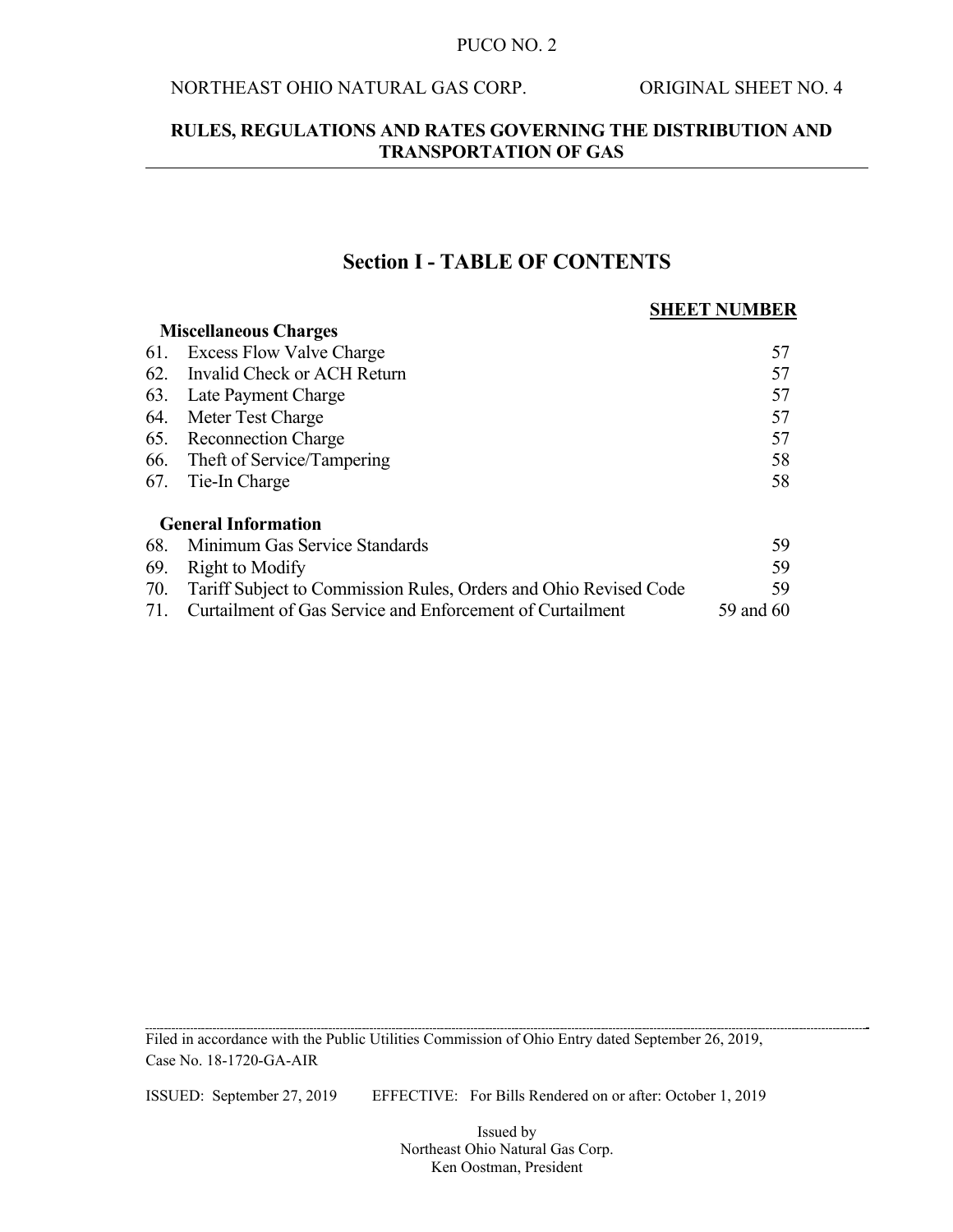#### NORTHEAST OHIO NATURAL GAS CORP. ORIGINAL SHEET NO. 5

### **RULES, REGULATIONS AND RATES GOVERNING THE DISTRIBUTION AND TRANSPORTATION OF GAS**

### **SECTION II – SERVICE TERRITORY**

### **Municipalities and The Unincorporated Contiguous Territory to Which This Schedule Is Applicable**

This Schedule exhibits which municipalities are generally served by the specific Area rates of the Northeast Ohio Natural Gas Corp. for supplying gas service. All customers are served within either the Northeast Ohio Area (premises formerly served by Northeast Ohio Natural Gas Corp. and Brainard Gas Corp.) or the Orwell Area (premises formerly served by the Orwell Natural Gas Company). Where any common areas of service exist for a previously unserved premise, the premise (customer) will be assigned to the Northeast Ohio Area for billing purposes.

| <b>Municipality</b>        | County                      | <b>Municipality</b> | County               |
|----------------------------|-----------------------------|---------------------|----------------------|
| Alliance                   | Mahoning/Stark              | <b>Bristolville</b> | Trumbull             |
| Amanda                     | Fairfield                   | <b>Bucyrus</b>      | Crawford             |
| Amherst                    | Lorain                      | Caledonia           | Marion               |
| <b>Amherst Township</b>    | Lorain                      | Cambridge           | Guernsey             |
| Apple Creek                | Wayne                       | Canal Winchester    | Fairfield/Franklin   |
| Ashland                    | Ashland                     | Canton              | <b>Stark</b>         |
| Atwater                    | Portage                     | Carroll             | Fairfield            |
| <b>Atwater Township</b>    | Portage                     | Charm               | Holmes               |
| Baltic                     | Coshocton/Holmes/Tuscawarus | Clark               | Holmes               |
| Baltimore                  | Fairfield                   | Coal Run            | Waterford/Washington |
| Beach City                 | <b>Stark</b>                | Concord             | Lake                 |
| Beloit                     | Mahoning                    | Concord Township    | Lake                 |
| Benton                     | Crawford                    | Coshocton           | Coshocton            |
| Berlin                     | Holmes                      | Cumberland          | Guernsey             |
| Berlin Center              | Mahoning                    | Cuyahoga Falls      | Summit               |
| Berlin Township            | Holmes                      | Dalton              | Wayne                |
| Beverly                    | Washington                  | Dellroy             | Carroll              |
| <b>Bolivar</b>             | Tuscawarus                  | Dennison            | Tuscawarus           |
| Bowerston                  | Harrison                    | Diamond             | Portage              |
| <b>Braceville</b>          | Trumbull                    | Dundee              | Tuscawarus           |
| <b>Braceville Township</b> | Trumbull                    | East Sparta         | Stark                |
| <b>Bristol Township</b>    | Trumbull                    | Farmerstown         | Holmes               |

#### **Northeast Ohio Area**

Filed in accordance with the Public Utilities Commission of Ohio Entry dated September 26, 2019, Case No. 18-1720-GA-AIR

ISSUED: September 27, 2019 EFFECTIVE: For Bills Rendered on or after: October 1, 2019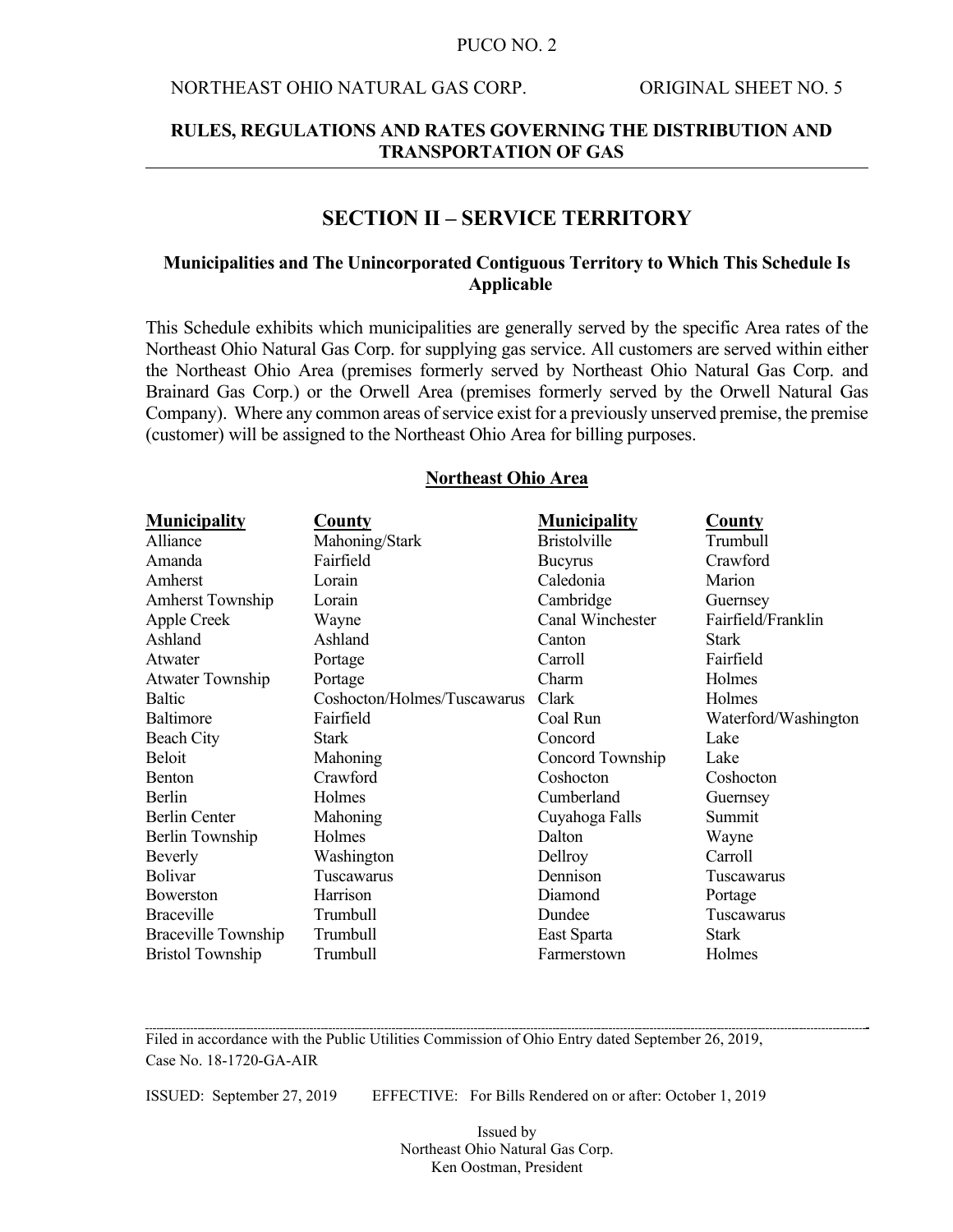### NORTHEAST OHIO NATURAL GAS CORP. ORIGINAL SHEET NO. 6

### **RULES, REGULATIONS AND RATES GOVERNING THE DISTRIBUTION AND TRANSPORTATION OF GAS**

### **Municipalities and The Unincorporated Contiguous Territory to Which This Schedule Is Applicable**

#### **Northeast Ohio Area (Continued)**

| <b>Municipality</b>  | <b>County</b> | <b>Municipality</b>  | <b>County</b>      |
|----------------------|---------------|----------------------|--------------------|
| Fredricksburg        | Wayne         | <b>Newton Falls</b>  | Trumbull           |
| Fresno               | Coshocton     | Newton Township      | Trumbull           |
| Galion               | Crawford      | North Benton         | Mahoning           |
| Groveport            | Franklin      | North Jackson        | Mahoning           |
| Holmesville          | Holmes        | North Lawrence       | <b>Stark</b>       |
| Homeworth            | Columbiana    | Orrville             | Wayne              |
| Kidron               | Wayne         | Pickerington         | Fairfield/Franklin |
| Killbuck             | Holmes        | Pleasantville        | Fairfield          |
| Lancaster            | Fairfield     | Rittman              | Medina/Wayne       |
| Leesville            | Carroll       | Roaming Shores       | Ashtabula          |
| Levittsburg          | Trumbull      | Roswell              | Tuscawarus         |
| Lithopolis           | Fairfield     | Salem                | Columbiana         |
| Logan                | Hocking       | Sherrodsville        | Carroll            |
| Lowell               | Washington    | Shreve               | Wayne              |
| Lower Salem          | Washington    | Smithville           | Wayne              |
| Magnolia             | Stark         | Somerdale            | Tuscawarus         |
| Mansfield            | Richland      | Southington          | Trumbull           |
| Marietta             | Washington    | Southington Township | Trumbull           |
| Marion               | Marion        | Sterling             | Wayne              |
| Marshallville        | Wayne         | Strasburg            | Tuscawarus         |
| Massillion           | <b>Stark</b>  | <b>Sugar Creek</b>   | Tuscawarus         |
| Mentor               | Lake          | Sycamore             | Wyandot            |
| Middlefield          | Geauga        | Uhrichsville         | Tuscawarus         |
| Middlefield Township | Geauga        | Vincent              | Washington         |
| Millersburg          | Holmes        | <b>Walnut Creek</b>  | Holmes             |
| Mineral City         | Tuscawarus    | Warner               | Washington         |
| Morral               | Marion        | Warren               | Trumbull           |
| Mount Hope           | Holmes        | Warren Township      | Trumbull           |
| <b>Mount Eaton</b>   | Wayne         | Waterford Township   | Washington         |
| Navarre              | <b>Stark</b>  | Watertown Township   | Washington         |
| New Philadelphia     | Tuscawarus    | Waynesburg           | <b>Stark</b>       |
| New Comerstown       | Tuscawarus    | West Farmington      | Trumbull           |

Filed in accordance with the Public Utilities Commission of Ohio Entry dated September 26, 2019, Case No. 18-1720-GA-AIR

ISSUED: September 27, 2019 EFFECTIVE: For Bills Rendered on or after: October 1, 2019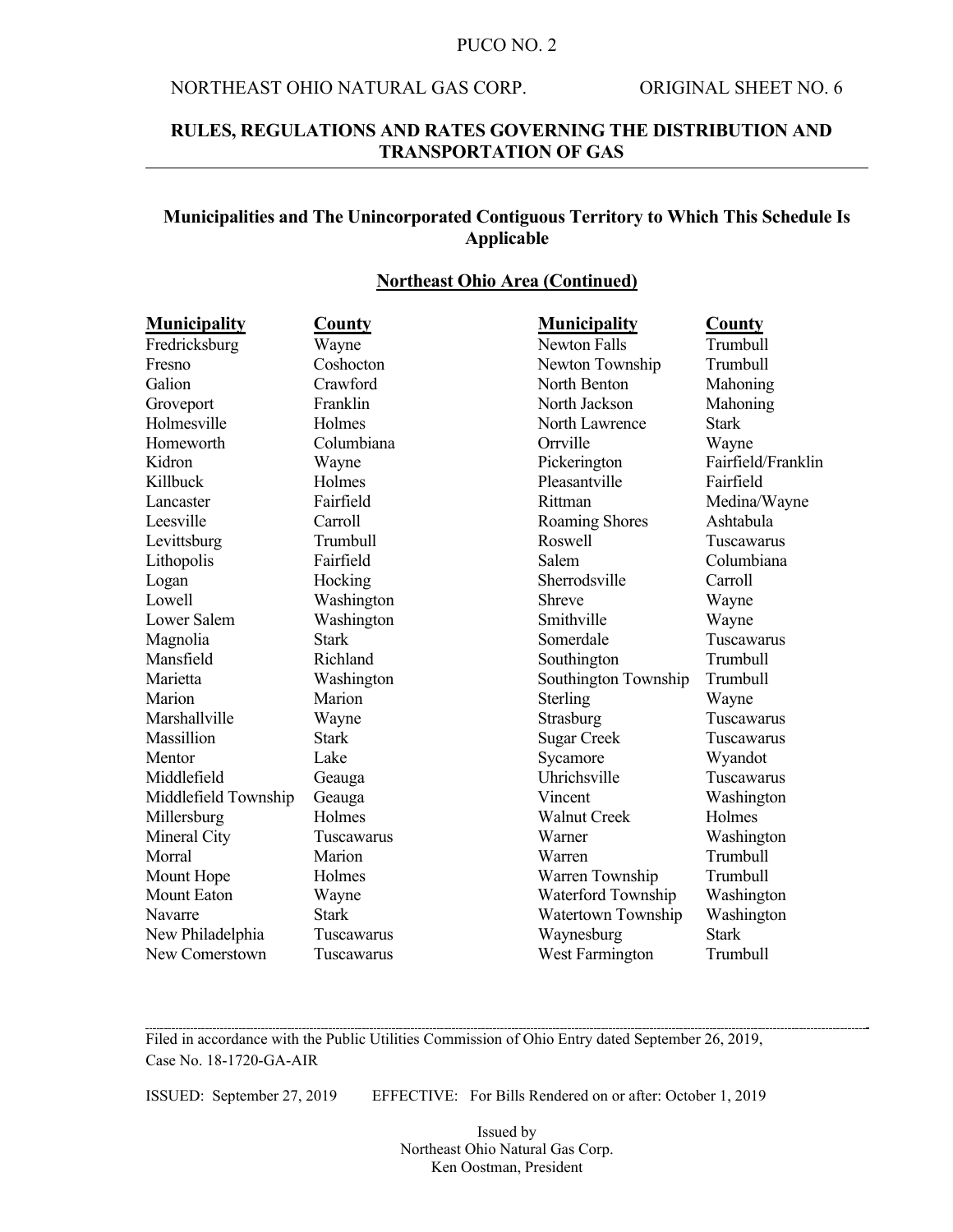### NORTHEAST OHIO NATURAL GAS CORP. ORIGINAL SHEET NO. 7

### **RULES, REGULATIONS AND RATES GOVERNING THE DISTRIBUTION AND TRANSPORTATION OF GAS**

### **Municipalities and The Unincorporated Contiguous Territory to Which This Schedule Is Applicable**

#### **Northeast Ohio Area (Continued)**

| <b>Municipality</b> | <b>County</b> |
|---------------------|---------------|
| West Salem          | Wayne         |
| Whipple             | Washington    |
| Wilmot              | <b>Stark</b>  |
| Windham             | Portage       |
| Winesburg           | Holmes        |
| Wooster             | Wayne         |
| Zoarville           | Tuscawarus    |

Filed in accordance with the Public Utilities Commission of Ohio Entry dated September 26, 2019, Case No. 18-1720-GA-AIR

ISSUED: September 27, 2019 EFFECTIVE: For Bills Rendered on or after: October 1, 2019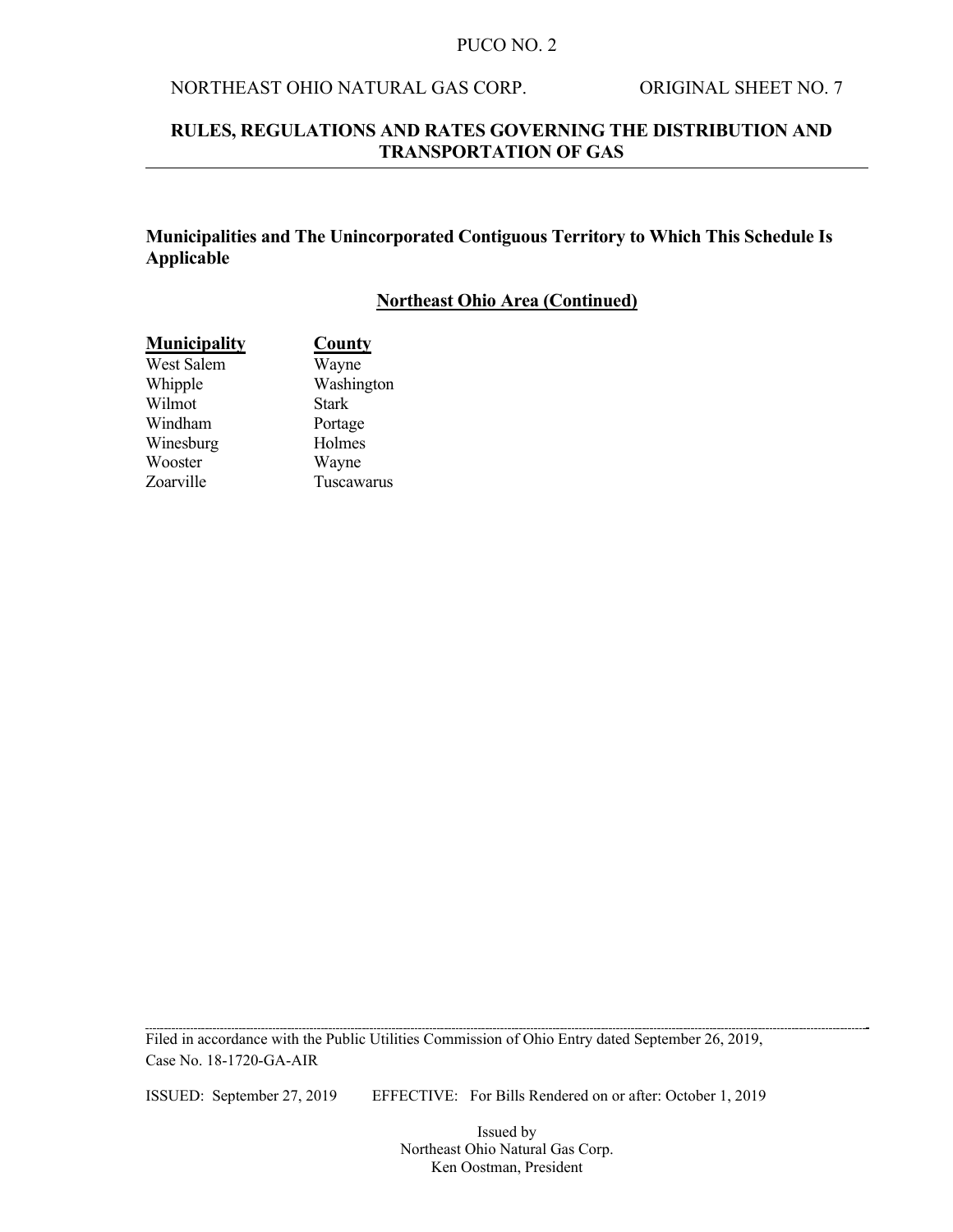#### NORTHEAST OHIO NATURAL GAS CORP. ORIGINAL SHEET NO. 8

### **RULES, REGULATIONS AND RATES GOVERNING THE DISTRIBUTION AND TRANSPORTATION OF GAS**

### **Municipalities and The Unincorporated Contiguous Territory to Which This Schedule Is Applicable**

#### **Orwell Area**

| <b>Municipality</b>        | <b>County</b>       | <b>Municipality</b>    | <b>County</b> |
|----------------------------|---------------------|------------------------|---------------|
| Auburn                     | Geauga/Tuscarawas   | Howland Township       | Trumbull      |
| Auburn Township            | Geauga/Tuscarawas   | Huntsburg              | Geauga        |
| Aurora                     | Portage             | Huntsburg Township     | Geauga        |
| Bazetta Township           | Trumbull            | Jackson Township       | <b>Stark</b>  |
| <b>Beaver Township</b>     | Mahoning            | Kirtland City          | Lake          |
| <b>Bloomfield Township</b> | Trumbull            | Kirtland Hills Village | Lake          |
| <b>Burton</b>              | Geauga              | Lenox Township         | Ashtabula     |
| <b>Burton Township</b>     | Geauga              | Leroy                  | Lake          |
| Chagrin Falls              | Geauga              | Leroy Township         | Lake          |
| Champion Township          | Trumbull            | Lordstown Village      | Trumbull      |
| Chardon                    | Geauga              | Macedonia              | Summit        |
| Chardon Township           | Geauga              | Madison                | Lake          |
| Chesterland                | Geauga              | Madison Township       | Lake          |
| Columbiana                 | Columbiana/Mahoning | Mantua                 | Portage       |
| Cortland                   | Trumbull            | Mantua Township        | Portage       |
| Eastlake                   | Lake                | Mecca Township         | Trumbull      |
| Fairport Harbor            | Lake                | Mesopotamia            | Trumbull      |
| Farmington                 | Trumbull            | Mesopotamia Township   | Trumbull      |
| Farmington Township        | Trumbull            | Milton                 | Mahoning      |
| Garfield Heights           | Cuyahoga            | Milton Township        | Mahoning      |
| Garrettsville              | Portage             | Montville Township     | Geauga        |
| Glenwillow                 | Cuyahoga            | Morgan Township        | Ashtabula     |
| <b>Grand River</b>         | Lake                | Munson                 | Geauga        |
| Hambden Township           | Geauga              | Munson Township        | Geauga        |
| <b>Highland Heights</b>    | Cuyahoga            | Newbury                | Geauga        |

Filed in accordance with the Public Utilities Commission of Ohio Entry dated September 26, 2019, Case No. 18-1720-GA-AIR

ISSUED: September 27, 2019 EFFECTIVE: For Bills Rendered on or after: October 1, 2019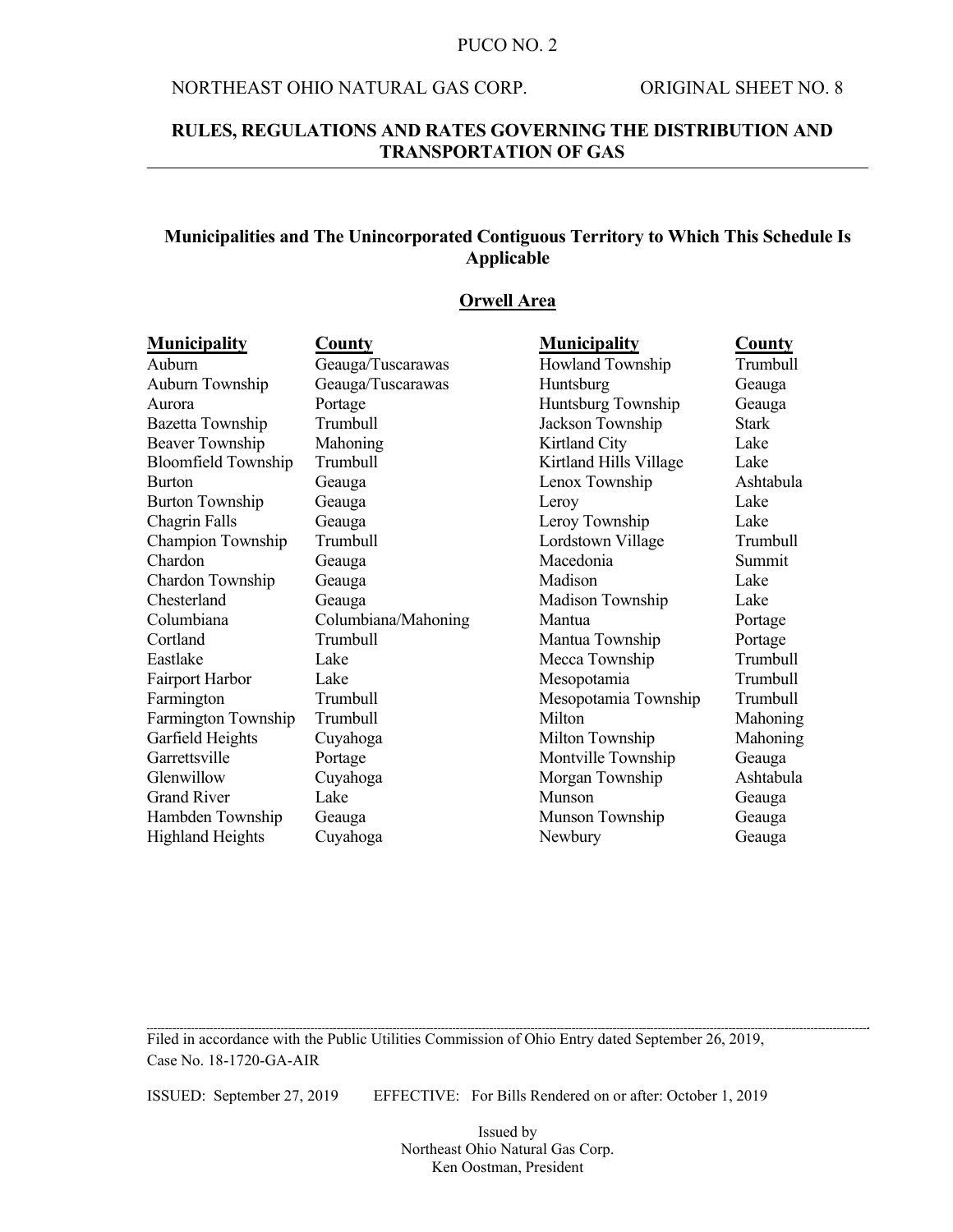### NORTHEAST OHIO NATURAL GAS CORP. ORIGINAL SHEET NO. 9

### **RULES, REGULATIONS AND RATES GOVERNING THE DISTRIBUTION AND TRANSPORTATION OF GAS**

### **Municipalities and The Unincorporated Contiguous Territory to Which This Schedule Is Applicable**

### **Orwell Area (Continued)**

| <b>Municipality</b>  | County    | <b>Municipality</b> | County    |
|----------------------|-----------|---------------------|-----------|
| Newbury Township     | Trumbull  | Rock Creek Village  | Ashtabula |
| <b>Niles</b>         | Trumbull  | Rome Township       | Ashtabula |
| Norwalk Township     | Huron     | Solon               | Cuyahoga  |
| Orwell               | Ashtabula | <b>Thompson</b>     | Geauga    |
| Orwell Township      | Ashtabula | Thompson Township   | Geauga    |
| Painesville          | Lake      | West Farmington     | Trumbull  |
| Painesville Township | Lake      | Wayne               | Wood      |
| Parkman              | Geauga    | Wickliffe           | Lake      |
| Parkman Township     | Geauga    | Willoughby          | Lake      |
| Perry                | Lake      | Willoughby Hills    | Lake      |
| Perry Township       | Lake      |                     |           |

Filed in accordance with the Public Utilities Commission of Ohio Entry dated September 26, 2019, Case No. 18-1720-GA-AIR

ISSUED: September 27, 2019 EFFECTIVE: For Bills Rendered on or after: October 1, 2019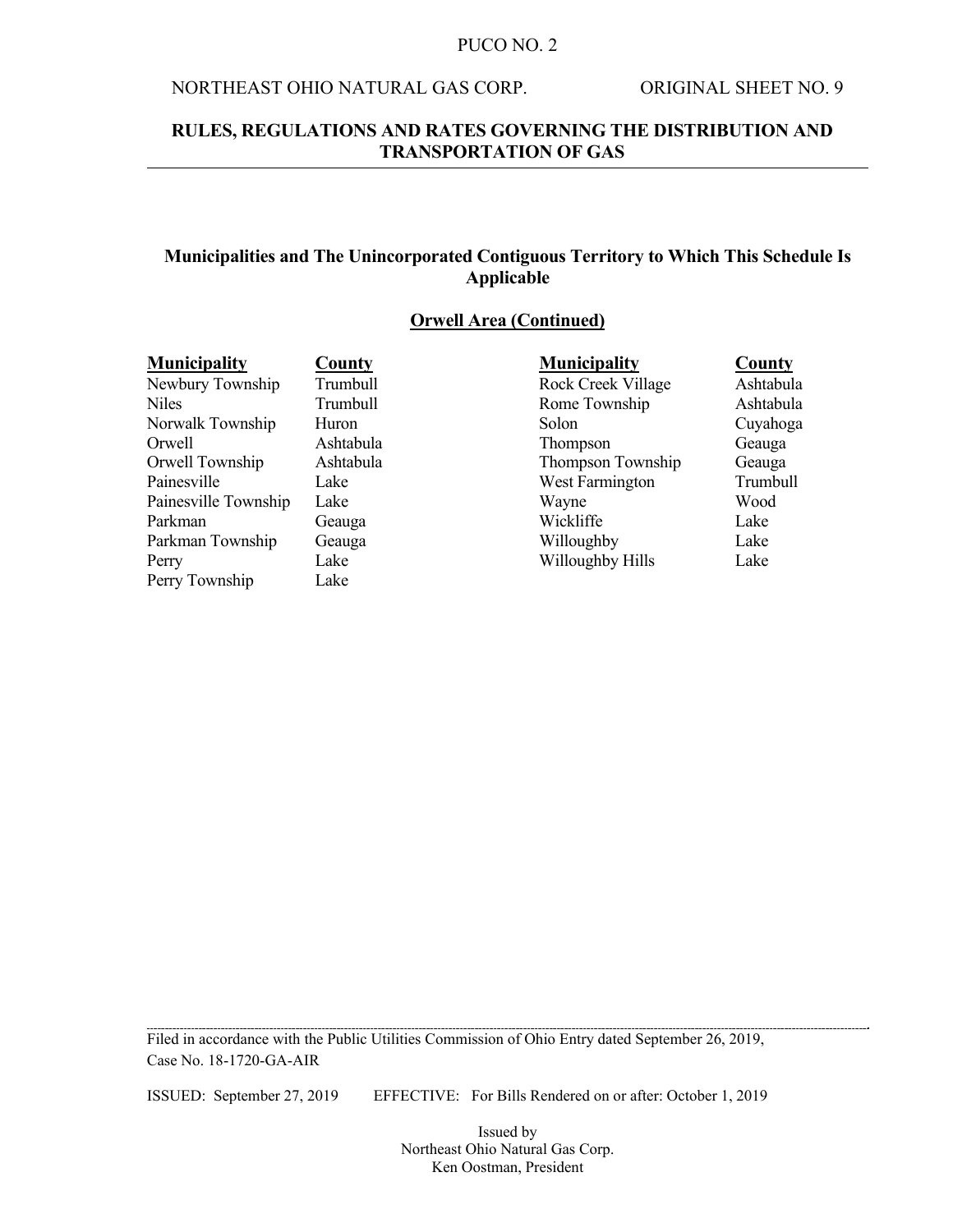### NORTHEAST OHIO NATURAL GAS CORP. ORIGINAL SHEET NO. 10

### **RULES, REGULATIONS AND RATES GOVERNING THE DISTRIBUTION AND TRANSPORTATION OF GAS**

## **SECTION III – DEFINITIONS**

### **A. Abbreviations**:

Btu -British thermal unit GCR -Gas Cost Recovery Mcf -One Thousand cubic feet of natural gas OAC -Ohio Administrative Code ORC -Ohio Revised Code PSIA -Pounds per square inch absolute PUCO -Public Utilities Commission of Ohio

- **B. "Applicant"** means any person or entity that requests or applies with the Company for gas service.
- **C. "Authorized Daily Volume"** means the volume of gas on any day that Northeast Ohio would deliver to Customer with no planned interruption of that volume.
- **D. "Billing Cycle"** is approximately one month in length.
- **E. "Business Day"** means, for purposes of initiation or installation of gas service, a day when a natural gas company performs regularly scheduled installation and, for all other purposes, a day when the Company observes regularly scheduled Customer service office hours.
- **F. "Commercial Customer"** is a Customer using natural gas through a single meter for commercial or governmental purposes, such as apartment and multi-family buildings, churches, hospitals, office buildings, restaurants, wholesale and retail stores, professional services establishments, schools, warehousing, municipal and federal buildings, etc.
- **G. "Company"** means Northeast Ohio Natural Gas Corp. ("Northeast Ohio").
- **H. "Customer"** means any legal entity or person who has an agreement, by contract and/or tariff, with the Company to receive service.
- **I. "Customer's Facilities"** means the Customer's property, factories, and/or buildings where natural gas is being consumed.

Filed in accordance with the Public Utilities Commission of Ohio Entry dated September 26, 2019, Case No. 18-1720-GA-AIR

ISSUED: September 27, 2019 EFFECTIVE: For Bills Rendered on or after: October 1, 2019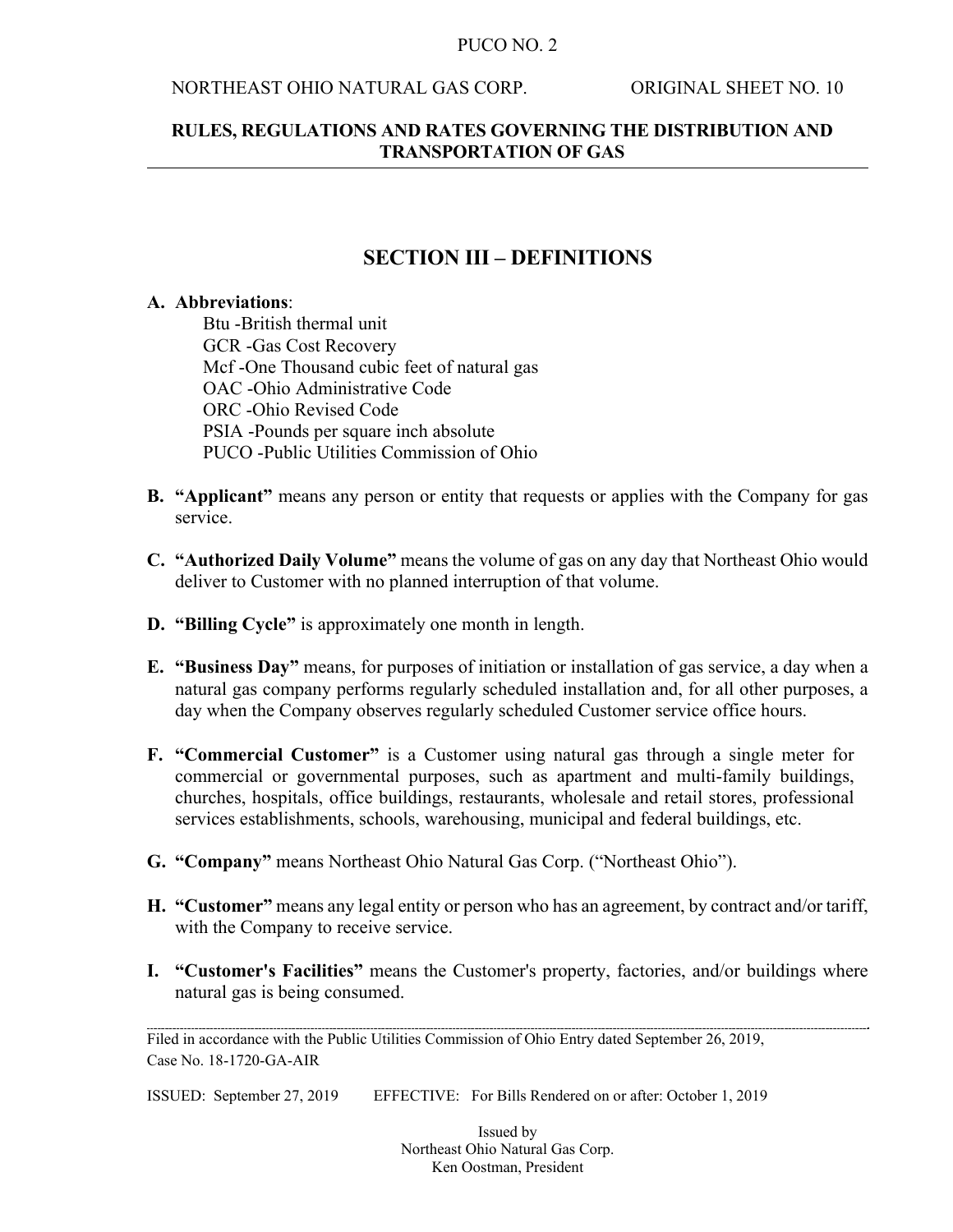#### NORTHEAST OHIO NATURAL GAS CORP. ORIGINAL SHEET NO. 11

### **RULES, REGULATIONS AND RATES GOVERNING THE DISTRIBUTION AND TRANSPORTATION OF GAS**

- **J. "Firm Sales Volumes"** means the portion of a Customer's requirements that Customer has chosen to purchase gas under a published sales rate schedule from Company on a firm regular basis.
- **K. "Flowing Supply"** means gas delivered from sources other than storage, generally via firm or interruptible transportation capacity
- **L. "Fraudulent Practice"** means an intentional misrepresentation or concealment of a material fact that the Company relies on to its detriment. Fraudulent practice does not include tampering with a service line, meter or unauthorized reconnection of gas service.
- **M. "Gas Day"** means 24-hour period beginning at 10:00 a.m. eastern time.
- **N. "High Priority"** refers to the continuous service requirements based on use requirement and rate selection. The order of interruption, which determines the continuous service requirement, is as follows: (1) All volumes exceeding Authorized Daily Volumes; (2) volumes consumed by or delivered to Customers served under Rate Schedules LGS and LGTS; (3) volumes consumed by or delivered to Customers served under Rate Schedules GS and GTS; (4) volumes consumed by or delivered to Customers served under Rate Schedule SGS and (5) Human Needs and Public Welfare Customers. The High Priority customers are those with a higher classification number with (5) being the highest priority.
- **O.** "**Human Needs and Public Welfare Customer"** means the category of any service account where the use of natural gas is for space heating of a permanent residence or for use by governmental agency or public service organization which provides emergency or life support services. Human needs and Public Welfare Customers shall include permanent residences, hospitals, nursing homes, and residential correctional institutions, but shall exclude hotels and motels.
- **P. "Industrial Customer"** means a Customer using gas primarily in a process which involves the extraction of raw or unfinished materials in another form or product through the application of heat or heat treating, steam agitation, evaporation, baking, extraction, drying, distilling and other manufacturing processes.
- **Q. "Local Market Area"** means a continuous, physically interconnected system of Companyowned distribution piping through which the Company provides natural gas service to Customers in a discrete geographic area, utilizing one or more common delivery points from producers, interstate or intrastate pipeline supplier(s).

ISSUED: September 27, 2019 EFFECTIVE: For Bills Rendered on or after: October 1, 2019

Filed in accordance with the Public Utilities Commission of Ohio Entry dated September 26, 2019, Case No. 18-1720-GA-AIR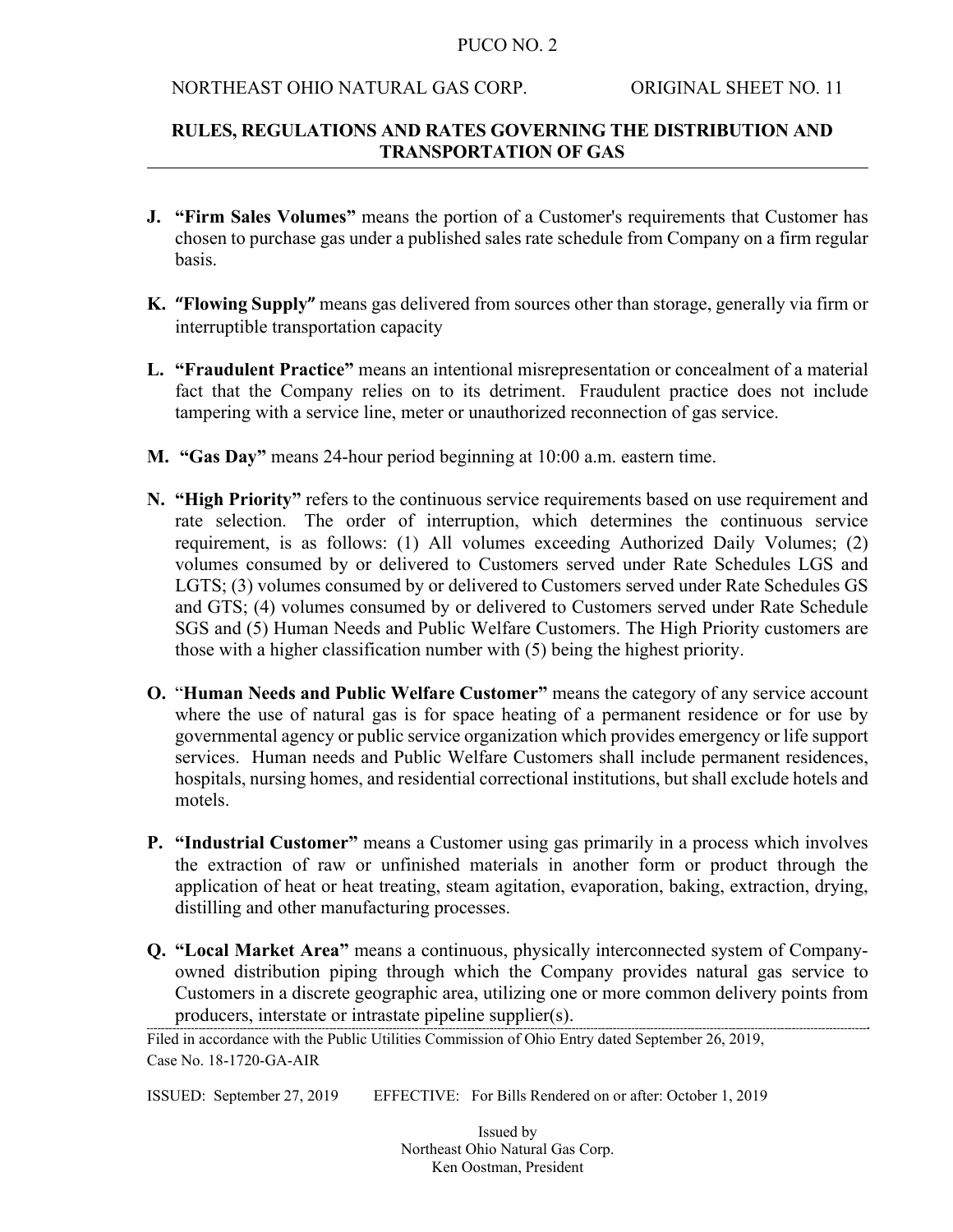#### NORTHEAST OHIO NATURAL GAS CORP. ORIGINAL SHEET NO. 12

### **RULES, REGULATIONS AND RATES GOVERNING THE DISTRIBUTION AND TRANSPORTATION OF GAS**

- **R. "Marketer"** means Customer's natural gas supplier.
- **S. "Month"** means a calendar month or the period of approximately one month in length based on the Customer's Billing Cycle as established by the Company.
- **T. "Past Due"** means any utility bill balance that is not paid on or before the due date stated on the bill.
- **U. "Percentage of Income Payment Plan" ("PIPP")** means the income-based payment plan for low-income, residential Customer served by the Company.
- **V. "Person"** means any individual or legal entity, including a corporation, limited liability company, partnership, association or joint venture.
- **W. "Points of Receipt"** means locations where natural gas is delivered into Company's system.
- **X. "Residential Customer"** means Customer using gas in a single-family residential dwelling or unit for space heating, air conditioning, cooking, water heating, incineration, refrigeration, laundry drying, lighting, incidental heating, or other domestic purposes. Includes a tenant billed for natural gas consumption or use by other tenants at the same premises.
- **Y. "Tampering"** means to interfere with, damage, or bypass the Company's gas meter or gas facilities with the intent to impede the correct registration of a meter or the proper functions of a gas line or gas facilities so far as to reduce the amount of utility service that is registered on or reported by the meter. Tampering includes the unauthorized reconnection or bypass of the Company's meters, gas lines or gas facilities that have been disconnected by the Company, for the purpose of theft of gas service.

Filed in accordance with the Public Utilities Commission of Ohio Entry dated September 26, 2019, Case No. 18-1720-GA-AIR

ISSUED: September 27, 2019 EFFECTIVE: For Bills Rendered on or after: October 1, 2019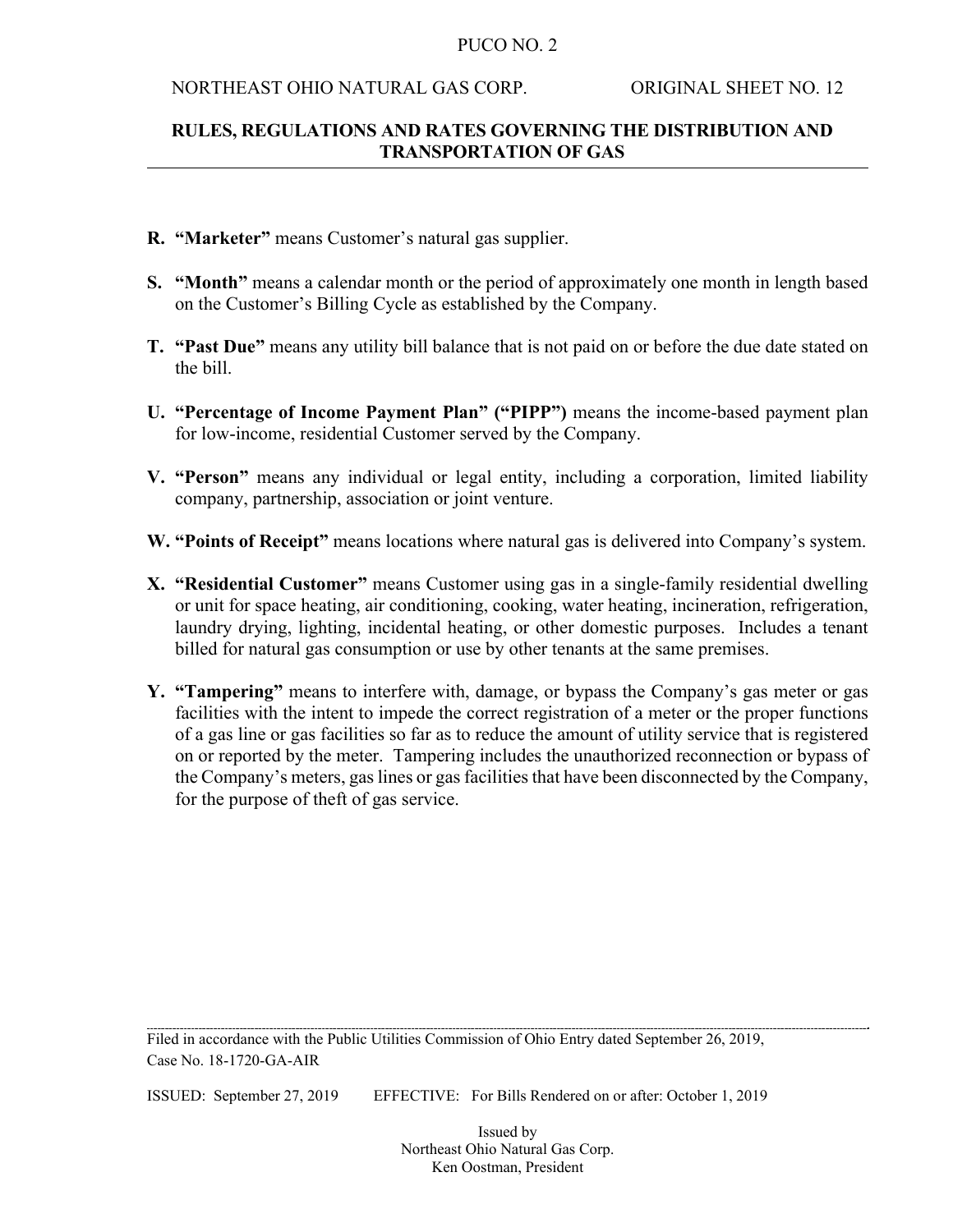#### NORTHEAST OHIO NATURAL GAS CORP. ORIGINAL SHEET NO. 13

### **RULES, REGULATIONS AND RATES GOVERNING THE DISTRIBUTION AND TRANSPORTATION OF GAS**

### **SECTION IV – SERVICE**

#### **1. Availability**

Service is available to the extent of Company's gas supply and Company's gas distribution facilities in all territories where the Company's distribution facilities are located, to Customers who contract for gas service under the terms and conditions stated herein, and subject to the Rules, Regulations and Rates filed by the Company from time-to-time with the Public Utilities Commission of Ohio, and any subsequent revision thereof, and to the lawful orders of regulatory authorities having jurisdiction.

#### **2. Application and Re-establishment of Credit**

All applications for service shall be made through the local office of the Company or its authorized agents.

Before commencing service hereunder, Customer shall execute an Application for Distribution Service. The Application for Distribution Service shall set forth: (1) the point of delivery at which Company will supply gas to Customer's facility; and (2) the specific services and levels of such services for which Customer has requested.

The benefits and obligations of the Application for Distribution Service shall begin when Company commences to supply gas service. It shall inure to and be binding upon the successors and assigns, survivors and executors or administrators, as the case may be, of the original parties thereto, respectively, for the full term thereof. However, no service may be assigned or transferred without the written consent of or approval of the Company which shall not unreasonably be withheld.

Subject to the requirements of O.A.C. 4901:1-17-03, Company may require a Customer to satisfactorily secure an account. In the event such security is required, the procedures with respect thereto shall be in accordance with all relevant provisions of O.A.C. 4901:1-17-05 and O.R.C. 4933.17.

### **3. Turning on Gas – Company Only**

The Customer, after making proper application for service, shall notify the Company when the Customer is prepared to establish service. In no case shall the Customer or the Customer's agent or employee, unless authorized by the Company, turn on the gas at the curb or meter cock.

ISSUED: September 27, 2019 EFFECTIVE: For Bills Rendered on or after: October 1, 2019

Filed in accordance with the Public Utilities Commission of Ohio Entry dated September 26, 2019, Case No. 18-1720-GA-AIR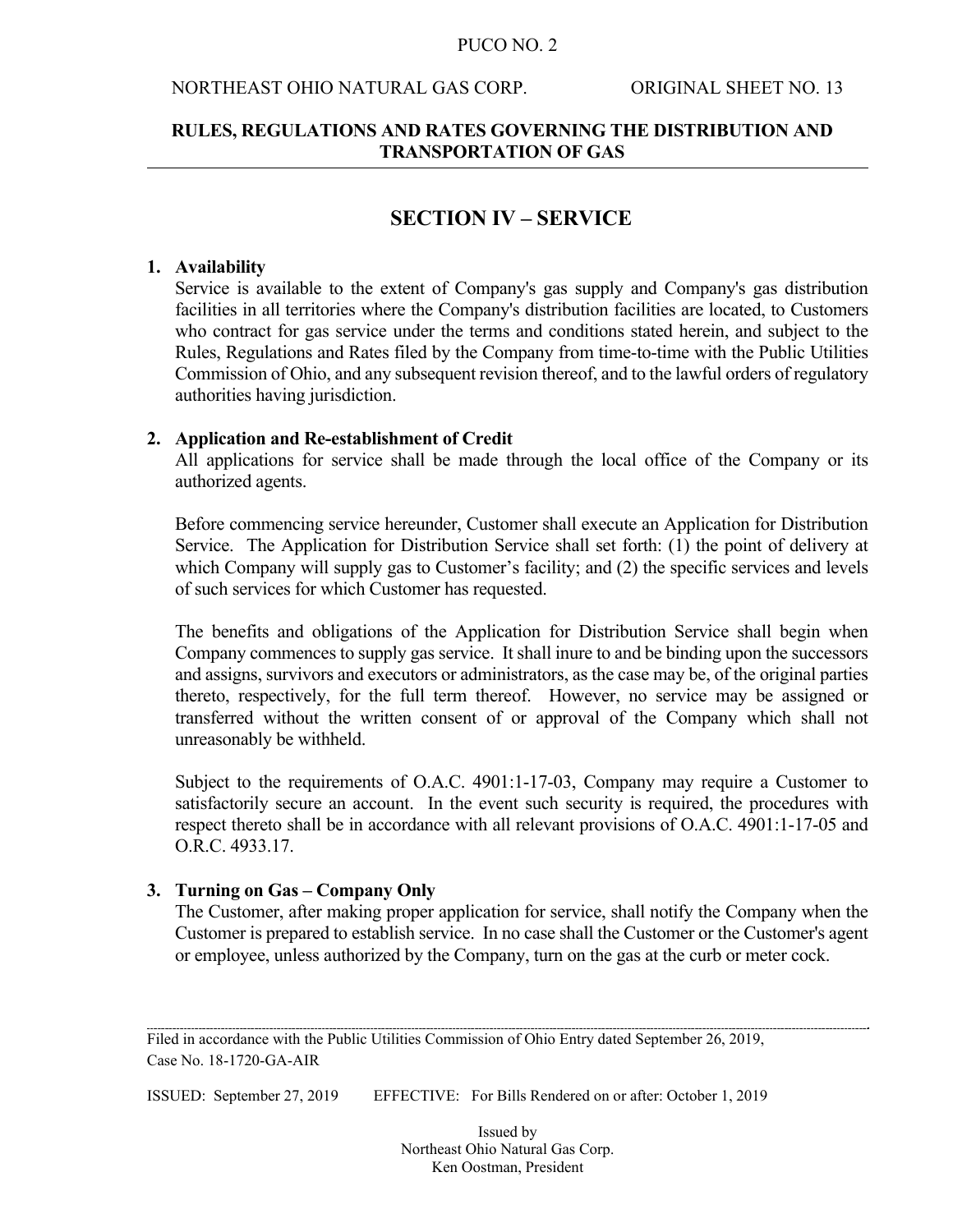#### NORTHEAST OHIO NATURAL GAS CORP. ORIGINAL SHEET NO. 14

### **RULES, REGULATIONS AND RATES GOVERNING THE DISTRIBUTION AND TRANSPORTATION OF GAS**

### **4. Resale Prohibited**

 The Customer shall not supply or sell gas for use in any location or by any person other than that specified in the application for service.

### **5. Continuity of Service**

The Company will furnish necessary and adequate service and facilities in compliance with O.R.C. 4905.22. The Company shall make reasonable provision to supply gas in sufficient quantity and at adequate uniform pressure, but does not guarantee constant supply or adequate or uniform pressure. The Company shall not be liable in damages for failure to supply gas or for interruptions in service, and shall be relieved of its obligations to serve and may discontinue or modify service, if such failure or interruption is due to acts of God or the public enemy, military actions, wars, insurrections, riots, civil disturbances, vandalism, strikes, fires, floods, washouts, explosions, acts or orders of any civil, judicial or military authorities, failure of gas supply or gas facilities, and without limitation by the foregoing, accidents, contingencies or other causes beyond the control of the Company.

Where necessary, and after Customer agrees, Company will construct all additions, replacements or betterments of its facilities in order to accommodate the volumes of gas delivered to and by Company on Customer's behalf. Company will bill Customer for the cost thereof, or as the parties may otherwise agree, and Customer agrees to pay such costs within thirty (30) days after receipt of Company's bill, or as the parties may otherwise agree. The Company shall own all such additions, replacements or betterments except for that part of the Customer's service line as described in "Customer Service Lines, Exiting Services" herein.

The Company reserves the right to define the size of pipe, pressure of system, and size and type of all devices and appurtenances necessary in the installation of services and main on the distribution system.

Without incurring any liability therefor, the Company may also suspend service after reasonable notice, for such period as may be reasonably necessary to make repairs to or changes in its plant, transmission or distribution systems or other property.

#### **6. Service Not to Be Disturbed**

No Customer shall attach or use any appliance which may result in the injection of air, water, or other foreign matter into the Company's lines and, without prior approval from the Company, no Customer shall attach or use any appliance which will increase or decrease the pressure in the Company's lines intermittently to such extent as to interfere with continuous service to other

Filed in accordance with the Public Utilities Commission of Ohio Entry dated September 26, 2019, Case No. 18-1720-GA-AIR

ISSUED: September 27, 2019 EFFECTIVE: For Bills Rendered on or after: October 1, 2019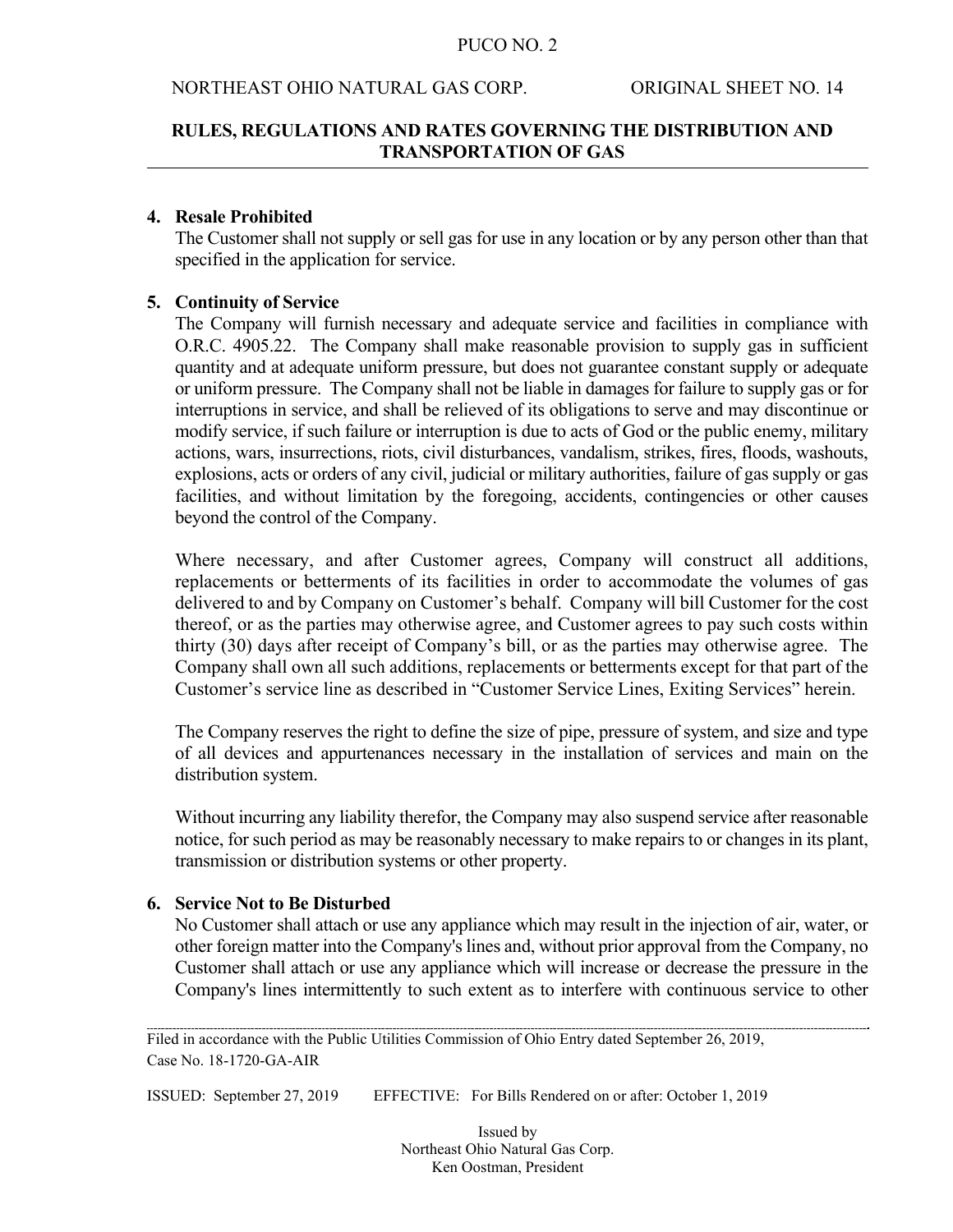#### NORTHEAST OHIO NATURAL GAS CORP. ORIGINAL SHEET NO. 15

### **RULES, REGULATIONS AND RATES GOVERNING THE DISTRIBUTION AND TRANSPORTATION OF GAS**

Customers or add equipment that will exceed the Company's capacity or damage the meter or regulator.

#### **7. Service Not Transferable**

No person may commence the use of gas until after making the required application. Therefore, in the event of violation of this provision, in addition to other rights of the Company, such person shall be liable for all gas consumed in the premises from the date such person occupied the premise. Any successor in interest to a Customer, including without limitation, heirs, executors, administrators, assignees, trustees, guardians, receivers, and conservators, shall be deemed to be a person who must make application for service, provided that successors in interest whose rights arise from death or incompetence of the Customer shall have thirty (30) days in which to make application.

#### **8. Vacating A Premise with Service**

 When a Customer is vacating a premise where natural gas service is being supplied, the Customer must give notice thereof to the Company prior to the date of change. The Customer is responsible for all service supplied to the vacated premise until such notice has been received and the Company has had a reasonable time, but not less than three (3) business days, to discontinue service.

#### **9. Temporary Service**

In addition to regular payments for gas used, the Customer shall pay the cost for all material, labor, and other necessary expense incurred by the Company in supplying gas service to the Customer at Customer's request for any temporary purpose or use.

#### **10. Customer Request to Discontinue Service**

 If a Customer who is a Property Owner or Agent thereof, requests disconnection of service when residential tenants reside at the premises, the Company shall provide a fourteen (14) day notice of the intended disconnection of service by mail to residential tenants or by posting such notice in conspicuous places on such premises. Information contained within such notice shall comply with all relevant provisions of O.A.C. 4901:1-18-08. Such Property Owner/Agent shall continue to be liable for all gas consumed during the fourteen (14) day notice period.

Filed in accordance with the Public Utilities Commission of Ohio Entry dated September 26, 2019, Case No. 18-1720-GA-AIR

ISSUED: September 27, 2019 EFFECTIVE: For Bills Rendered on or after: October 1, 2019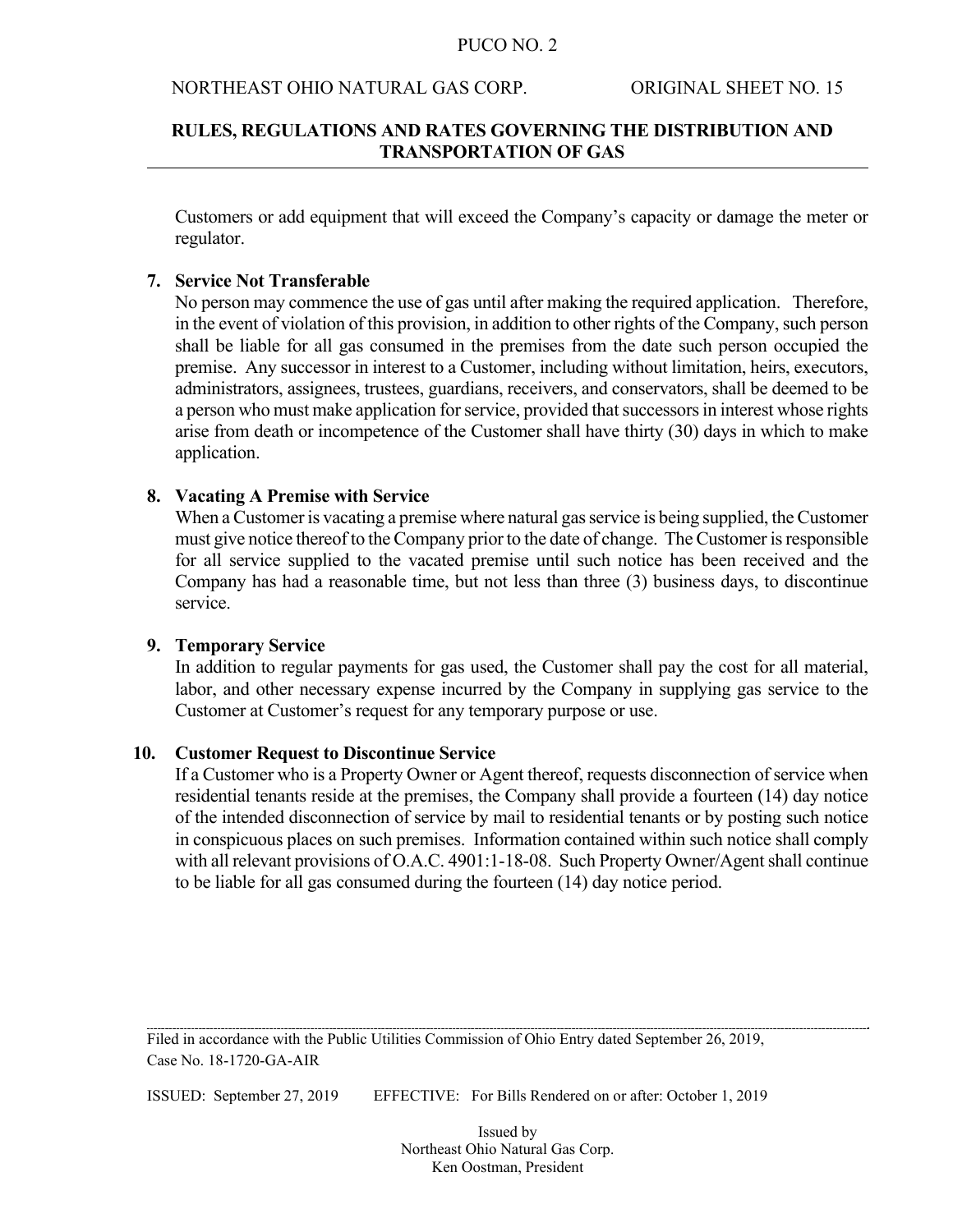### NORTHEAST OHIO NATURAL GAS CORP. ORIGINAL SHEET NO. 16

### **RULES, REGULATIONS AND RATES GOVERNING THE DISTRIBUTION AND TRANSPORTATION OF GAS**

### **11. Company Right to Deny or Discontinue Service**

 After reasonable notice, the Company shall have the right to discontinue service of any Customer for any of the following reasons or purposes:

- **(A)** Refusing access.
- **(B)** Non-payment of bills for gas or transportation, when due.
- **(C)** Failure to furnish or maintain required security deposit.
- **(D)** Non-use of gas or transportation service.
- **(E)** Substantiated case of theft of service or fraudulent representation or practice.
- **(F)** Whenever deemed necessary by the Company for safety reasons.
- **(G)** Violation of any of these Rules and Regulations, and Application for Service, or the General Terms and Conditions applicable to any such Agreement.
- **(H)** Customer request.

### **12. Disconnection Criteria**

The Company shall have the right to disconnect and remove from the premises of any Customer the meter and any other property belonging to the Company for any of the following reasons or purposes:

- **(A)** Any violation of or refusal by Customer to comply with its Application for Service or any tariff, rule, or regulation on file with the PUCO that applies to Customer's service;
- **(B)** Any use of gas by Customer in a manner detrimental to the service of other Customers;
- **(C)** When providing service is in conflict or incompatible with any order of the PUCO, the laws of the State of Ohio, or any political subdivision thereof, or the laws or rules of the federal government or any of its agencies;
- **(D)** When Customer has moved from the premises;
- **(E)** For non-use of gas or transportation service;
- **(F)** When supplying gas to Customer creates a dangerous condition on Customer's premises or where, because of dangerous conditions beyond Customer's premises,

ISSUED: September 27, 2019 EFFECTIVE: For Bills Rendered on or after: October 1, 2019

Filed in accordance with the Public Utilities Commission of Ohio Entry dated September 26, 2019, Case No. 18-1720-GA-AIR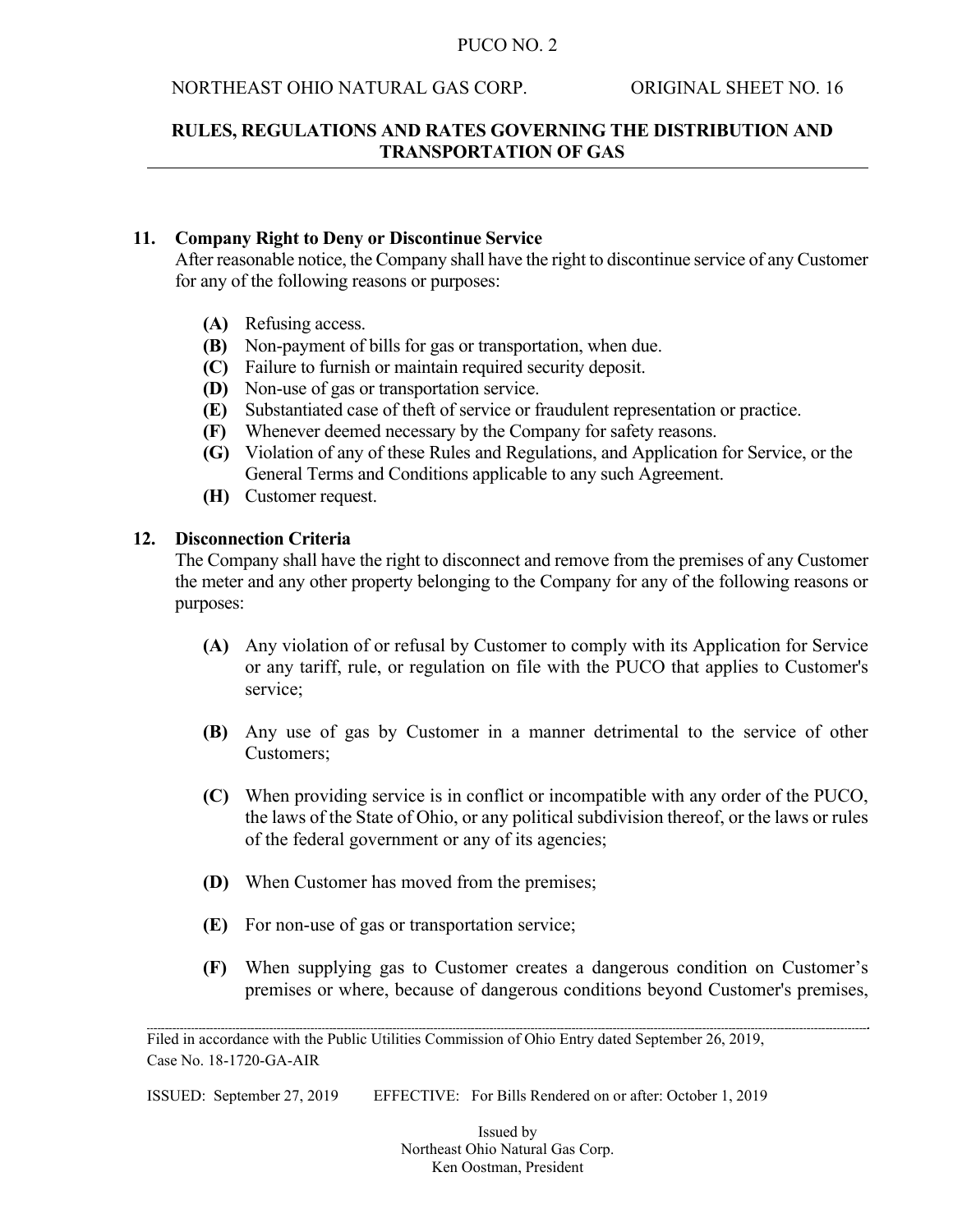#### NORTHEAST OHIO NATURAL GAS CORP. ORIGINAL SHEET NO. 17

### **RULES, REGULATIONS AND RATES GOVERNING THE DISTRIBUTION AND TRANSPORTATION OF GAS**

termination of the supply of gas is reasonably necessary. Service will not be restored until such dangerous condition or conditions have been corrected;

**(G)** In accordance with the provisions of O.A.C. 4901:1-18-03(E)(3) if Customer resorts to fraudulent practice in obtaining the gas supplied, or is the beneficiary of any such fraudulent practice, or Company's meter, metering equipment, or property used to supply service has been damaged by Customer, its servants or agents.

 Service will not be restored until Customer has given satisfactory assurance that such fraudulent or damaging practice will be discontinued, and has paid Company an amount estimated by Company to be reasonable compensation for service fraudulently obtained and not paid for and for any damage to property of Company including any cost to repair the damage;

- **(H)** For repairs, provided that Customer will be given 24 hours written notice prior to scheduled maintenance interruptions in excess of six hours;
- **(I)** Upon the request of Customer in accordance with its Application for Service; and
- **(J)** For nonpayment of charges for gas or transportation service or for any gas sold to transportation Customer, including nonpayment of late payment charges or security deposits required as a condition for continued service, upon fourteen (14) days written notice to Customer.

The Company shall follow the termination procedures for residential Customers established in O.A.C. 4901:1-18-03.

### **13. Reinstitution of Service Following Disconnection**

 Subject to the requirements O.A.C. 4901:1-18-07, service will not be supplied to any premises if at the time of application for service the applicant is indebted to Company for any service previously supplied at the same or other premises, until payment of such indebtedness or other arrangement satisfactory to the Company shall have been made; provided, however, that the Company shall not deny service to a Customer or applicant for service due to indebtedness to the company relating to a different class of service.

### **14. Information about Service**

 Information relative to the service that will be supplied at a given location should be obtained from Company. Information given orally or over the telephone shall be subject to confirmation

Filed in accordance with the Public Utilities Commission of Ohio Entry dated September 26, 2019, Case No. 18-1720-GA-AIR

ISSUED: September 27, 2019 EFFECTIVE: For Bills Rendered on or after: October 1, 2019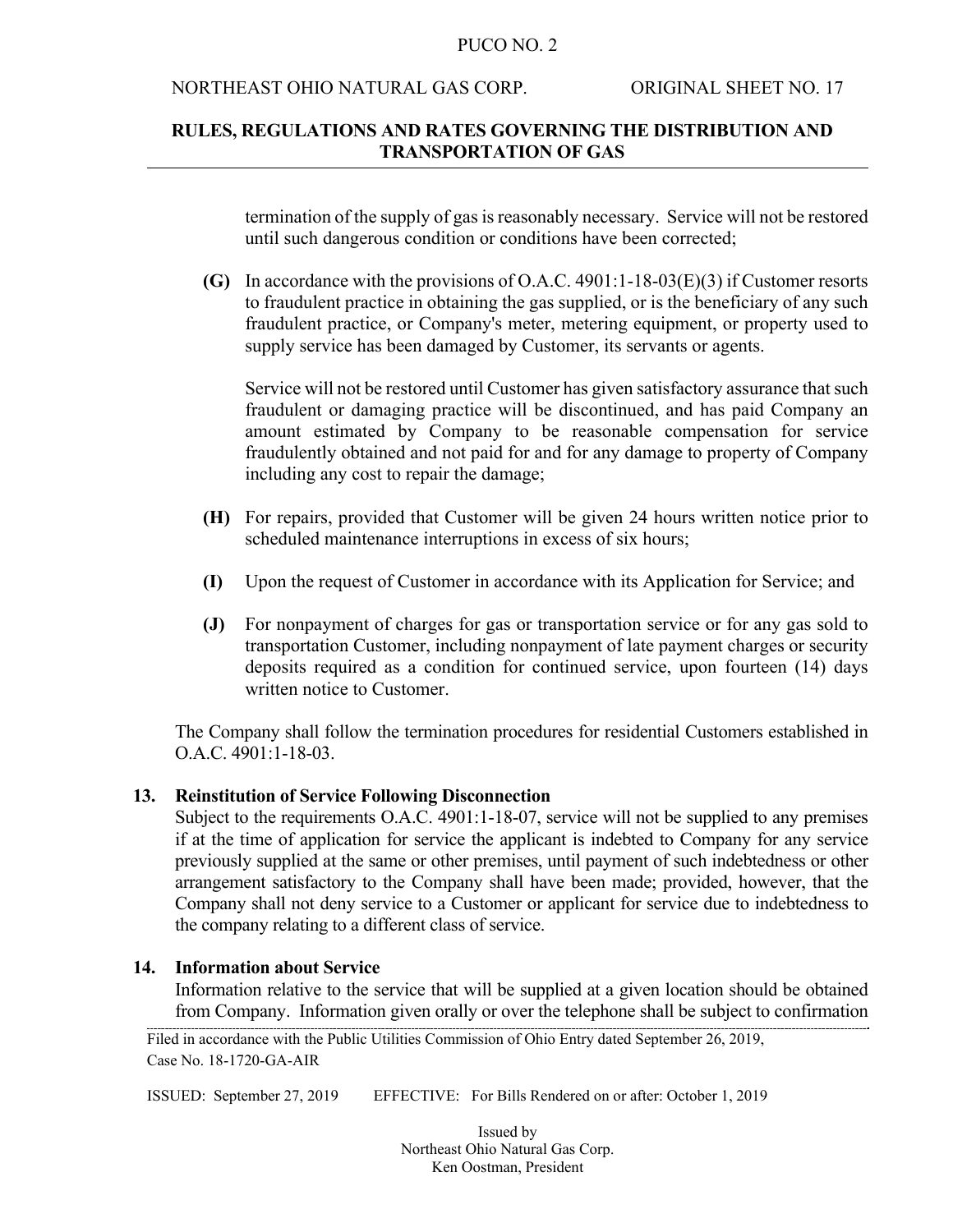### NORTHEAST OHIO NATURAL GAS CORP. ORIGINAL SHEET NO. 18

### **RULES, REGULATIONS AND RATES GOVERNING THE DISTRIBUTION AND TRANSPORTATION OF GAS**

by these Rules and Regulations and the written communications of the Company. A full and complete copy of the Company's tariff covering rate charges for service and terms and conditions of service is available for public inspection at each of the Company's business offices during normal business hours. The Company shall comply with the tariff disclosure requirements established by the Public Utilities Commission of Ohio and under O.A.C. 4901:1-1-03 and O.R.C. 4905.30.

#### **[This Portion of the Page Left Intentionally Blank]**

Filed in accordance with the Public Utilities Commission of Ohio Entry dated September 26, 2019, Case No. 18-1720-GA-AIR

ISSUED: September 27, 2019 EFFECTIVE: For Bills Rendered on or after: October 1, 2019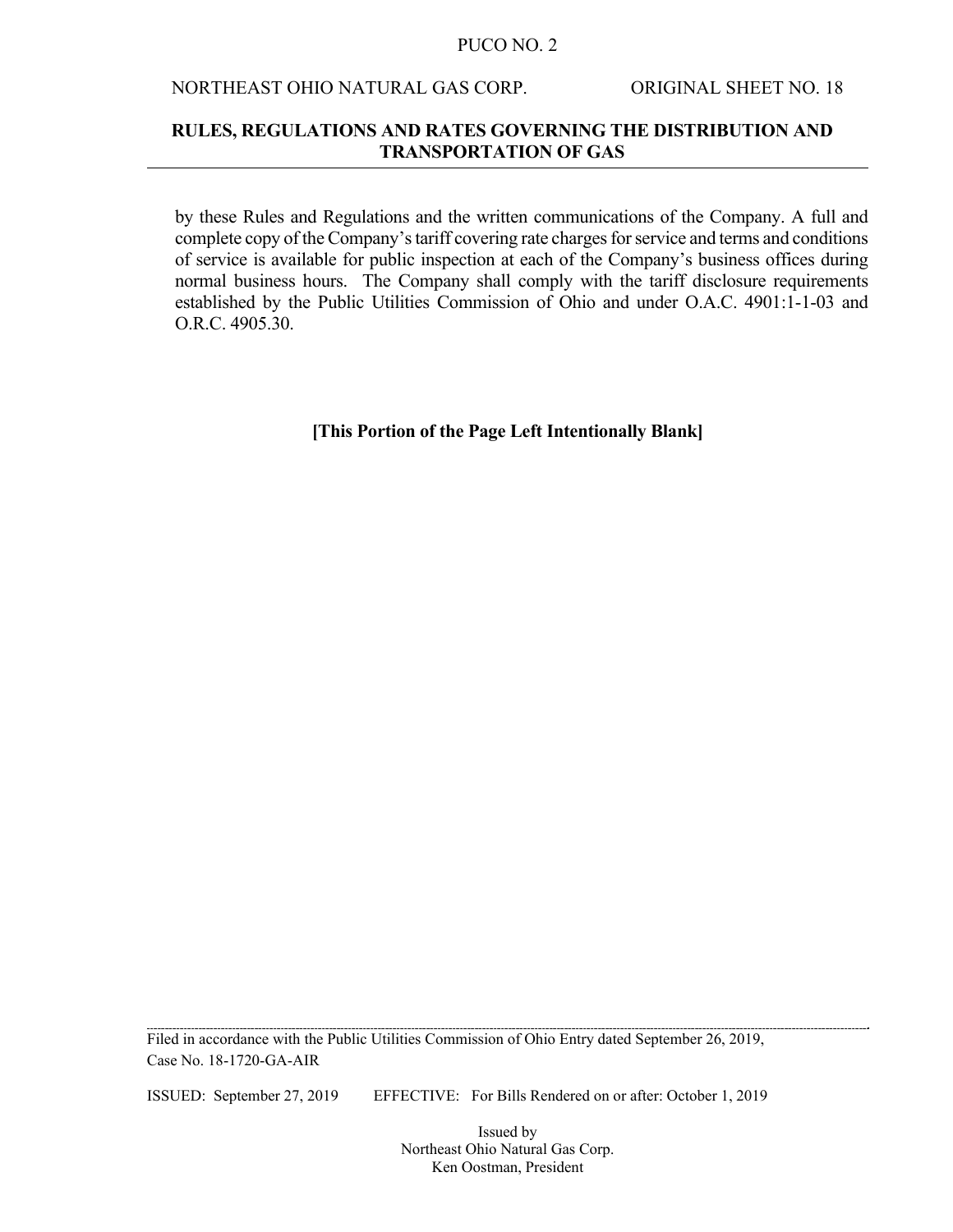#### NORTHEAST OHIO NATURAL GAS CORP. ORIGINAL SHEET NO. 19

### **RULES, REGULATIONS AND RATES GOVERNING THE DISTRIBUTION AND TRANSPORTATION OF GAS**

### **SECTION V – BILLING and METERING**

#### **15. Billing Periods**

 *Selection of Rate.* The Company's rates as legally in effect are on file with the PUCO and available for public inspection at any business office of the Company which is regularly open to the public. The Company will assist any Customer to determine the charges, conditions or use of service under any applicable rate. Where more than one rate is available for certain classes of service, the Company will assist in the selection of the rate most favorable for the Customer's requirements, but the Customer shall be responsible for the rate selection in any case.

 *Substitution of Rate.* The Customer may elect to transfer to another rate with like service selections at any time after any period of 12 months or more of continuous service under a rate. Each transfer shall be effective as provided for in the Tariff.

*Billing Period.* Bills are ordinarily rendered at regular monthly intervals. Non-receipt of bills by Customer does not release Customer from the obligation to pay amounts due and owing, or diminish the obligation of Customer with respect to payment thereof.

 *Initial Reads.* When the Customer begins use of service, an initial bill is normally rendered for the period from the initial date of service to the first regular meter reading date, this period normally being less than one month, except no bill is rendered if the period is less than eight  $(8)$ days. However, Customer's usage for that unbilled period will be included, and billed, in the next month's bill. The Company may estimate the reading for the initial date of service. However, upon Customer's request, the Company will attempt to obtain an actual reading for the initial date of service or allow the Customer to provide the initial meter read.

*Final Reads.* When service is terminated for any reason, the Company will render a final bill addressed to the Customer's forwarding address, if known, or to the last known address, for the entire balance of the account, including a bill calculation from the last reading date to the requested final bill date. Customer may require that the Company attempt to obtain an actual final meter reading. However, with Customer approval, the Company may estimate the reading for the final bill date, or allow the Customer to provide the final meter read, subject to the Company's review for reasonableness, and if necessary actual reading.

Filed in accordance with the Public Utilities Commission of Ohio Entry dated September 26, 2019, Case No. 18-1720-GA-AIR

ISSUED: September 27, 2019 EFFECTIVE: For Bills Rendered on or after: October 1, 2019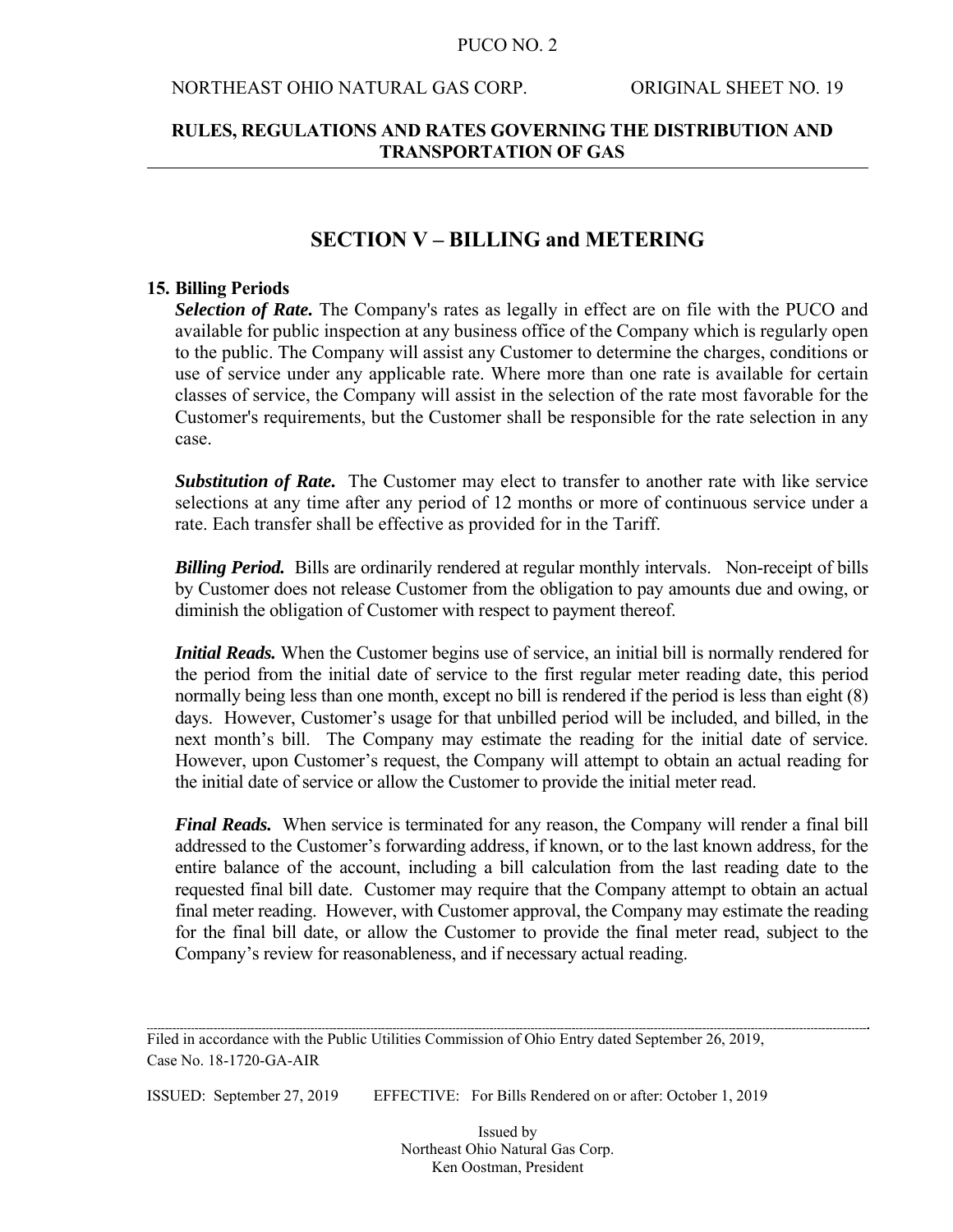#### NORTHEAST OHIO NATURAL GAS CORP. ORIGINAL SHEET NO. 20

### **RULES, REGULATIONS AND RATES GOVERNING THE DISTRIBUTION AND TRANSPORTATION OF GAS**

*Back-Billing:*The Company's policy of back-billing shall comply with O.A.C. 4901:1-13-04 and O.R.C. 4933.28.

### **16. Bill Format and Billing Procedure, Bill Due Date**

The Company's policy on bill format and billing procedure shall comply with O.A.C. 4901:1- 13-11 and O.A.C. 4901:1-29-12.

### **17. Meter Reading**

 Meters are ordinarily read at monthly intervals by the Company or its Agent. At a minimum, the Company or its Agent shall make reasonable attempts to obtain actual readings of its Customer meters every other month, except where the Customer and the Company have agreed to other arrangements; provided however, that the Company shall read each Customer's meter at least once every twelve months. Any arrangements made with a Customer in regards to obtaining an actual reading shall be made by phone or mailed notice. Meter readings taken by electronic means (i.e., automated meter reading equipment) shall be considered actual readings. When billing Customers based on estimated usage, the company shall calculate the amount due using the applicable rates(s) in effect during each period of estimated usage.

**Estimated Bill.** When the meter is not read, the Company may estimate the quantity of gas consumed and render a bill for such quantity.

#### **18. Quantity of Gas Delivered by Meter**

 Gas will be measured by a meter installed by the Company, which shall be and remain the property of the Company. Subject to certain exceptions, enumerated below, consumption shall be determined on the basis of the meter registration and bills shall reflect the consumption so registered. Any mistake in reading the registration, however, shall not affect the liability for gas consumed as determined by a corrected reading of the registration.

 The Company's supply of natural gas is received from natural gas interstate pipelines and local Ohio gas wells. Thus, the heating value and specific gravity of gases received may vary between delivery points and from day-to-day, but at all times will meet the minimum heating value as required under O.R.C. 4933.06. These variations are beyond the control of the Company, which can only dispatch the gases received.

**(A) Unit of Measurement.** The unit of measurement shall be that quantity of gas which will occupy one (1) cubic foot at a pressure base of fourteen and seventy-three hundredths (14.73) pounds per square inch absolute (thirty inches (30") of mercury), a temperature base of sixty  $(60^{\circ})$  degrees Fahrenheit (five hundred twenty  $(520^{\circ})$  degrees

Filed in accordance with the Public Utilities Commission of Ohio Entry dated September 26, 2019, Case No. 18-1720-GA-AIR

ISSUED: September 27, 2019 EFFECTIVE: For Bills Rendered on or after: October 1, 2019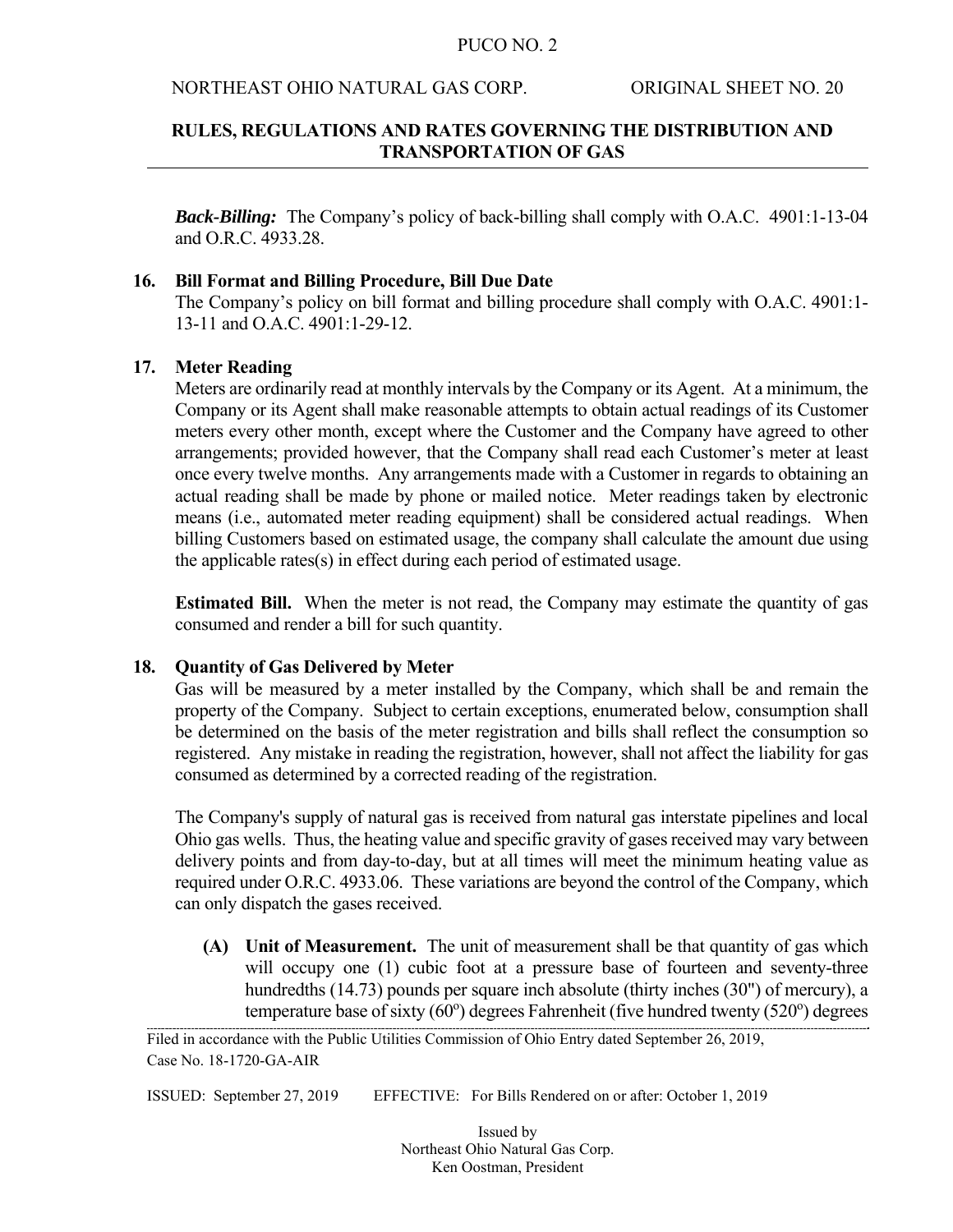#### NORTHEAST OHIO NATURAL GAS CORP. ORIGINAL SHEET NO. 21

### **RULES, REGULATIONS AND RATES GOVERNING THE DISTRIBUTION AND TRANSPORTATION OF GAS**

Rankine), and without adjustment for water vapor content. To determine the volume of gas delivered, volumetric calculations shall follow the recommendations of the latest edition of the American Gas Association (A.G.A) Gas Measurement Manuals.

- **(B) Correct Meter.** A meter registering between three percent (3%) fast and three percent (3%) slow shall be deemed for all purposes to be registering correctly. A meter registering incorrectly shall be replaced or recalibrated by the Company at its expense.
- **(C) Incorrect Meter Readings.** During any period that incorrect registration can be established, the meter readings and bills based thereon shall be adjusted by the Company on the basis of all available information concerning the use of gas by the Customer. If, as the result of such adjustment, overpayments or underpayments are shown to have occurred, the Company shall reimburse the Customer in the amount of such overpayment; and subject to the requirements of O.A.C. 4901:1-13-04(D) and O.R.C. 4933.09, the Customer shall pay the Company the amount of such underpayments. The Company shall continue to supply gas to the Customer, and the Customer shall continue to pay the amounts billed pending the adjustment.
- **(D) Meter Test.** The Company shall test the meter, at the reasonable request of the Customer, and, if Customer so desires, in Customer's presence. If the meter is found to be correct, as above defined, the Customer shall pay the fee, as set forth in Miscellaneous Charges, Meter Test Charges, associated with the expense of removing it for the purpose of being tested. However, as reflected in Miscellaneous Charges – Meter Test Charge, for the first such test in any 36-month period, residential Customers shall not be assessed this charge. The date of inspection and test results shall be recorded and retained by the Company for a minimum of one year in accordance with its operating procedures.

#### **19. Payment of Bills**

 Bills shall be paid by the Customer at any office of the Company during its regular business hours or to any one of the Company's authorized collecting agents during the regular office hours of such agent. Payment made to an authorized collecting agent shall be deemed payment made at the Company office. Any remittance received by the Company by first class mail bearing U.S. Postal Office cancellation date corresponding with or previous to the last date of the net payment period will be accepted by the Company as within the net payment period.

 If the Customer wishes to make a payment at the time of disconnection to avoid disconnection of service for non-payment, the Company will make available to the Customer payment by

ISSUED: September 27, 2019 EFFECTIVE: For Bills Rendered on or after: October 1, 2019

Filed in accordance with the Public Utilities Commission of Ohio Entry dated September 26, 2019, Case No. 18-1720-GA-AIR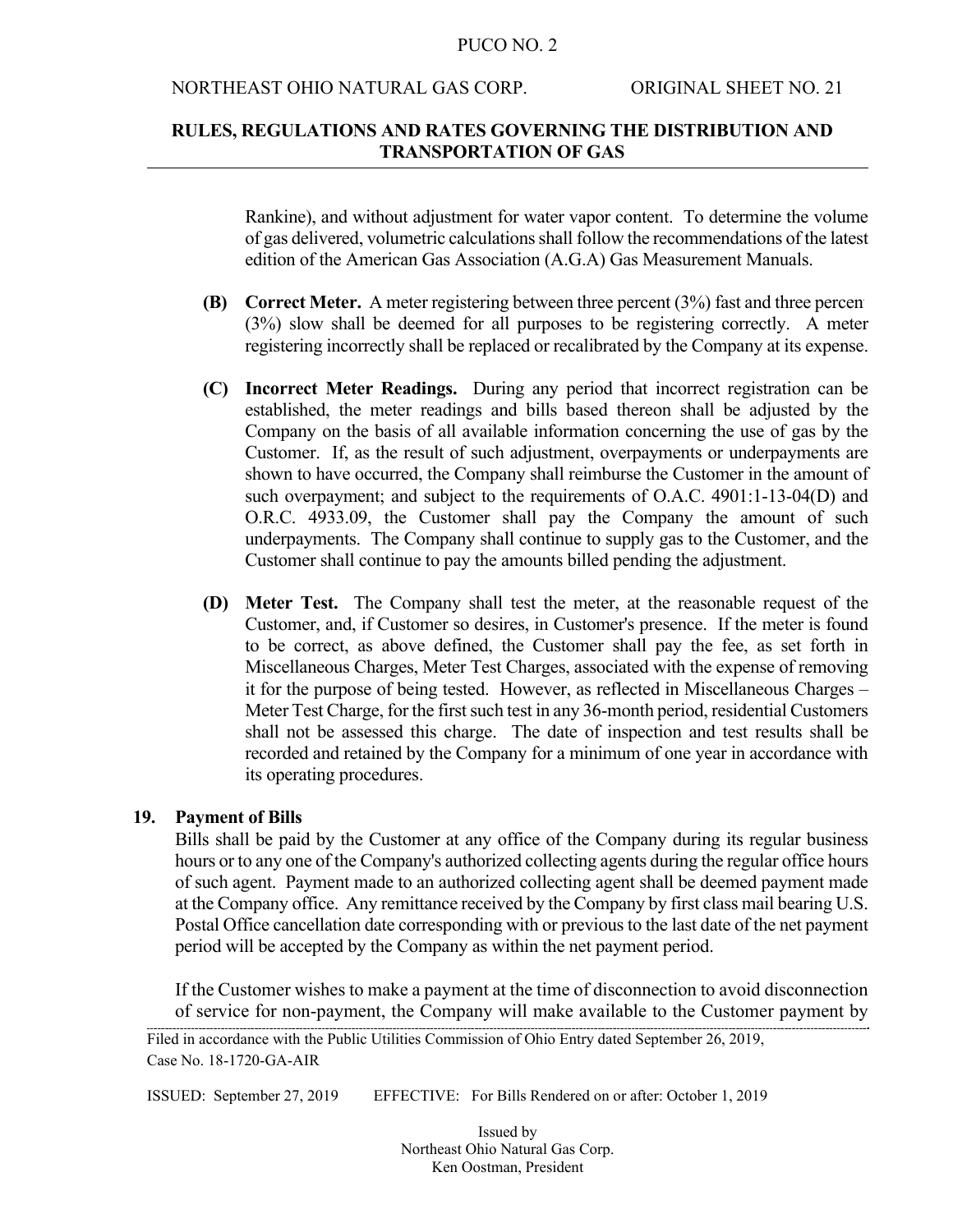### NORTHEAST OHIO NATURAL GAS CORP. ORIGINAL SHEET NO. 22

### **RULES, REGULATIONS AND RATES GOVERNING THE DISTRIBUTION AND TRANSPORTATION OF GAS**

credit card over the phone. The Customer will responsible for any service fees associated with such a payment. Upon verification of payment by the Company's service representative, the Customer's service will be left on.

#### **20. Payment Arrangements and Responsibility**

 The Company shall notify a Customer whose account is delinquent that such Customer may make application to the Company for an extended payment arrangement. In addition to the extended payment plans available under O.A.C. 4901:1-18-04, the Company also offers several options for extended payment.

#### **21. Budget Payment Plan**

 Any Customer that uses gas for space heating purposes may request to be billed on a budget basis.

#### **22. Right of Way**

 Customer, without reimbursement, will make or procure conveyance to Company of right-of-way satisfactory to Company across the property owned or controlled by Customer for Company's distribution mains, extensions thereof, or appurtenances necessary or incidental to the supplying of service to Customer.

Filed in accordance with the Public Utilities Commission of Ohio Entry dated September 26, 2019, Case No. 18-1720-GA-AIR

ISSUED: September 27, 2019 EFFECTIVE: For Bills Rendered on or after: October 1, 2019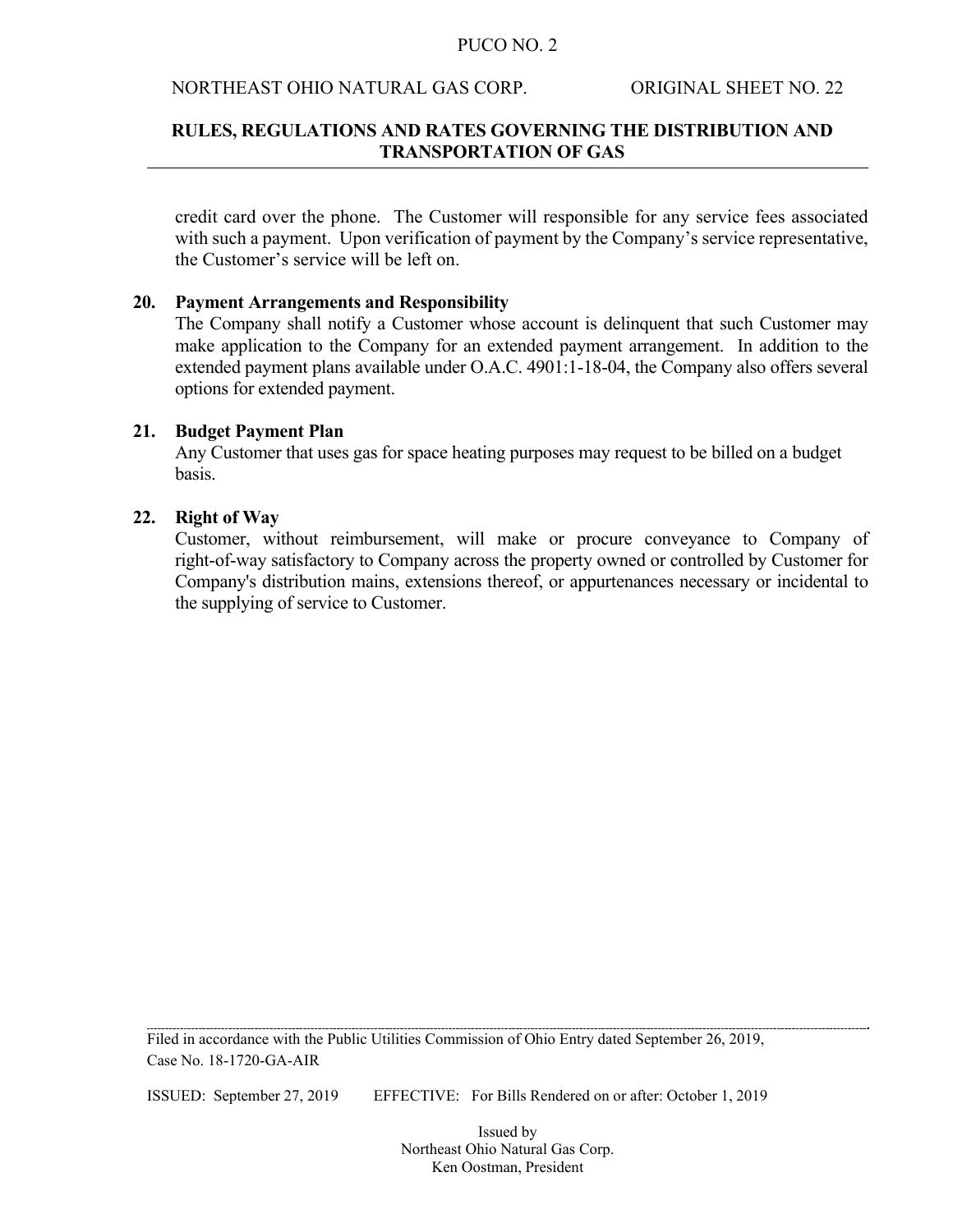#### NORTHEAST OHIO NATURAL GAS CORP. ORIGINAL SHEET NO. 23

### **RULES, REGULATIONS AND RATES GOVERNING THE DISTRIBUTION AND TRANSPORTATION OF GAS**

### **SECTION VI – PHYSICAL PROPERTY**

#### **23. Service Lines**

The term "service line" is used to designate the complete line between the Company's main line and the inlet meter connection at Customer's location. It consists of two distinct parts, (a) the Company service line, and (b) the Customer service line.

**(A) Company Service Line.** The Company service line consists of the complete line from the Company's main line up to and including the connection at the Customer service line, which is generally at the property or lot line, also referred to as main-to-curb.

#### **(B) Customer Service Line.**

 *New Services:*The Company will install up to 100 feet of curb-to-meter service and maintain the entire curb-to-meter service and equipment, including risers, meters and service regulators on its side of the point of delivery (outlet side of the meter), without cost to the Customer for all new services installed on or after October 1, 2019. The Customer will be charged the actual cost for the initial installation for any length over the 100 feet, but the Company will maintain the entire curb-to-meter service and equipment, including risers, meters and service regulators on its side of the point of delivery (outlet of the meter), without cost to the Customer. Only the Company's agents are authorized to connect the Company's service to the Customer's service

*Existing Services:* The Customer is responsible for any service line installed prior to October 1, 2019. Unless and until the Company repairs or replaces an existing service line, the service line from the curb valve to the meter, or where there is no curb valve then from the property line to and including the tie-in coupling to the meter, shall be the property of the owner of the premises and shall be under the property owner's exclusive control, and the Company shall not be liable for any imperfections therein or for any damage, injury or loss resulting, directly or indirectly, from the escape of gas therefrom. The Company shall be responsible for these facilities in accordance with the applicable provisions of US law and O.A.C.  $4901:1-13-05(A)(3)$ . Such responsibilities shall include, but not be limited to the Company's responsibilities for leak detection of the service line up to and including the meter. The Company shall bear the cost of repairs or replacements to the Customer's service line and shall assume ownership of and responsibility for the service line whenever it is separated from the distribution main and a pressure test is required before the line can be returned to service. In the event a Customer's service

Filed in accordance with the Public Utilities Commission of Ohio Entry dated September 26, 2019, Case No. 18-1720-GA-AIR

ISSUED: September 27, 2019 EFFECTIVE: For Bills Rendered on or after: October 1, 2019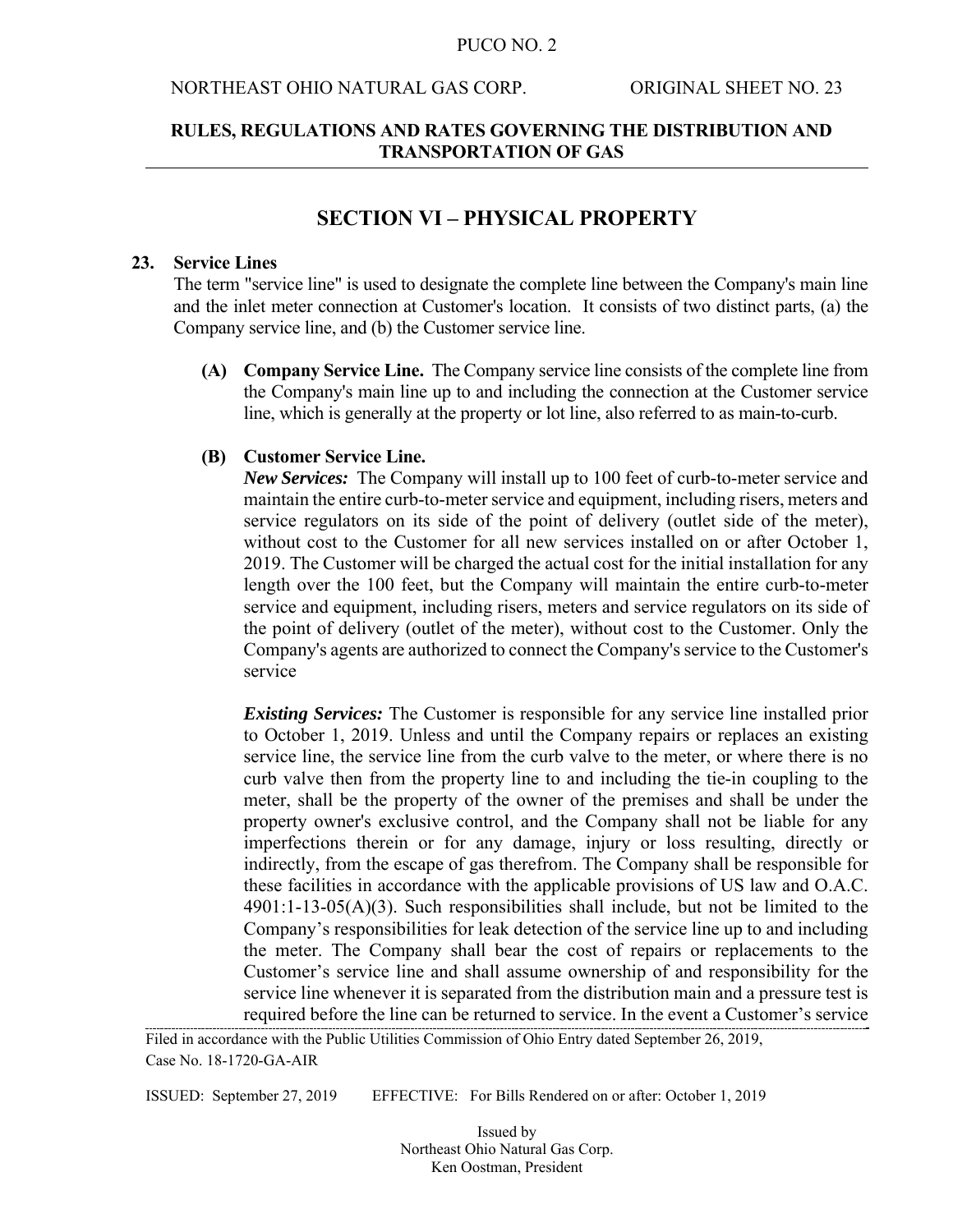#### NORTHEAST OHIO NATURAL GAS CORP. ORIGINAL SHEET NO. 24

### **RULES, REGULATIONS AND RATES GOVERNING THE DISTRIBUTION AND TRANSPORTATION OF GAS**

line must be repaired or replaced as the result of damage to the service line caused by the property owner, Customer or another party, the Company will repair or replace the service line at the expense of the property owner, Customer or other party. Damages, including without limitation personal injury, property damage, and attorney's fees associated with collection, caused by a contractor working on behalf of a party shall be deemed to be the responsibility of that party. All gas lines on the outlet side of the meter and all associated fittings and connections shall at all times be the property of the owner of the premises and shall be under the property owner's exclusive control, and the Company shall not be liable for any imperfections therein or for any damage, injury or loss resulting, directly or indirectly, from the escape of gas therefrom.

#### **24. Meter Furnished**

 The Company will furnish each Customer with a meter of such size and type as the Company may determine will adequately serve the Customer's requirements, and such meter shall be and remain the property of the Company, and the Company shall have the right to replace it as the Company may deem it necessary. The Company reserves the right to charge for any equipment and associated operating costs required by the Company to provide real time measurement, communication and control capability for the supply of natural gas, pursuant to the conditions described under Daily Measuring Device.

### **25. Meter Location**

The Company shall determine the location of the meter, which shall ordinarily be outside of any enclosed building and shall be accessible to the Company without the necessity of Customer presence or approval.

 When changes in buildings, arrangements or improvements therein render the meter inaccessible or exposed to hazards, the Company may require the Customer, at the Customer's expense, to relocate the meter setting together with any portion of the Customer's service line necessary to accomplish such relocation.

#### **26. Only Company Can Connect Meter**

 The owner or Customer shall not permit anyone who is not an authorized agent of the Company to connect or disconnect the Company's meters, regulators or gauges or in any way alter or interfere with the Company's meters, regulators, or gauges.

Filed in accordance with the Public Utilities Commission of Ohio Entry dated September 26, 2019, Case No. 18-1720-GA-AIR

ISSUED: September 27, 2019 EFFECTIVE: For Bills Rendered on or after: October 1, 2019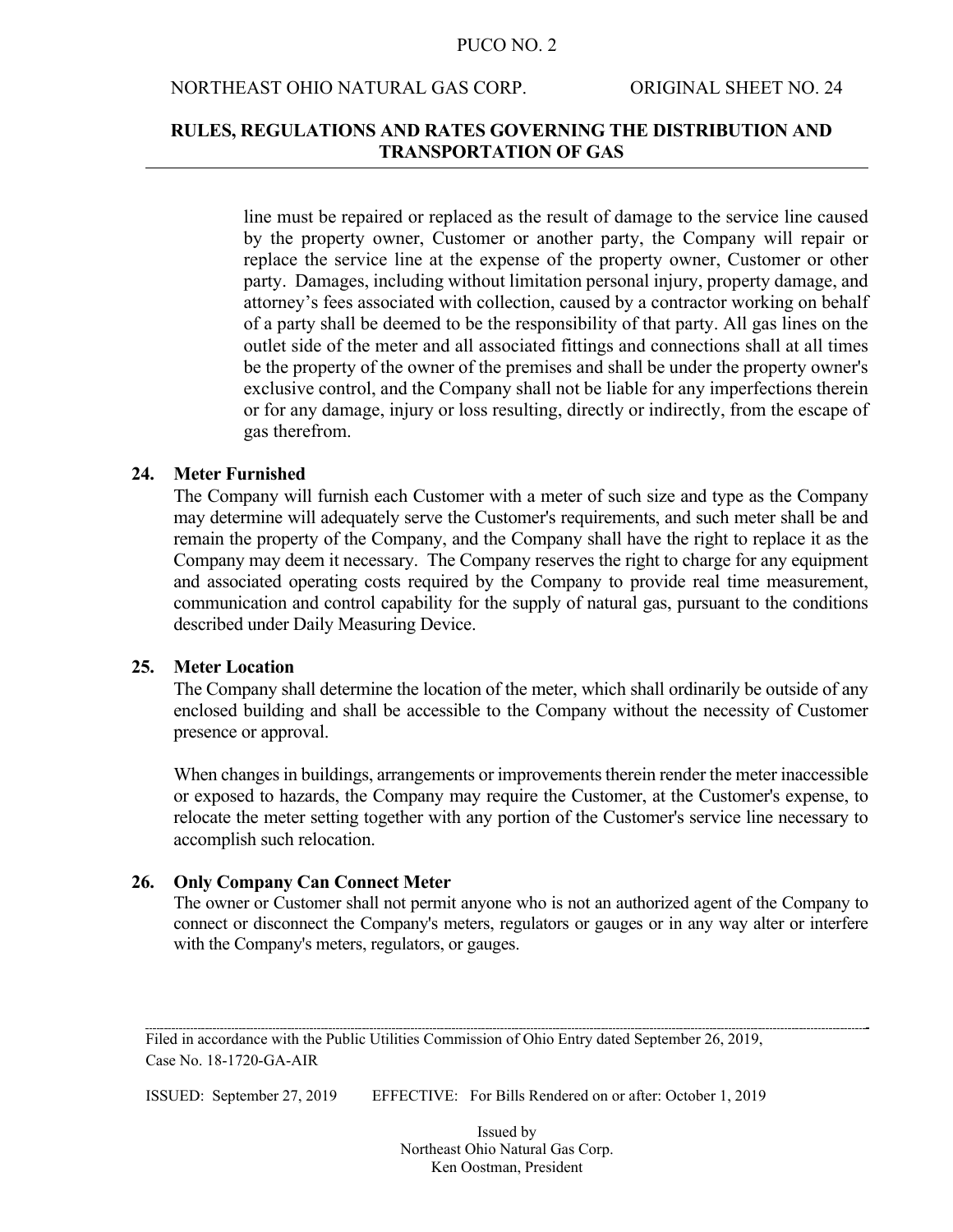#### NORTHEAST OHIO NATURAL GAS CORP. ORIGINAL SHEET NO. 25

### **RULES, REGULATIONS AND RATES GOVERNING THE DISTRIBUTION AND TRANSPORTATION OF GAS**

#### **27. Pressure Regulators**

Where service is provided to Customer at the outlet side of the pressure regulator, Company shall furnish the necessary pressure regulator or regulators, which regulator or regulators shall remain the property of Company.

 If it is necessary, the Customer shall install and maintain, at Customer's expense, substantial housing or other protection (such as fencing or corner post) acceptable to the Company in size and design for the regulator or regulators and the meter in order to protect them from vandalism and accidental damage.

 If it becomes necessary to construct, operate, and maintain a heater on the inlet side of the regulator to maintain satisfactory operation of the regulator or regulators, the gas used in such heater shall be at the expense of the Customer and shall be taken from the outlet side of meter serving the Customer.

#### **28. Customer Responsibility for Pipes and Appliances**

The Customer shall install, own and maintain, at the Customer's expense, the Customer piping from the outlet of the meter to gas equipment. The Customer shall install and maintain all gas equipment at the Customer's expense. The Company shall have no obligation to install, maintain or repair appliances.

 Customer assumes all responsibility for installation and repair of property owned by the Customer on Customer's side of the point of delivery, which will be the outlet side of the service line connection at the Company's line, as well as for the installation and appliances used in connection therewith, and will save Company harmless from and against all claims for injury or damage to persons or property occasioned by or in any way resulting from such service or the use thereof on Customer's side of the point of delivery.

If the Customer's piping, or other Customer property (which is downstream of the meter) including pressure regulators, fittings, valves, connections, equipment, venting, and any other associated equipment on a Customer's premises are defective or in such condition as to constitute a hazard, the Company, upon reasonable notice to Customer of such defect or condition may discontinue the supply of gas to such Customer until such defect or condition has been rectified by the Customer in compliance with the reasonable requirements of the Company.

Filed in accordance with the Public Utilities Commission of Ohio Entry dated September 26, 2019, Case No. 18-1720-GA-AIR

ISSUED: September 27, 2019 EFFECTIVE: For Bills Rendered on or after: October 1, 2019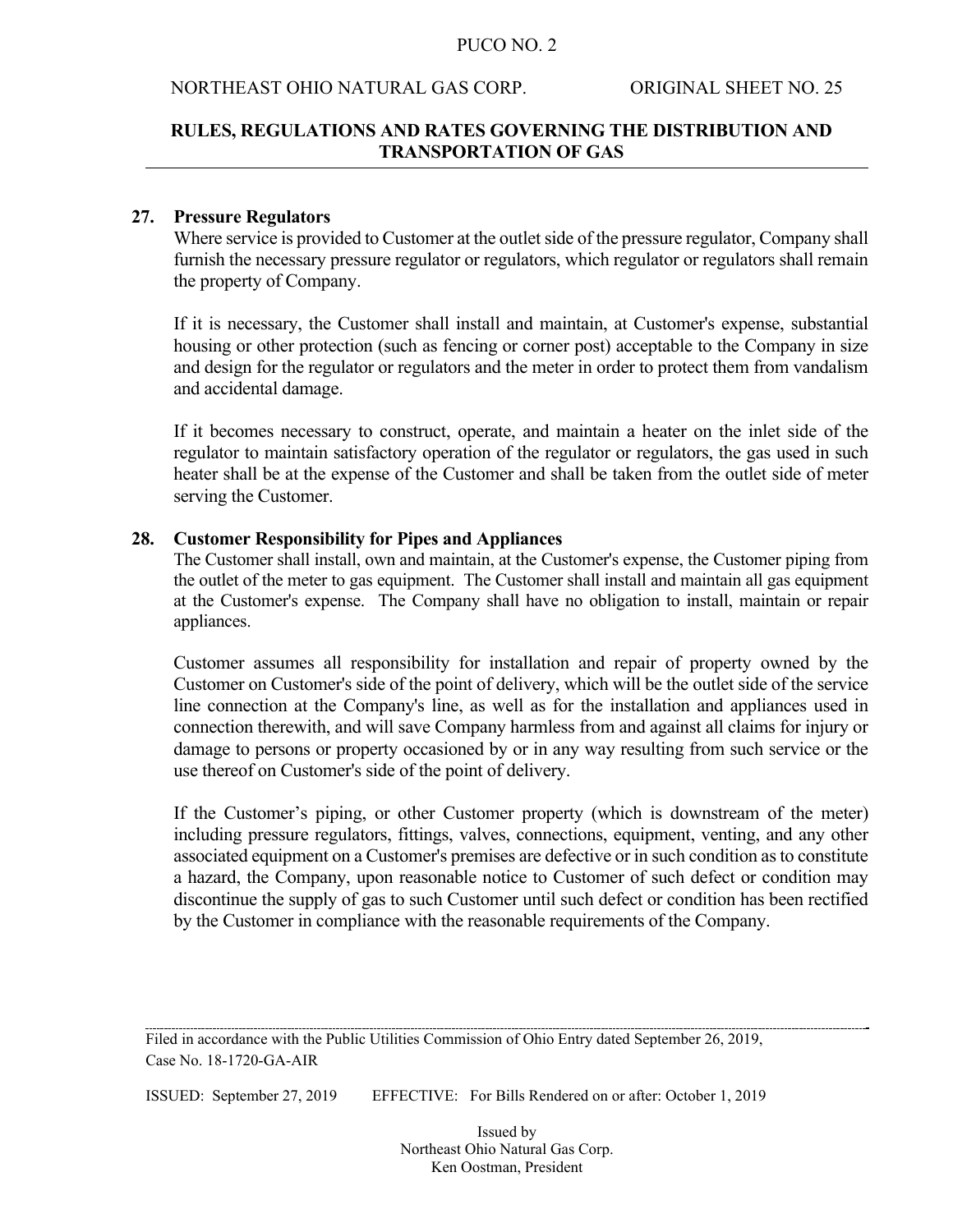#### NORTHEAST OHIO NATURAL GAS CORP. ORIGINAL SHEET NO. 26

### **RULES, REGULATIONS AND RATES GOVERNING THE DISTRIBUTION AND TRANSPORTATION OF GAS**

#### **29. Standards for Customer's Property**

The Customer's piping, fittings, valves, connections, equipment venting, and all associated equipment shall be installed with materials and workmanship which meet the reasonable requirements of the International Fuel Gas Code and shall be subject to inspection and test by the Company. The Company shall have no obligation to establish service until after such inspection and test demonstrates compliance with such requirements of the Company with respect to the facilities in place at the time of the test. In the case of leak, error, patent defect, or other unsatisfactory condition resulting in the disapproval of the piping by the Company, the necessary correction shall be made at the Customer's expense; and then the lines and piping will be inspected and tested again by the Company. Each additional inspection and test, when required after correction, shall be subject to charges as that shown under Reconnection Charge.

#### **30. No Responsibility for Material or Workmanship**

 The Company is not responsible for maintenance of (except for maintenance performed by the Company as required under federal law), or any imperfect material or defective or faulty workmanship in, the Customer's service line for those installed before October 1, 2019, Customer's piping, or other Customer property including pressure regulators, fittings, valves, connections, equipment, venting, and any other associated equipment and is not responsible for any loss or damage arising from inadequate or improper maintenance (except for maintenance performed by the Company as required under federal law), or from imperfect material or defective or faulty workmanship, unless the Company installs the Customer owned service line, at which time the Company would be responsible for imperfect material or defective or faulty workmanship.

### **31. Access to Premises**

 The Company and its authorized employees shall have access at all reasonable times to its facilities and at all of the premises in which gas supplied by the Company is used or is to be used, from the Customer, landlord, property manager, or owner as may be applicable, for the purpose of reading, inspecting, testing, repairing, maintaining, replacing, installing, analyzing, or removing meters or other Company property. The Customer shall, at reasonable request of the Company, trim all shrubs, trees, or bushes that may obstruct meter reading or maintenance functions that may be performed by the Company. If the service call to the Customer's premise is safety related, the Company reserves the right to access Customer's property. If access is not accessible, access is not granted or the premises are unsafe to enter, the Company reserves the right shut service off at the meter, including at the main, in order to make the situation safe.

 If a customer, landlord, property manager or owner fails to grant access for reasons described above, and judicial or legal redress is necessary to secure such access, the Company may collect

ISSUED: September 27, 2019 EFFECTIVE: For Bills Rendered on or after: October 1, 2019

Filed in accordance with the Public Utilities Commission of Ohio Entry dated September 26, 2019, Case No. 18-1720-GA-AIR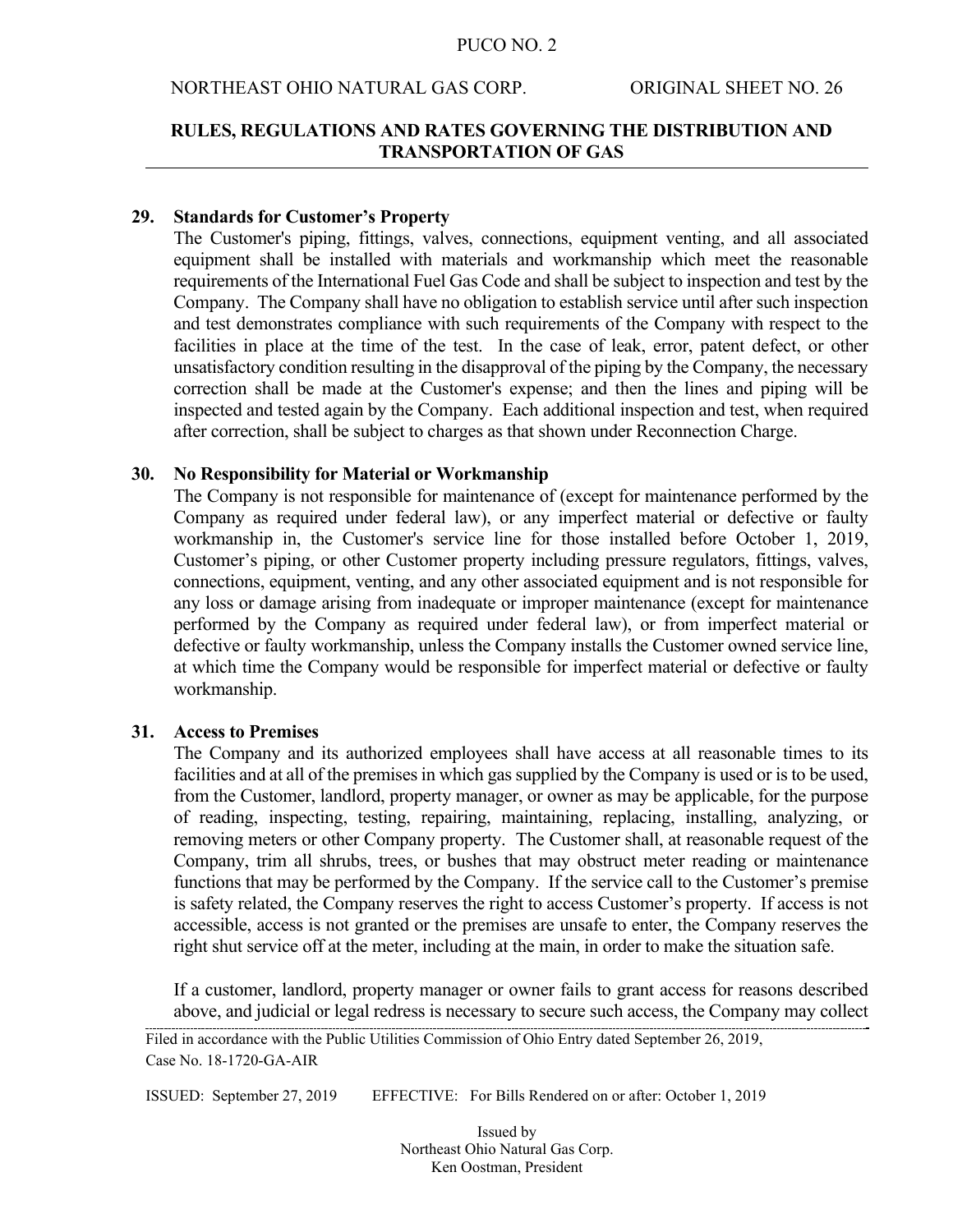#### NORTHEAST OHIO NATURAL GAS CORP. ORIGINAL SHEET NO. 27

### **RULES, REGULATIONS AND RATES GOVERNING THE DISTRIBUTION AND TRANSPORTATION OF GAS**

from the customer, landlord, property manager or owner any and all costs incurred to secure such access, including without limitation, attorney's fees associated with maintaining access and all damages the Company incurs as a result of this refusal to provide access.

#### **32. Customer Shall Notify Company of Any Gas Piping Alterations/Change in Load**

 It shall be the duty of the Customer to notify the Company promptly of any additions, changes, alterations, remodeling, or reconstruction affecting gas piping on the Customer's premises.

It is also the Customer's responsibility to notify the Company when the Customer's load changes. When additional or revised mains or other facilities are required solely to accommodate requests for higher pressure or volumes of gas than available and for the Customer's convenience, the Company may make such revisions at the Customer's expense, subject to operating considerations and economically available alternatives. The Customer will be responsible for any damages to the Company's meter when gas equipment is added and notification is not given resulting in damage to Company facilities.

#### **33. Extension of Gas Distribution Mains**

 Applicable to gas service supplied in accordance with provisions of the appropriate rate currently in effect, from the nearest available distribution main when, in the opinion of the Company, it is necessary to extend such gas distribution main.

 The Company will extend its distribution mains on any dedicated street or highway without cost up to but not more than a distance of one hundred (100) feet for each Applicant so long as at least one Customer on an average of each 100 feet of main in the street or highway in which the extension is to be installed shall first agree to take a supply of gas at the applicable rate for at least a one-year period, which measurement shall be taken from the end of the nearest distribution main with adequate capacity. For main installations greater than 100 feet per Applicant, the Company, may perform a cost benefit study and the Company shall require the Applicant(s) to enter into a line extension agreement and the Customer will be required to make a contribution to the Company of the estimated cost of that portion of the main extension which is determined to be not economically justified, based on such study. The agreement covering the main extension must be signed by the owner or owners of the premises to be served. The Applicant(s) and the Company must agree on meter location and point of delivery of gas before any pipe is laid or installed on the premises to be served. If the Company determines in its sole judgment that the nature of a main extension is such that it puts the Company at undue risk of recovery on its investment, the Company may require different arrangements as a condition of such main extension. Any required contribution shall be not be eligible for a refund.

Filed in accordance with the Public Utilities Commission of Ohio Entry dated September 26, 2019, Case No. 18-1720-GA-AIR

ISSUED: September 27, 2019 EFFECTIVE: For Bills Rendered on or after: October 1, 2019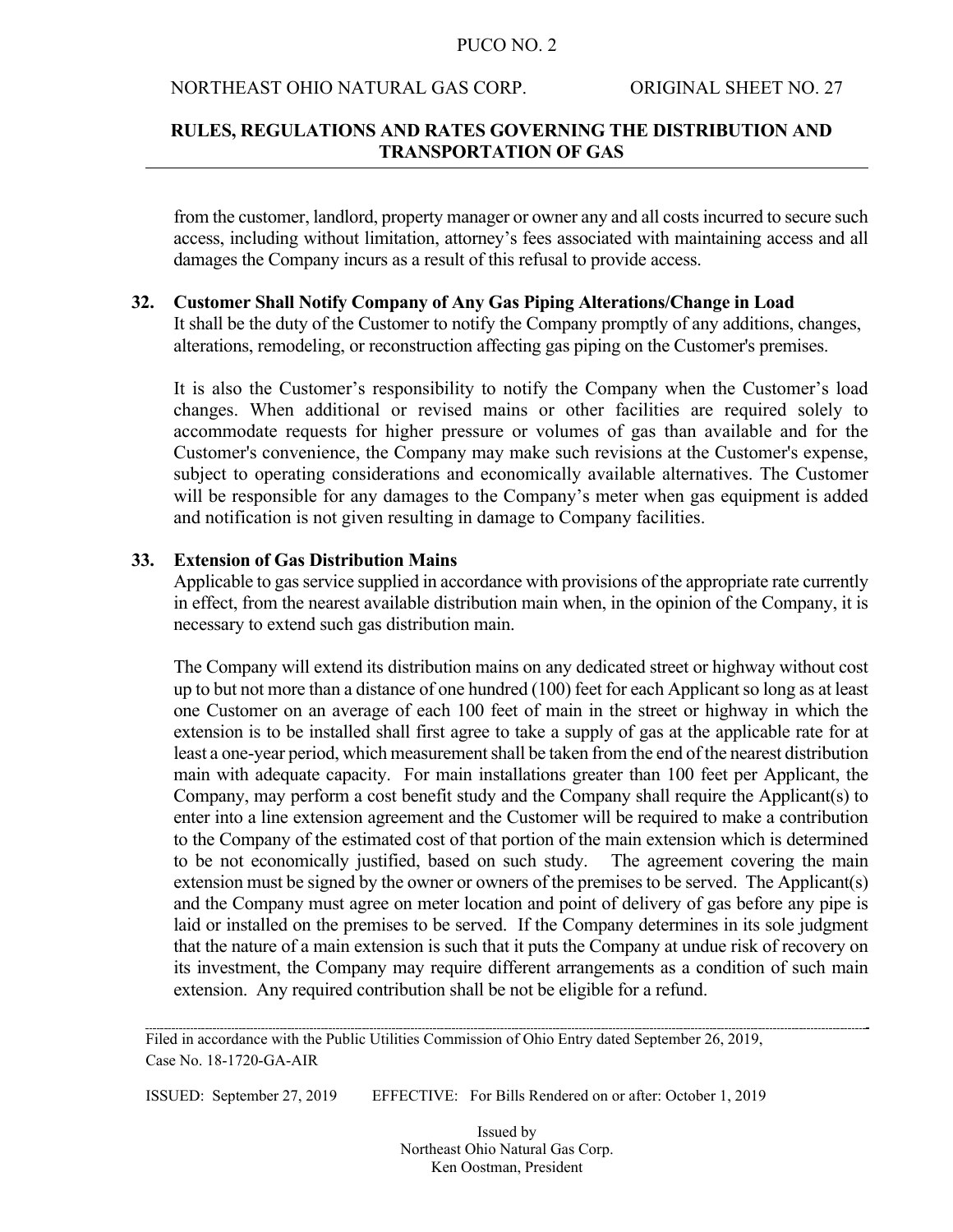#### NORTHEAST OHIO NATURAL GAS CORP. ORIGINAL SHEET NO. 28

### **RULES, REGULATIONS AND RATES GOVERNING THE DISTRIBUTION AND TRANSPORTATION OF GAS**

 For large commercial and industrial Customers with process load, the Company may require a minimum Customer usage commitment for a defined period of time not to exceed six (6) years. Where a main extension is requested for commercial or industrial purposes and all or part of such main extension is not deemed economically justified based on a cost benefit study, the Company shall require the Applicant(s) to enter into a line extension agreement and the Customer will be required to make a contribution to the Company of the estimated cost of that portion of the main extension which is determined to be not economically justified , based on such study. Any required contribution shall be not be eligible for a refund.

 Where a main extension is requested in order to provide service availability to plats of lots or real estate subdivisions and such main extension is not justified at Company's expense based on a cost-benefit analysis including anticipated customer and growth for an initial five (5) year period, the owner or developers of such plats of lots or real estate subdivisions may enter into a line extension agreement and the Customer will be required to make a contribution to the Company of the estimated cost of that portion of the main extension which is not justified at Company's expense Any such contribution shall be not be eligible for a refund.

All main extensions shall be the property of the Company.

#### **34. Removal of Property No Longer in Service**

The Company shall have the right but not the obligation to enter the property for removal of nonoperational pipes or appurtenant non-operational facilities.

Filed in accordance with the Public Utilities Commission of Ohio Entry dated September 26, 2019, Case No. 18-1720-GA-AIR

ISSUED: September 27, 2019 EFFECTIVE: For Bills Rendered on or after: October 1, 2019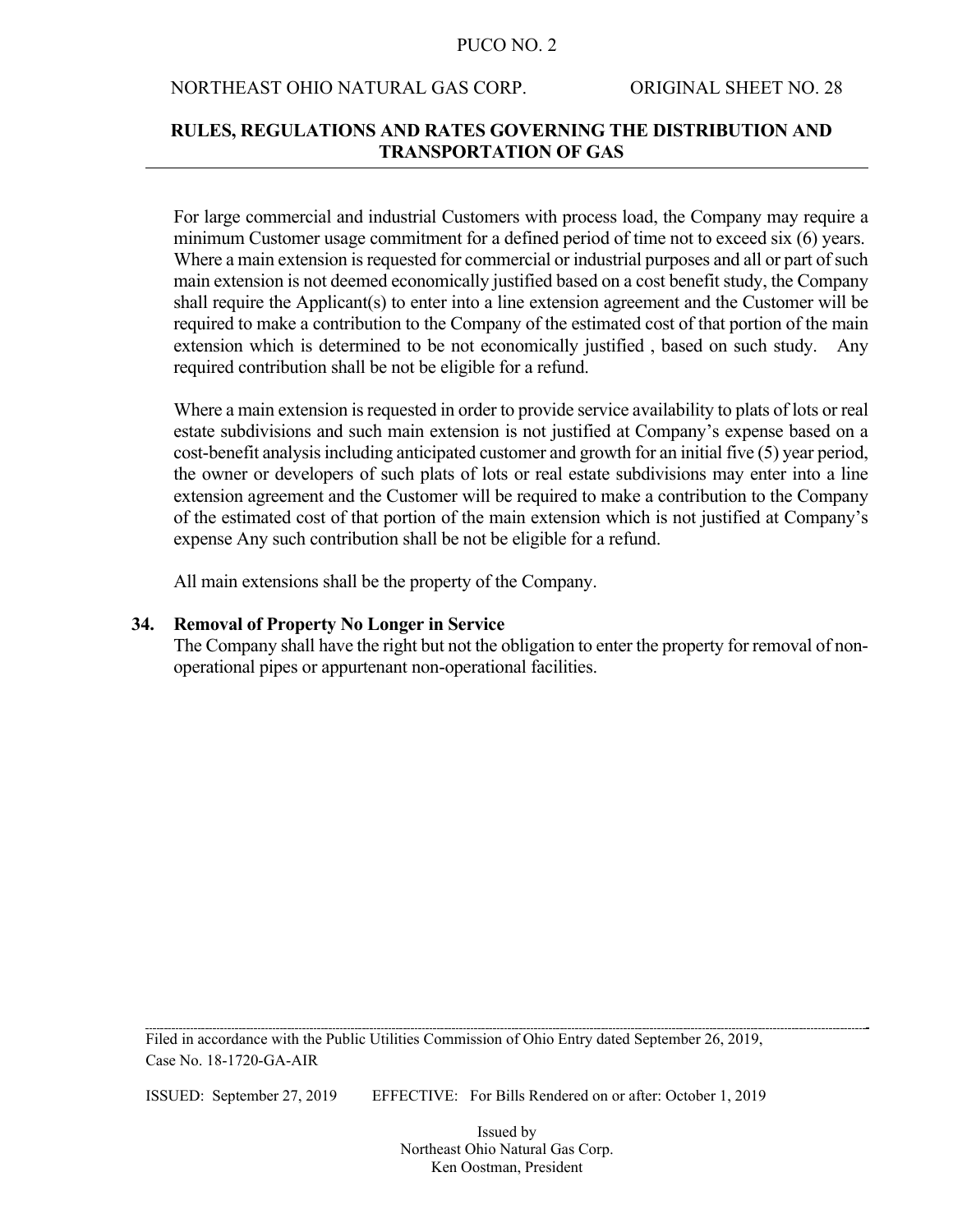#### NORTHEAST OHIO NATURAL GAS CORP. ORIGINAL SHEET NO. 29

### **RULES, REGULATIONS AND RATES GOVERNING THE DISTRIBUTION AND TRANSPORTATION OF GAS**

### **Transportation Terms and Conditions**

### **Section VII - Applicant Requirements**

#### **35. Conditions of Service**

All transportation customers are considered to be firm customers by the Company. All transportation customers will be supplied gas subject to receipts from their marketer and company supplies. Billing for Company supplies will be at the Company's system gas cost except as modified by the following conditions of the applicable tariffs.

Deliveries from the Customer's marketer must be to the local market area from which the Customer receives service unless the Company agrees and provides written confirmation of an alternative receipt point.

All transportation Customers or their agents must have a personal computer which is capable of receiving notices from Company of any consumption limitations or interruptions, twentyfour hours a day, seven days a week.

#### **36. Daily Measuring Device**

All Customers electing to install a daily measuring device, must pay all costs associated with the purchase and installation of a daily demand reading meter (i.e., a meter equipped with an electronic measurement ("EM") or automatic meter reading ("AMR") device) and associated telemetering equipment. Such Customers shall also provide and pay for a dedicated telephone line and the necessary power to operate such electronic measurement and telemetering equipment. The meter, electronic measurement device EM or AMR, and associated telemetering equipment shall be and remain the property of the Company. All Customers without daily measurement devices are subject to the issuance of Operational Flow Orders ("OFO").

### **37. Application**

 Before commencing transportation service hereunder, Customer shall execute an Application for Transportation Service. Applicant shall attach to the Application for Transportation Service a verified undertaking by Applicant's marketer or other source of natural gas to be delivered to Company for redelivery to Applicant, by which the marketer other source of natural gas to be delivered by Applicant commits to provide telephonic, electronic mail or facsimile notice to Company ten (10) calendar days before the date said marketer interrupts or terminates delivery of natural gas to Company for redelivery to Applicant for any reason

Filed in accordance with the Public Utilities Commission of Ohio Entry dated September 26, 2019, Case No. 18-1720-GA-AIR

ISSUED: September 27, 2019 EFFECTIVE: For Bills Rendered on or after: October 1, 2019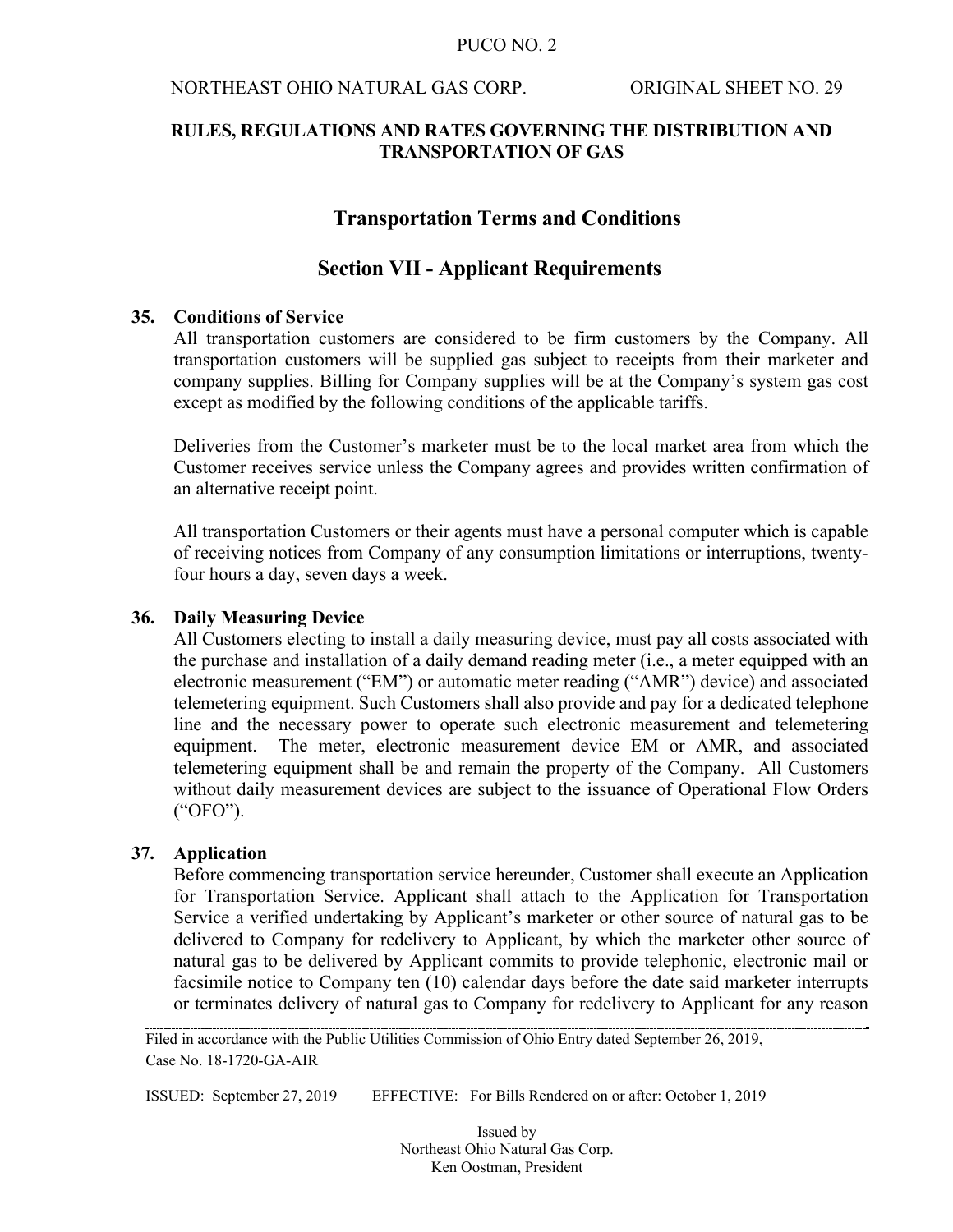#### NORTHEAST OHIO NATURAL GAS CORP. ORIGINAL SHEET NO. 30

### **RULES, REGULATIONS AND RATES GOVERNING THE DISTRIBUTION AND TRANSPORTATION OF GAS**

whatsoever (except a condition of force majeure or conditions beyond the marketer's control to prevent), explicitly including but not limited to default by Applicant under its agreement or agreements with said marketer. Failure of Applicant to submit such verified undertaking shall be grounds for denial of the Application. Failure of applicant's marketer or other source of gas to provide the notice of interruption or termination for deliveries to Applicant a s required herein shall be a default by Applicant under the Transportation Agreement and Company shall be entitled to terminate Transportation Service.

 The benefits and obligations of the Application for Transportation Service shall begin when Company commences to supply gas service. It shall inure to and be binding upon the successors, survivors and executors or administrators, as the case may be and assigns, original parties thereto, respectively, for the full term thereof. However, no service may be assigned or transferred without the written consent of or approval of the Company which shall not unreasonably be withheld.

### **[This Portion of the Page Left Intentionally Blank]**

Filed in accordance with the Public Utilities Commission of Ohio Entry dated September 26, 2019, Case No. 18-1720-GA-AIR

ISSUED: September 27, 2019 EFFECTIVE: For Bills Rendered on or after: October 1, 2019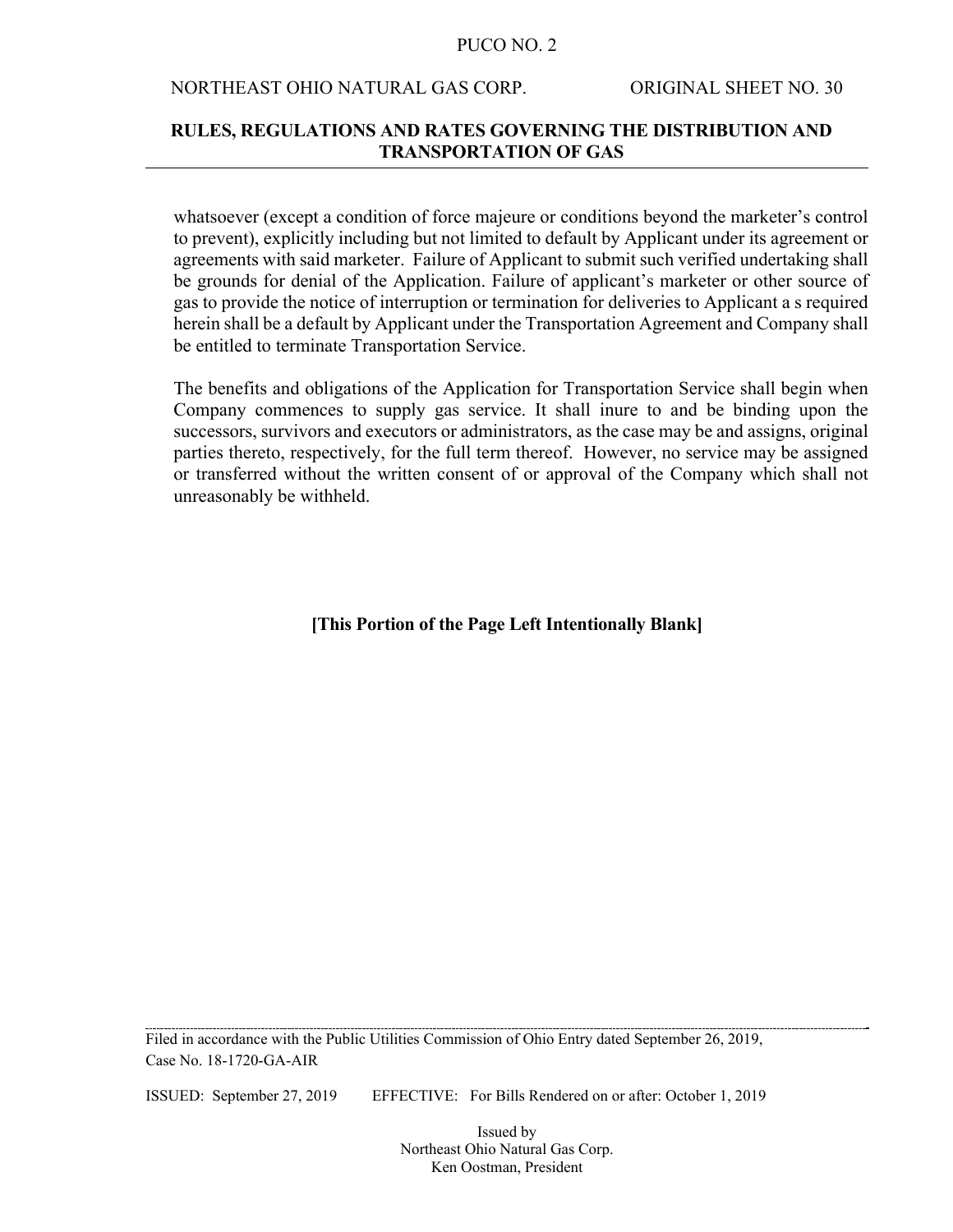#### NORTHEAST OHIO NATURAL GAS CORP. ORIGINAL SHEET NO. 31

### **RULES, REGULATIONS AND RATES GOVERNING THE DISTRIBUTION AND TRANSPORTATION OF GAS**

### **Section VIII- Transportation - Gas Deliveries**

#### **38. Gas Quality**

Natural Gas delivered by or on behalf of Customer to Company at point(s) of receipt with an interstate pipeline shall conform to the interstate pipeline's gas quality standards.

 Gas delivered by or on behalf of Customer to Company at point(s) of receipt other than an interstate pipeline shall be commercially free from oil, water, air, salt, dust, gum, gum-forming constituents, harmful or noxious vapors, or other solid or liquid matter which might interfere with its merchantability or cause interference to or with, proper operation of the pipelines, regulators, meters, and other equipment of Company or its Customers.

 Customer will indemnify and hold Company harmless from any suits, actions, debts, accounts, damages, costs, losses and expenses, including but not limited to, attorneys' fees and expenses, arising from personal injury, death, or damage to Company's equipment or facilities or arising from personal injuries, death, or damage to the facilities, products, or equipment of Company's other Customers or third parties, or arising from additional hours worked by Company or its other Customers or third parties, caused as a result of Customer's gas failing to meet the quality specifications set forth herein.

 To assure that the gas delivered by Customer to Company conforms to the quality specifications of this Section, Customer's gas shall be analyzed at the point(s) of receipt from time-to-time as Company deems necessary. Such analysis will be performed by Company at its expense. If, however, such analysis by Company discloses quality deficiencies, the cost of subsequent re-testing to assure conformity with this Section shall be borne by Customer. The gas delivered shall not contain in excess of:

- **1.** Seven (7) /pounds of water per million cubic feet of gas at the base pressure and temperature of fourteen and seventy-three hundredths (14.73) psia and sixty (60) degrees Fahrenheit. The water vapor will be determined by the use of the Bureau of Mines type dew point apparatus or in accordance with other approved methods generally in use in the natural gas industry;
- **2.** Three percent (3%) by volume of a combined total of carbon dioxide and nitrogen components;
- **3.** Twenty-five hundredths (0.25) grains of hydrogen sulfide per one hundred (100) cubic feet of gas; and

ISSUED: September 27, 2019 EFFECTIVE: For Bills Rendered on or after: October 1, 2019

Filed in accordance with the Public Utilities Commission of Ohio Entry dated September 26, 2019, Case No. 18-1720-GA-AIR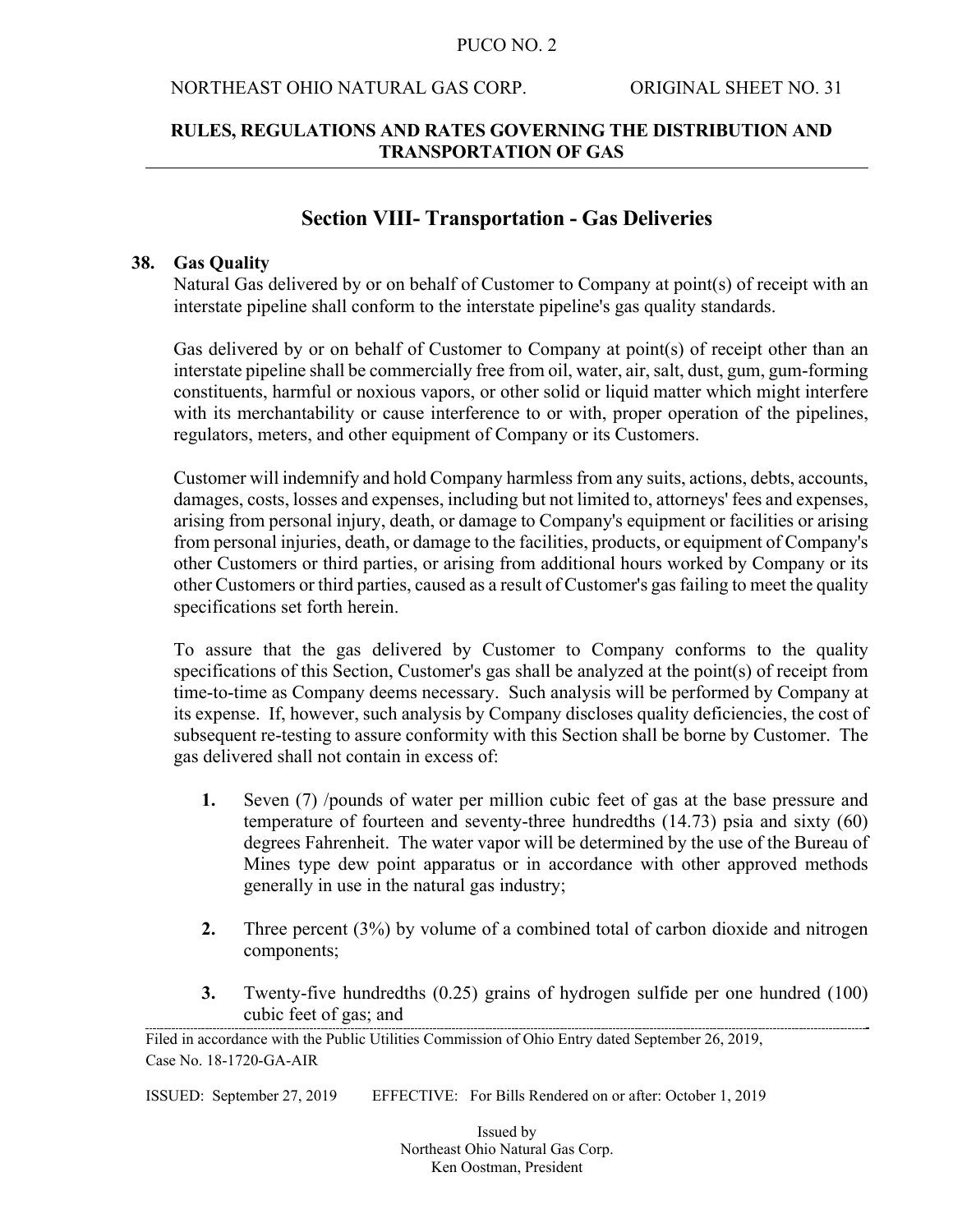#### NORTHEAST OHIO NATURAL GAS CORP. ORIGINAL SHEET NO. 32

### **RULES, REGULATIONS AND RATES GOVERNING THE DISTRIBUTION AND TRANSPORTATION OF GAS**

**4.** Ten (10) grains of total sulfur per one hundred (100) cubic feet of gas.

 The Total Heating Value of the gas shall be determined by taking samples of the gas at the point(s) of receipt at such reasonable times as may be designated by Company. The Btu content per cubic foot shall be determined by an accepted type of chromatograph or other suitable instrument for a cubic foot of gas at a temperature of sixty (60) degrees Fahrenheit when saturated with water vapor and at a pressure of 14.73 psia. The Btu determination designated by Company shall be made by Company at its expense. Any additional Btu determinations requested by Customer shall be at Customer's expense.

 Customer's gas delivered to Company shall have a total heating value of not less than nine hundred fifty (950) Btu per standard cubic foot. However, Company shall not be obligated to accept gas which it believes may adversely affect the standard of public utility service offered by Company, or gas which it believes may adversely affect the operation of the gas-burning equipment of its Customers.

If any gas delivered hereunder fails to meet the quality specifications set forth herein, Company may, at any time, elect to refuse to accept all or any portions of such gas until Customer brings the gas into conformity with such specifications.

#### **39. Title of Gas**

Customer warrants that it will have good and merchantable title to all natural gas delivered to Company for redelivery to Customer's facilities, that such gas will be free and clear of all liens, encumbrances and claims whatsoever, and that it will indemnify Company and hold it harmless from all suits, actions, debts, accounts, damages, costs, losses and expenses arising from or out of adverse claims of any and all persons to said gas.

### **40. Deliveries of Customer Owned Gas**

Subject to the limitations of Company's pipeline capacity in its system and its service obligations to other higher priority Customers, Company will accept deliveries of Customer's gas at the point(s) of receipt for redelivery to Customer's facilities, in Mcf, less unaccountedfor gas. Such gas volumes delivered to Company and redelivered to Customer shall be limited to maximum daily and annual transportation volumes for each facility. These volume levels shall represent the actual expected requirements of Customer's facilities and may be exceeded only with the prior consent of Company, which shall not be unreasonably withheld.

The volumes of Customer-owned gas transported by Company to the Customer at their facilities during each monthly Billing Cycle will be considered the first gas through the meter.

ISSUED: September 27, 2019 EFFECTIVE: For Bills Rendered on or after: October 1, 2019

Filed in accordance with the Public Utilities Commission of Ohio Entry dated September 26, 2019, Case No. 18-1720-GA-AIR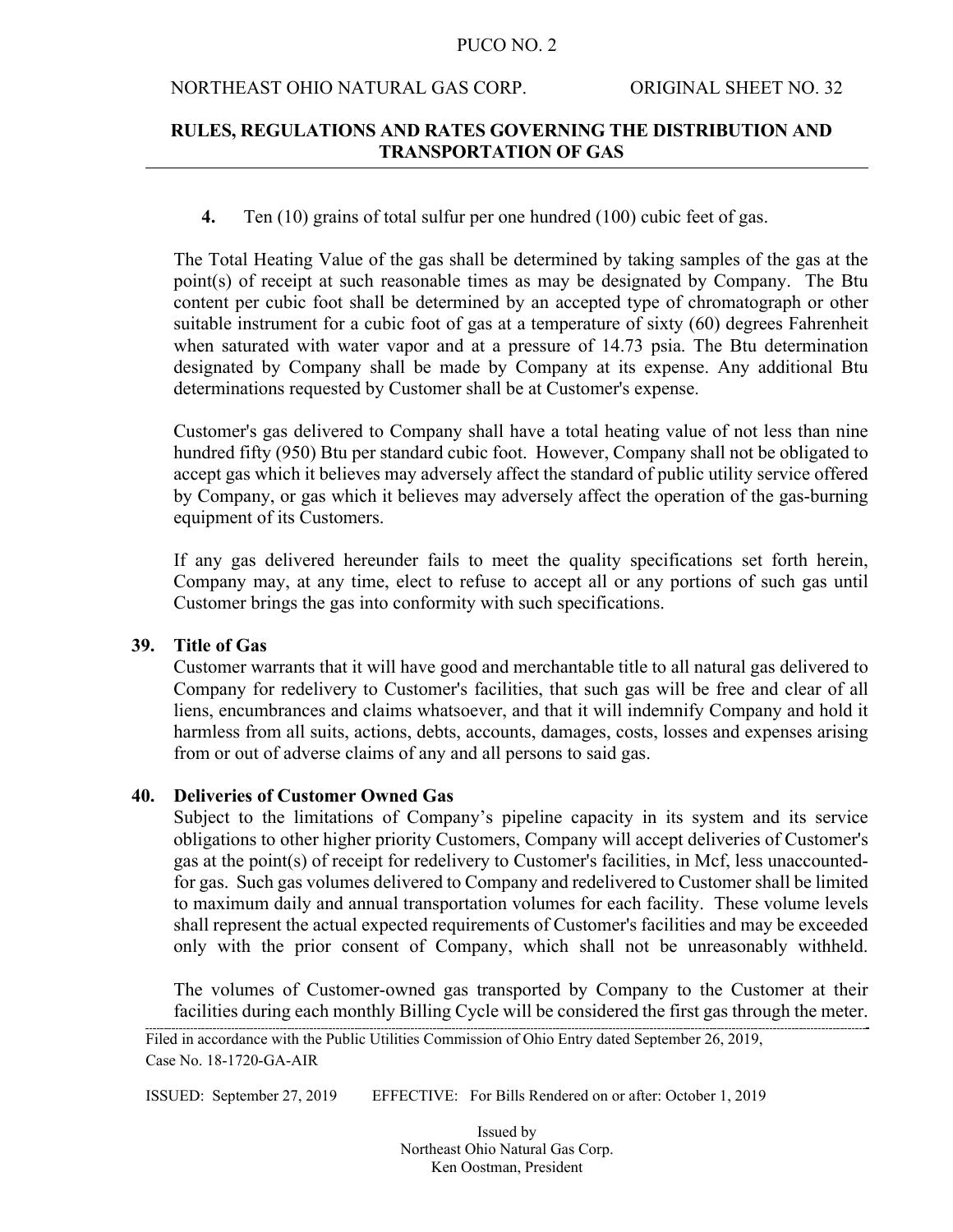#### NORTHEAST OHIO NATURAL GAS CORP. ORIGINAL SHEET NO. 33

### **RULES, REGULATIONS AND RATES GOVERNING THE DISTRIBUTION AND TRANSPORTATION OF GAS**

#### **41. Authorized Daily Volume**

 Customer's Authorized Daily Volume on any day consists of the sum of Customers transported volumes (as determined herein) plus any additional volumes that Company authorizes Customer to use on that day. Delivery of Customers Authorized Daily Volume is firm, with no planned interruptions, except as provided under Interruptions. Consumption at Customer's facility in excess of the Authorized Daily Volume is from Company supplies, and upon notice to Customer, Company may require Customer to reduce consumption to Customer's Authorized Daily Volume whenever Company deems necessary to do so. Company may, at its option, require such reductions in consumption by LGTS Customers prior to imposing similar reductions on GTS Customers.

 For purposes of this section, the portion of Customer's Authorized Daily Volume attributable to transported gas delivered to Company shall consist of two parts. The first part shall consist of volumes (adjusted for unaccounted for gas) delivered at receipt points where the upstream transporter, producer, or other delivering entity does not report deliveries to Company on a daily basis. The portion of Customer's Authorized Daily Volumes attributable to this part shall be determined by dividing the volume of gas delivered to Customer in the most recent month for which information is available by the number of days in that month.

 The second part shall consist of volumes (adjusted for unaccounted for gas) delivered by upstream transporters which report Customer's deliveries to Company on a daily basis. If the upstream transporter's reporting system is acceptable to Company, Company may, at its option, utilize such system to determine Customer's deliveries on any day. If Company elects not to utilize such reporting system, it shall determine Customer's deliveries using the best information available, as determined by Company.

 In the event actual gas deliveries to Customer are in excess of the Authorized Daily Volume on any day on which the Company requires Customer to limit gas consumption to that Authorized Daily volume, Customer shall be liable for all penalties and fines incurred by Company as a result of Customer's deliveries in excess of its Authorized Daily Volume.

Filed in accordance with the Public Utilities Commission of Ohio Entry dated September 26, 2019, Case No. 18-1720-GA-AIR

ISSUED: September 27, 2019 EFFECTIVE: For Bills Rendered on or after: October 1, 2019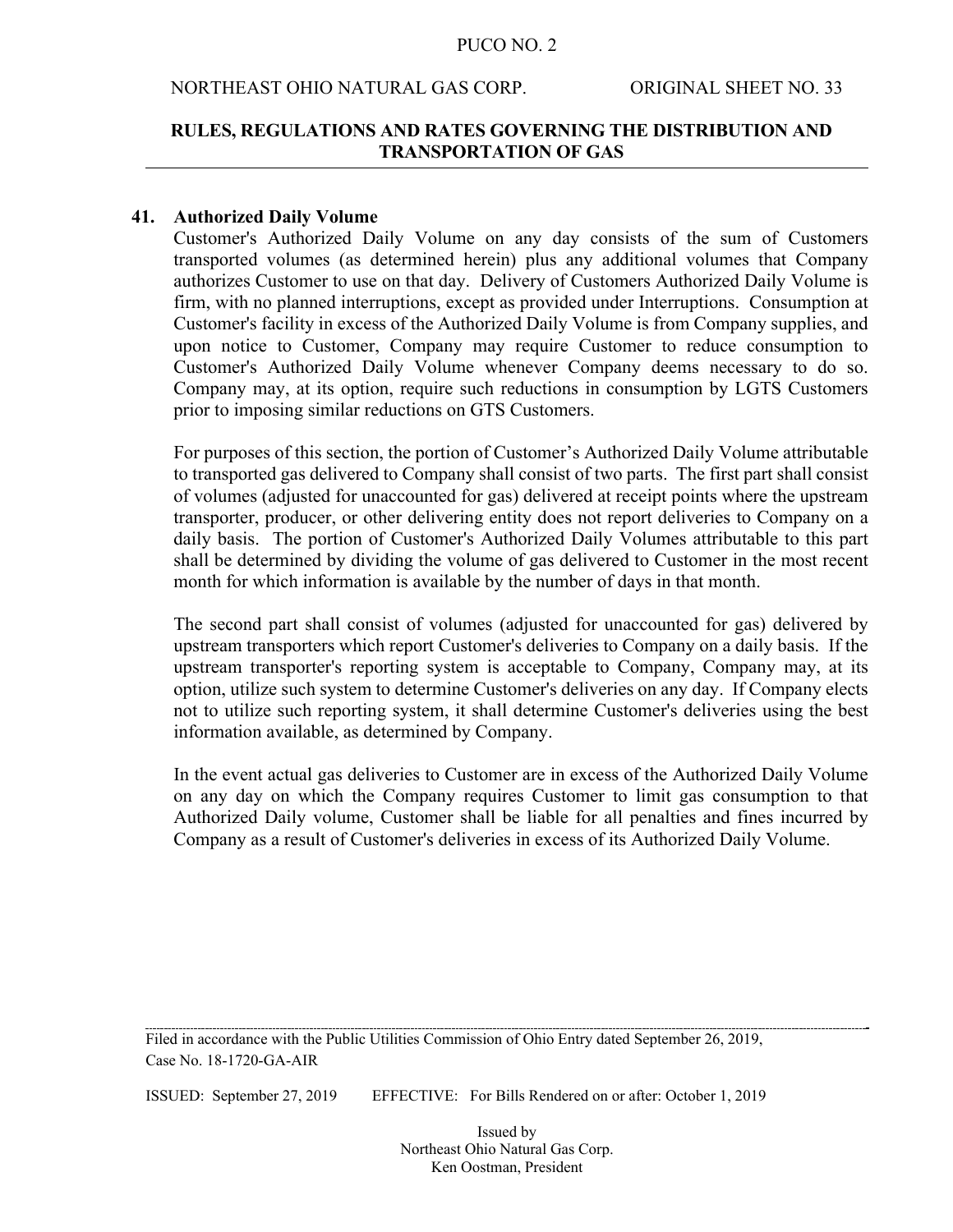### NORTHEAST OHIO NATURAL GAS CORP. ORIGINAL SHEET NO. 34

### **RULES, REGULATIONS AND RATES GOVERNING THE DISTRIBUTION AND TRANSPORTATION OF GAS**

### **42. Unaccounted for Gas**

Company will retain a percentage of all volumes delivered to it for the account of Customer to offset unaccounted-for gas as a result of transporting these volumes to Customer. This percentage will be calculated annually for the period of July 1 through June 30 of each year and will, upon notification to customers and marketers, be effective on September 1 of each year.

### **43. Operational Flow Orders**

 Customers without daily measuring devices are subject to Company's issuance of OFOs which will direct Customers to adjust scheduled volumes to match their estimated usage. An OFO may include the scheduling of supply quantities in excess of daily contract quantities when operating conditions exceed design criteria. Failure to comply with an OFO will result in the billing of the following charges to the OFO shortfall which is defined as the difference between the daily OFO volume and actual daily deliveries:

- (1) The payment of a gas cost equal to the highest incremental cost paid by Company on the date of non-compliance;
- (2) One month of demand charges on the OFO shortfall, except in instances where OFOs require scheduling of volumes in excess of daily contracted quantities. This charge shall not be imposed more frequently than once in any thirty-day period; and
- (3) The payment of all other charges incurred by Company on the date of the OFO shortfall.

 If a Customer complies with an OFO it shall not be subject to any penalty or additional cost under this section.

#### **44. Deficiencies in Deliveries to Company**

 Any volumes of gas that are delivered by Company to Customer in any monthly Billing Cycle that are in excess of any volumes delivered to Company by Customer for that Billing Cycle shall be considered a deficiency in deliveries.

Filed in accordance with the Public Utilities Commission of Ohio Entry dated September 26, 2019, Case No. 18-1720-GA-AIR

ISSUED: September 27, 2019 EFFECTIVE: For Bills Rendered on or after: October 1, 2019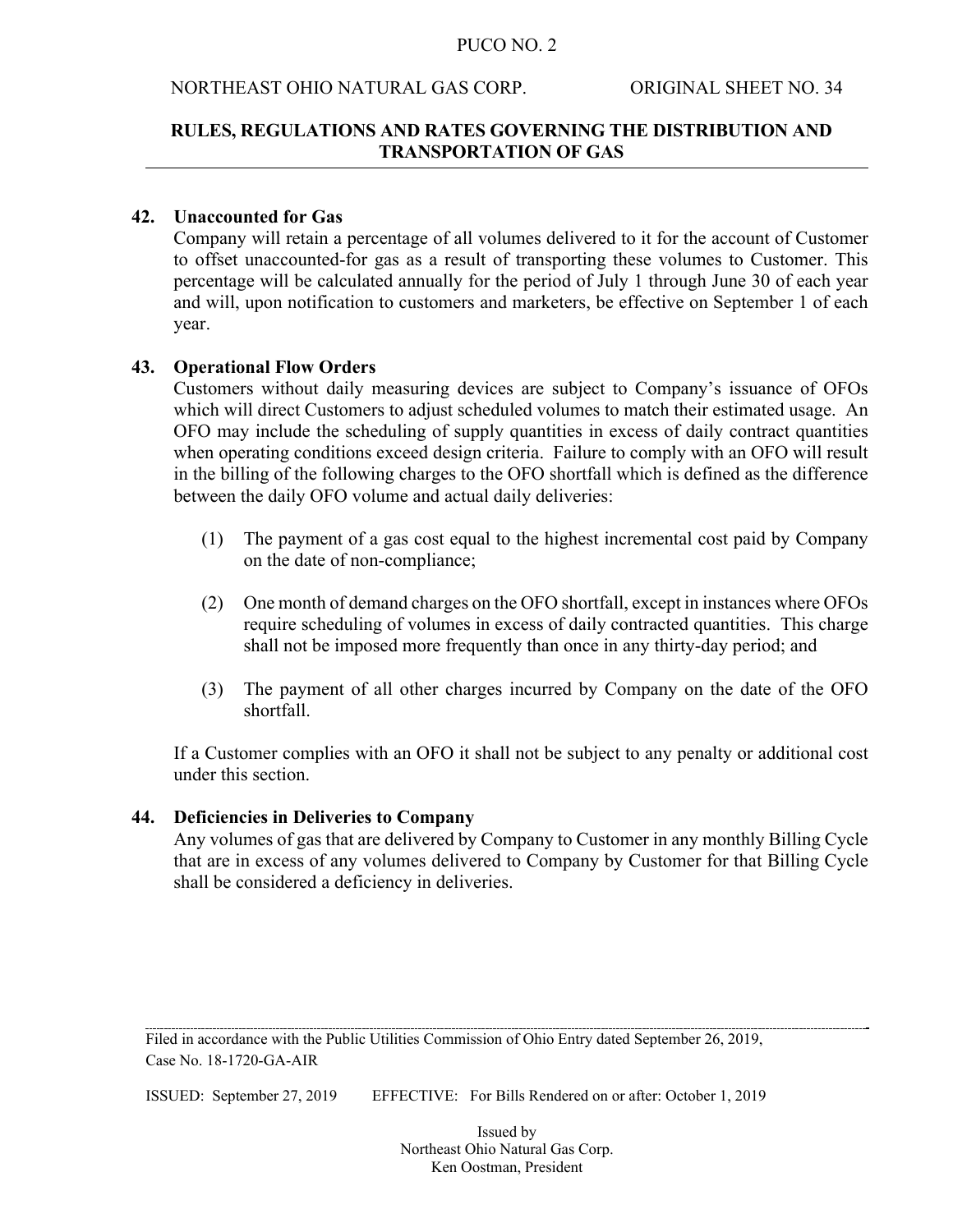#### NORTHEAST OHIO NATURAL GAS CORP. ORIGINAL SHEET NO. 35

### **RULES, REGULATIONS AND RATES GOVERNING THE DISTRIBUTION AND TRANSPORTATION OF GAS**

#### **45. Charges for Third Party Services**

 If furnishing service to Customer pursuant to this tariff requires Company to use transportation service provided by another entity, any cost incurred by, or billed to Company with regard thereto, shall be billed to Customer by Company and paid by Customer. Such costs shall include, without limitation, transportation or delivery charges, retainage for company use and unaccounted-for gas, filing fees, and penalties incurred as a result of gas volume imbalances or other factors set forth in the applicable rate schedule or contract of such other entity. Customer shall also reimburse Company for any filing fees paid by Company to another entity when necessary to commence or continue gas transportation service to Customer. Company shall obtain service provided by another entity or the occurrence of additional filing fees.

#### **46. Interruptions**

 Notwithstanding the provisions of the Authorized Daily Volumes hereof, all deliveries by Company to Customer, including Customer's Authorized Daily Volumes, are subject to partial or complete interruption during force majeure situations, herein defined to mean acts of God, strikes, lockouts, or other labor disturbances, acts of a public enemy, war, blockages, insurrections, riots, epidemics, fire, storms, floods, washouts, civil disturbances, explosions, breakage or accidents to machinery or pipelines, freezing of wells or pipelines, partial or entire failure of such wells, or any other cause not otherwise provided for herein, whether of the kind herein enumerated or otherwise, not reasonably within the control of Company. All deliveries are also subject to complete or partial interruption whenever service to residential and other high priority Customers in the same local market area is threatened.

 When Company interrupts deliveries pursuant to this section, Customer shall be liable to Company for all fines and penalties incurred by Company as a result of any failure by Customer to interrupt its usage when directed to do so.

### **47. Addition and Replacement of Facilities**

Where it is necessary, and if Customer and Company agree in writing that it should be done, Company will construct additions, replacements or betterments of its facilities located at the point(s) of receipt in order to accommodate the volumes of Customer-owned gas to be delivered to Company pursuant to the Application for Transportation Service. Customer shall pay Company the estimated cost of such additions, replacements or betterments, including an adjustment for federal income tax, prior to the installation thereof.

 Such estimate shall be accompanied by supporting data in such detail as Customer shall reasonably require. If the actual cost including an adjustment for federal income tax is less than the estimate, Company shall refund any overpayment to Customer. It the actual cost is

ISSUED: September 27, 2019 EFFECTIVE: For Bills Rendered on or after: October 1, 2019

Filed in accordance with the Public Utilities Commission of Ohio Entry dated September 26, 2019, Case No. 18-1720-GA-AIR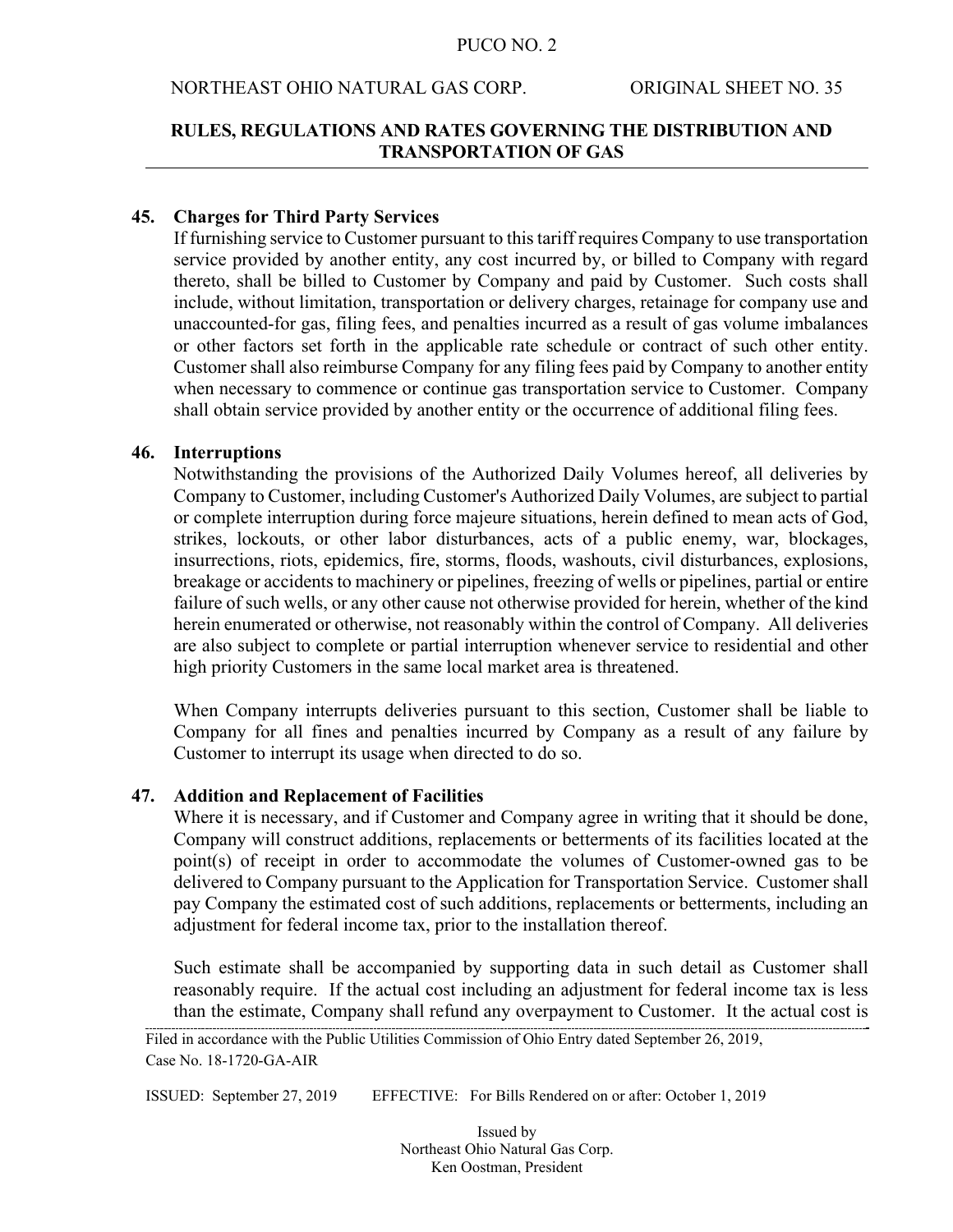#### NORTHEAST OHIO NATURAL GAS CORP. ORIGINAL SHEET NO. 36

### **RULES, REGULATIONS AND RATES GOVERNING THE DISTRIBUTION AND TRANSPORTATION OF GAS**

greater than the estimate, Customer shall reimburse Company for the additional cost, including an adjustment for federal income tax. Such facilities shall remain the property of Company.

#### **48. Operations and Maintenance Costs**

When Company receives Customer's gas directly into its system from point(s) of receipt other than interstate pipeline, and Company owns the measuring station, Company shall assume all responsibilities associated with the operation and maintenance of said measuring station. Normal operation and maintenance such as pressure checks, grass cutting, routine inspections and routine maintenance will be performed by Company at its expense. Customer shall reimburse Company for major and unusual non-recurring operation and maintenance costs. Customers shall pay for such costs within thirty (30) days of the billing date.

### **49. Measurement**

*Measurement at Point(s) of Receipt with an Interstate Pipeline:* When Company receives Customer's gas at a point(s) of receipt with an interstate pipeline, all measurement shall be performed in accordance with the terms of Company's agreement with the interstate pipeline and shall be conclusive for purposes of this tariff.

*Measurement at Other Point(s) of Receipt:* When Company receives Customer's gas directly into its system, from point(s) of receipt other than those with an interstate pipeline, and Company owns the measuring station, then Company shall read the meter, furnish, place and remove all recording charts, and calculate the deliveries at no cost to the Customer pursuant to the measurement standards as described under Quantity of Gas Delivered by Meter.

 Should Customer challenge the accuracy of the measuring device or devices used, Company shall test the meter. A representative of Customer may be present at the test. If the measuring equipment is found to be in error, and the resultant aggregate error in computed deliveries at the recording rate corresponding to the average hourly rate of gas flow for the period since the preceding test is not more than three percent (3%), then previous deliveries shall be considered accurate, and Customer shall pay the cost of testing the meter. If, however, any measuring equipment is found to be in error, and the resultant aggregate error in computed deliveries exceeds the three percent (3%) tolerance, then the previous computed deliveries shall be adjusted by Company to zero error and the cost of testing the meter shall be borne by Company. Such adjustment shall be made for a period not to exceed thirty (30) days prior to the date of challenge by Customer. All equipment shall, in any case, be adjusted at the time of test to record correctly.

Filed in accordance with the Public Utilities Commission of Ohio Entry dated September 26, 2019, Case No. 18-1720-GA-AIR

ISSUED: September 27, 2019 EFFECTIVE: For Bills Rendered on or after: October 1, 2019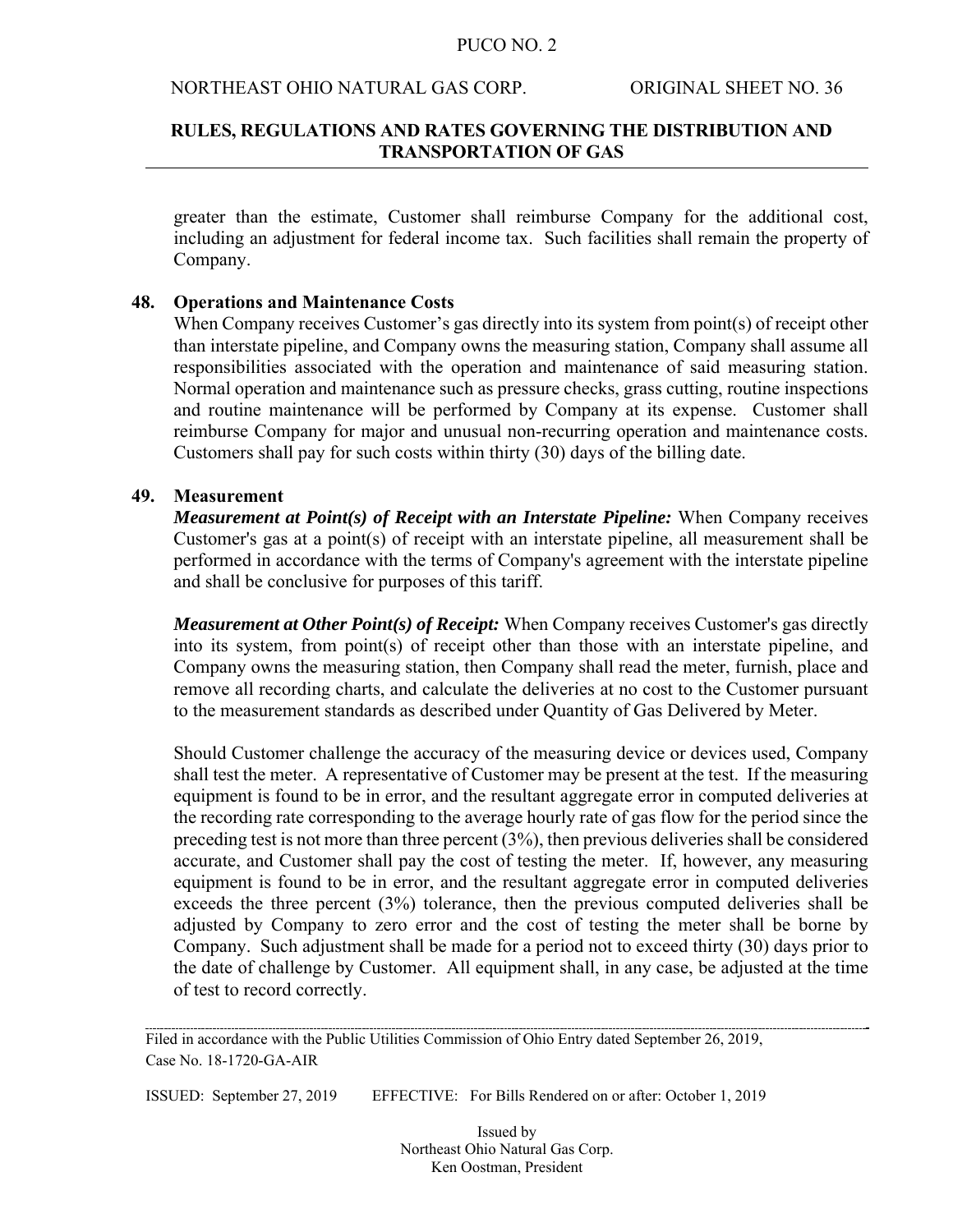#### NORTHEAST OHIO NATURAL GAS CORP. ORIGINAL SHEET NO. 37

### **RULES, REGULATIONS AND RATES GOVERNING THE DISTRIBUTION AND TRANSPORTATION OF GAS**

 Upon written request from Customer, Company shall forward copies of meter charts to Customer for inspection. Company shall keep the original meter charts on file for four (4) years after the date of delivery, during which time they will be open for inspection by Customer upon prior request.

 Customer's gas delivered directly into Company facilities shall be at commercial operating pressures sufficient to deliver volumes at regulated pressures at the point(s) of receipt.

*Accounting for Monthly Deliveries:* Meter reading dates at the point(s) of receipt may not match the Customer's Billing Cycle. However, Company's accounting system used for crediting Customer's gas to Customer's account will be applied on a consistent basis, and will be used by Company in determining deliveries and deficiencies in deliveries.

**[This Portion of the Page Left Intentionally Blank]** 

Filed in accordance with the Public Utilities Commission of Ohio Entry dated September 26, 2019, Case No. 18-1720-GA-AIR

ISSUED: September 27, 2019 EFFECTIVE: For Bills Rendered on or after: October 1, 2019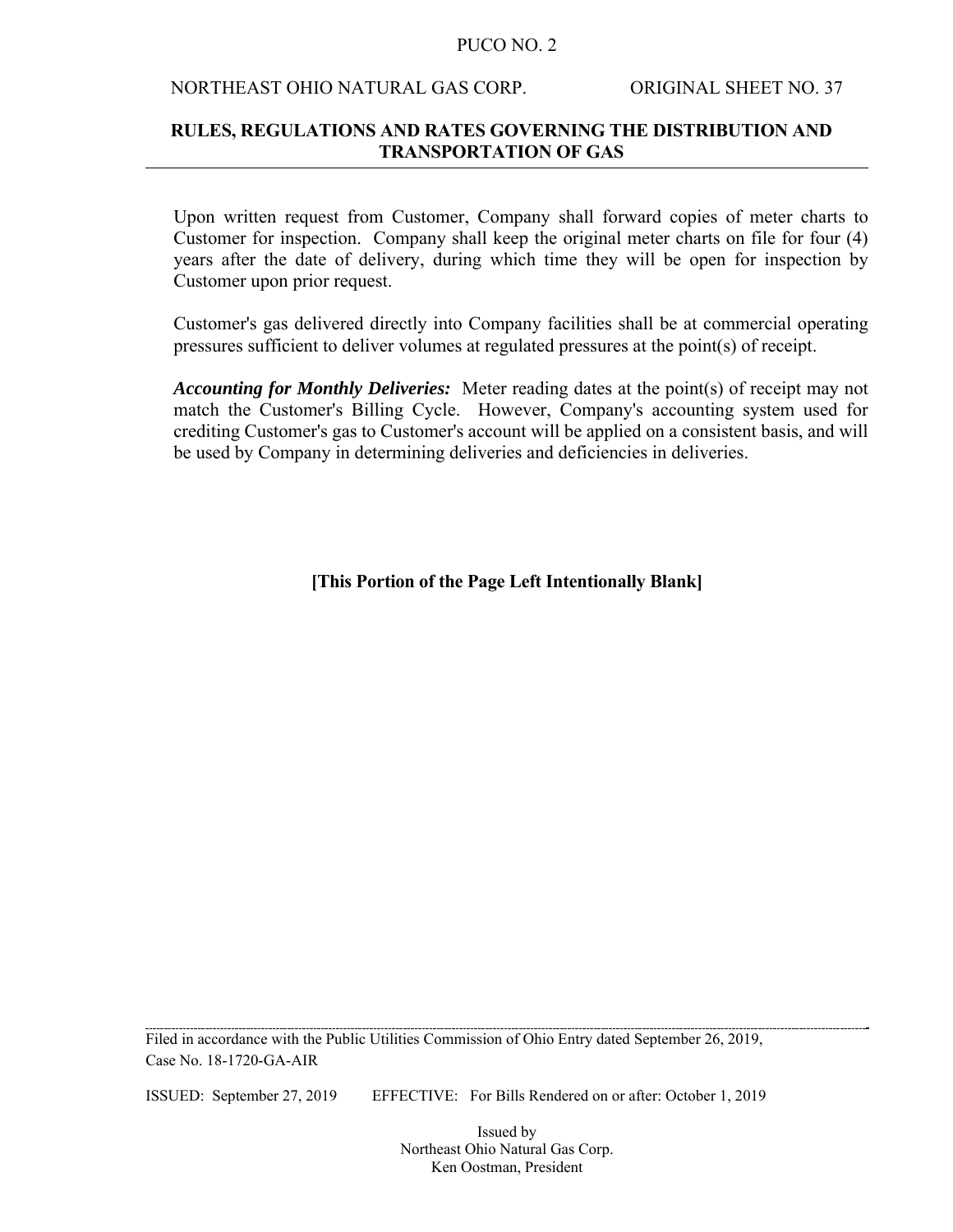### NORTHEAST OHIO NATURAL GAS CORP. ORIGINAL SHEET NO. 38

### **RULES, REGULATIONS AND RATES GOVERNING THE DISTRIBUTION AND TRANSPORTATION OF GAS**

### **Section IX- Transportation - Termination of Service**

#### **50. Obligation to Serve Following Termination of Transportation Agreement**

Following the cancellation of any Application for Service entered into and the termination of gas transportation service hereunder, the Company may provide gas from the GCR regulated system supply to former transportation Customers if: (i) such provision does not negatively impact the GCR rate for continuing GCR-served Customers; or (ii) Company can demonstrate that any increased costs are offset by credits, refunds, or other factors providing a benefit to continuing GCR-served Customers; or (iii) if the former transportation or bypass Customers absorb the increased cost incurred by Company to obtain additional supplies to serve such Customers.

**[This Portion of the Page Left Intentionally Blank]** 

Filed in accordance with the Public Utilities Commission of Ohio Entry dated September 26, 2019, Case No. 18-1720-GA-AIR

ISSUED: September 27, 2019 EFFECTIVE: For Bills Rendered on or after: October 1, 2019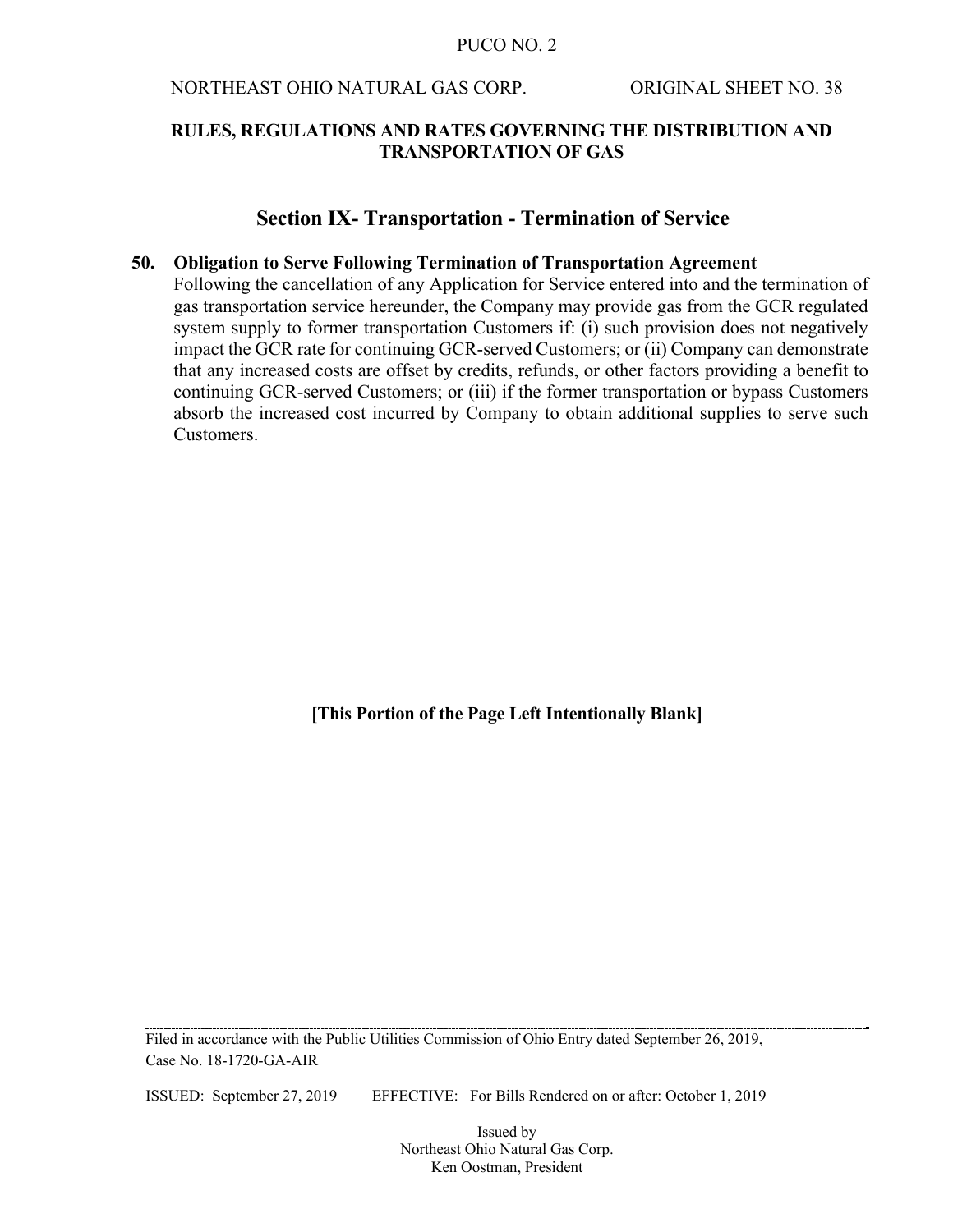### NORTHEAST OHIO NATURAL GAS CORP. ORIGINAL SHEET NO. 39

### **RULES, REGULATIONS AND RATES GOVERNING THE DISTRIBUTION AND TRANSPORTATION OF GAS**

## **SECTION X – Rate Schedules**

Billing for all Rate Schedule Charges based on monthly consumption and service are determined by the Customer's area of service. Area Rates have been established for the Northeast Ohio Area and the Orwell Area. Charges for all rates otherwise not specifically designated as applying individually to the Northeast Ohio Area or the Orwell Area apply to both Areas.

**[This Portion of the Page Left Intentionally Blank]** 

Filed in accordance with the Public Utilities Commission of Ohio Entry dated September 26, 2019, Case No. 18-1720-GA-AIR

ISSUED: September 27, 2019 EFFECTIVE: For Bills Rendered on or after: October 1, 2019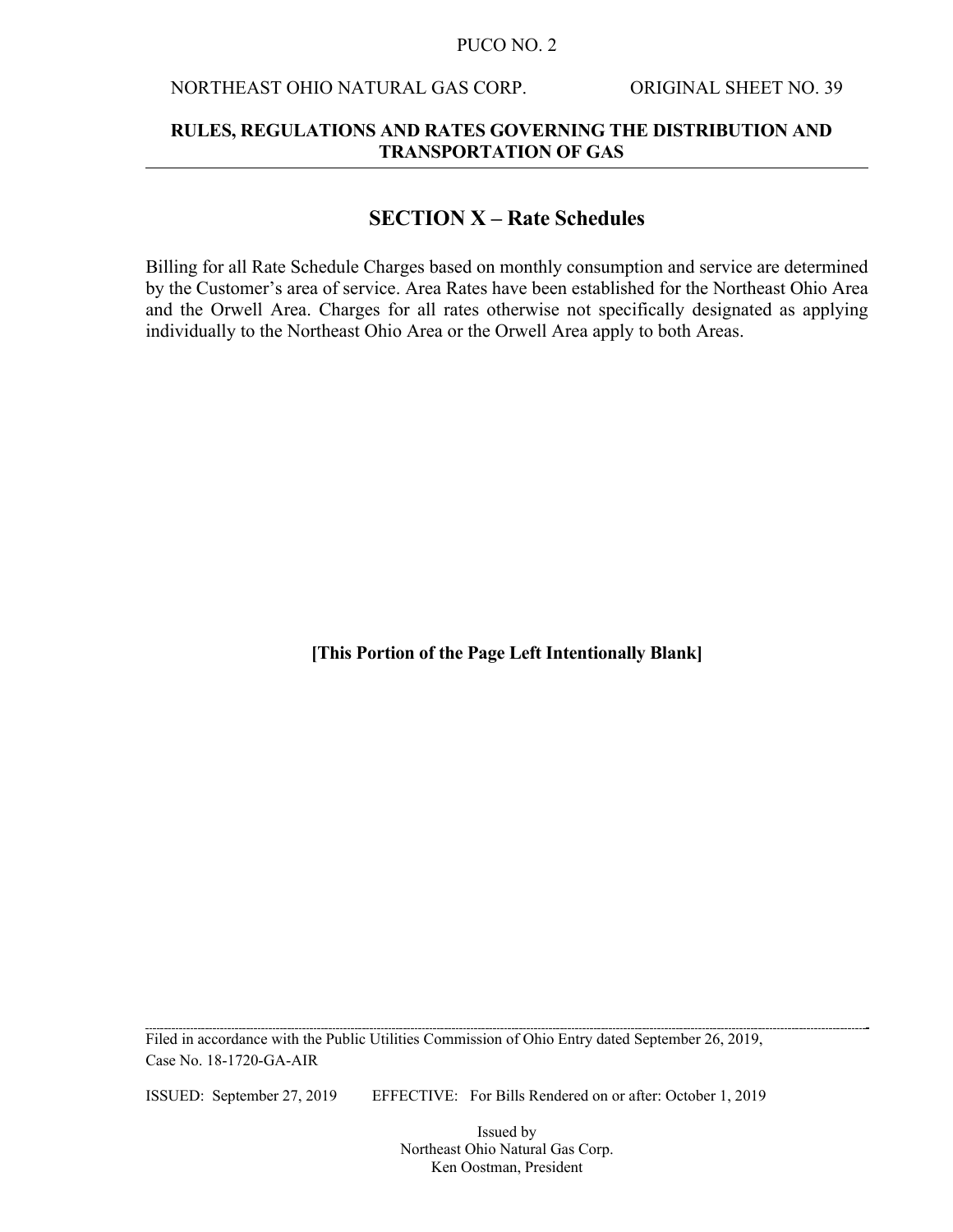### NORTHEAST OHIO NATURAL GAS CORP. ORIGINAL SHEET NO. 40

### **RULES, REGULATIONS AND RATES GOVERNING THE DISTRIBUTION AND TRANSPORTATION OF GAS**

# **RATE SGS SMALL GENERAL SERVICE**

#### **51. Small General Service Charges**

#### **APPLICABILTY:**

Applicable to all areas served by Company having sufficient capacity to serve the Customer's premises.

#### **CHARACTER OF SERVICE:**

Available to Customers using natural gas for predominately residential use. Customers taking service under this class as of the Commission's acceptance of this tariff as part of Case No. 18-1720-GA-AIR will continue under this class until this tariff is further revised by the Commission. Customer's selection is subject to periodic review by the Company of their annual usage or by customer request of a review and rate change.

#### **RATES AND CHARGES:**

The monthly Rates and Charges for Gas Service under this Rate Schedule shall be:

|                                    | <b>Northeast Ohio</b> | Orwell      |
|------------------------------------|-----------------------|-------------|
| <b>Customer Charge:</b>            | <u>Area</u>           | <u>Area</u> |
| Per meter                          | \$20.00               | \$20.00     |
| <b>Volumetric Charges per Mcf:</b> |                       |             |
| For All Mcf per meter per month    | \$1.4695              | \$2.4037    |

#### **Minimum Monthly Charge:**

The Minimum Monthly Charge shall be the Customer Charge and the applicable Rider charges.

#### **Miscellaneous Charges:**

Customers served under this Rate Schedule are subject to the Miscellaneous Charges set forth in Sheet Nos. 57 – 58.

Filed in accordance with the Public Utilities Commission of Ohio Entry dated September 26, 2019, Case No. 18-1720-GA-AIR

ISSUED: September 27, 2019 EFFECTIVE: For Bills Rendered on or after: October 1, 2019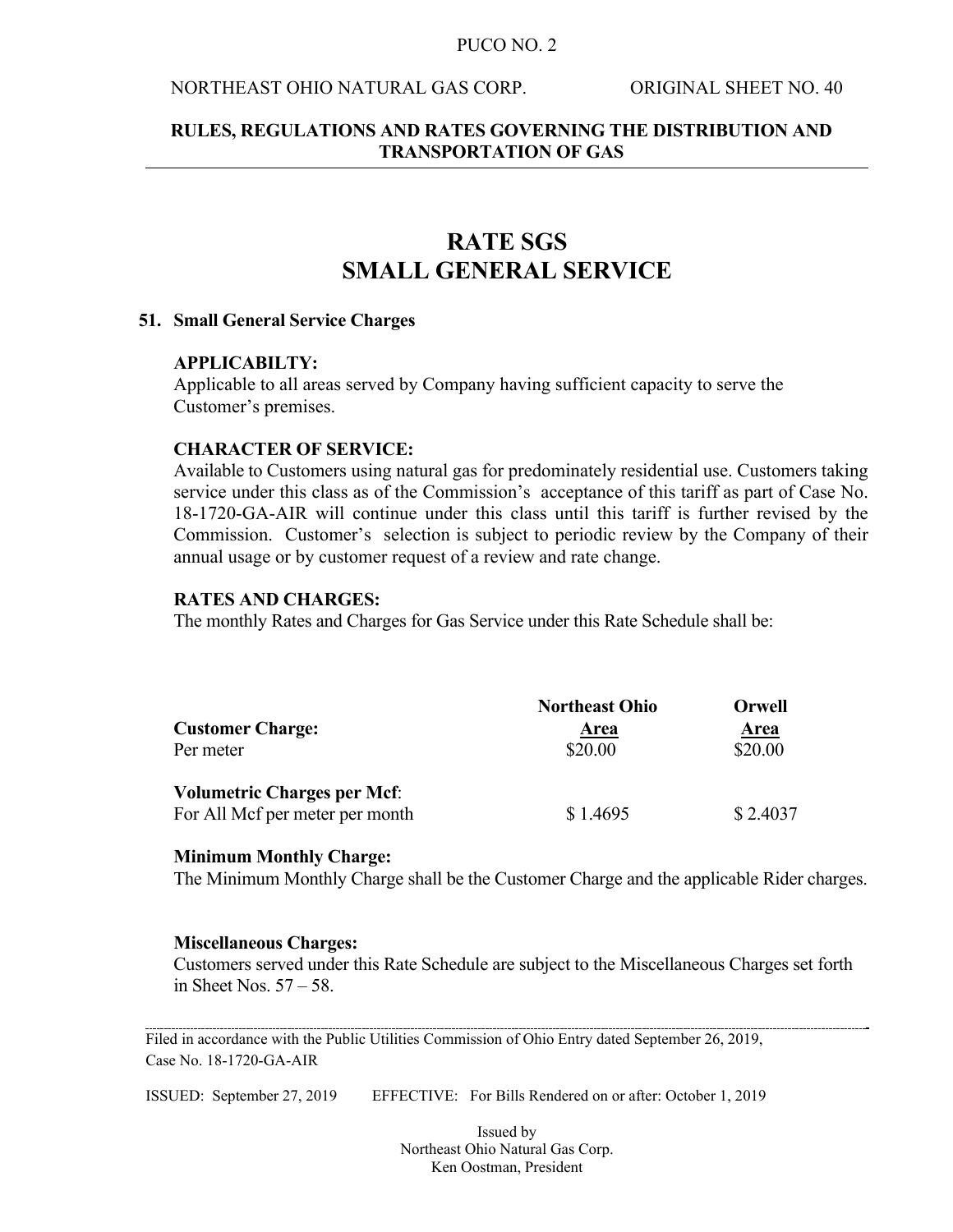### NORTHEAST OHIO NATURAL GAS CORP. ORIGINAL SHEET NO. 41

### **RULES, REGULATIONS AND RATES GOVERNING THE DISTRIBUTION AND TRANSPORTATION OF GAS**

### **Riders**

Services under this rate schedule is subject to the following Riders:

- Sheet No. 50 Gas Cost Recovery Rider
- Sheet No. 51 Gross Receipts Tax Rider
- Sheet No. 52 Income Tax Credit Mechanism Rider
- Sheet No. 53 Ohio MCF Tax Rider
- Sheet No. 54 Percentage of Income Payment Plan Rider ("PIPP")
- Sheet No. 55 Uncollectible Expense Rider

Filed in accordance with the Public Utilities Commission of Ohio Entry dated September 26, 2019, Case No. 18-1720-GA-AIR

ISSUED: September 27, 2019 EFFECTIVE: For Bills Rendered on or after: October 1, 2019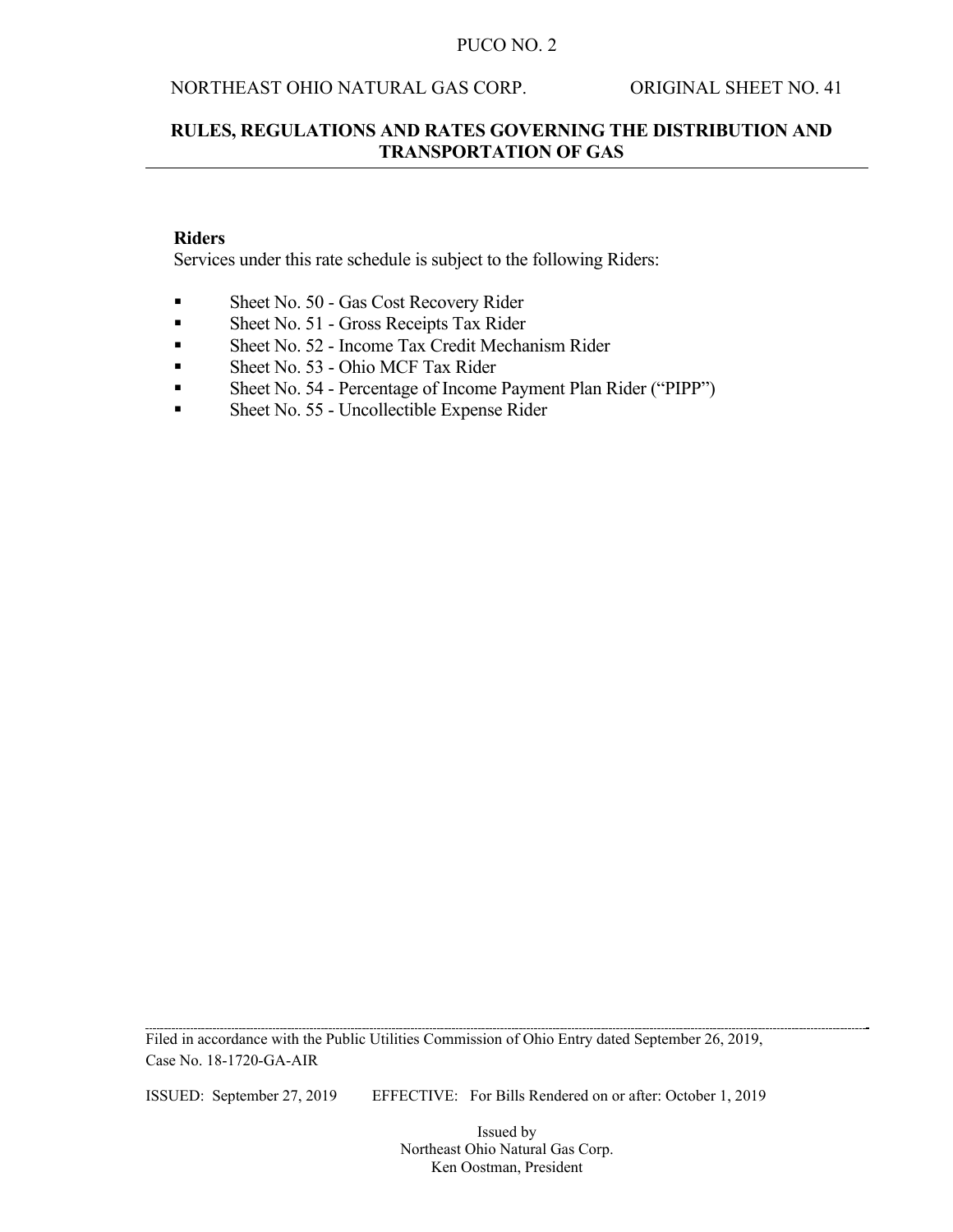### NORTHEAST OHIO NATURAL GAS CORP. ORIGINAL SHEET NO. 42

### **RULES, REGULATIONS AND RATES GOVERNING THE DISTRIBUTION AND TRANSPORTATION OF GAS**

# **RATE GS (GS-1 and GS-2) GENERAL SERVICE**

#### **52. General Service Charges**

#### **APPLICABILTY:**

Applicable to all areas served by Company having sufficient capacity to serve the Customer's premises.

#### **CHARACTER OF SERVICE:**

Available to any non-residential use Customers. GS-1 is available to non-residential customers using less than 200 Mcf per year between August  $1<sup>st</sup>$  and July 31 $<sup>st</sup>$ , while GS-2 is available only</sup> to non-residential use customers using at least 200 Mcf per year between August  $1<sup>st</sup>$  and July 31 $<sup>st</sup>$ .</sup> Customer's rate selection and assignment is subject to periodic review by the Company of their annual usage or by customer request for a review and rate change.

### **RATES AND CHARGES:**

The monthly Rates and Charges for Gas Service under this Rate Schedule shall be:

|                                    | <b>Northeast Ohio</b> | Orwell      |
|------------------------------------|-----------------------|-------------|
| <b>Customer Charge:</b>            | <b>Area</b>           | <b>Area</b> |
| Per meter Charge – GS-1            | \$50.00               | \$50.00     |
| Per meter Charge $-GS-2$           | \$100.00              | \$100.00    |
| <b>Volumetric Charges per Mcf:</b> |                       |             |
| For All Mcf per meter per month    | \$1.7466              | \$2.4541    |

#### **Minimum Monthly Charge:**

The Minimum Monthly Charge shall be the Customer Charge and the applicable Rider charges.

#### **Miscellaneous Charges:**

Customers served under this Rate Schedule are subject to the Miscellaneous Charges set forth in Sheet Nos. 57 – 58.

Filed in accordance with the Public Utilities Commission of Ohio Entry dated September 26, 2019, Case No. 18-1720-GA-AIR

ISSUED: September 27, 2019 EFFECTIVE: For Bills Rendered on or after: October 1, 2019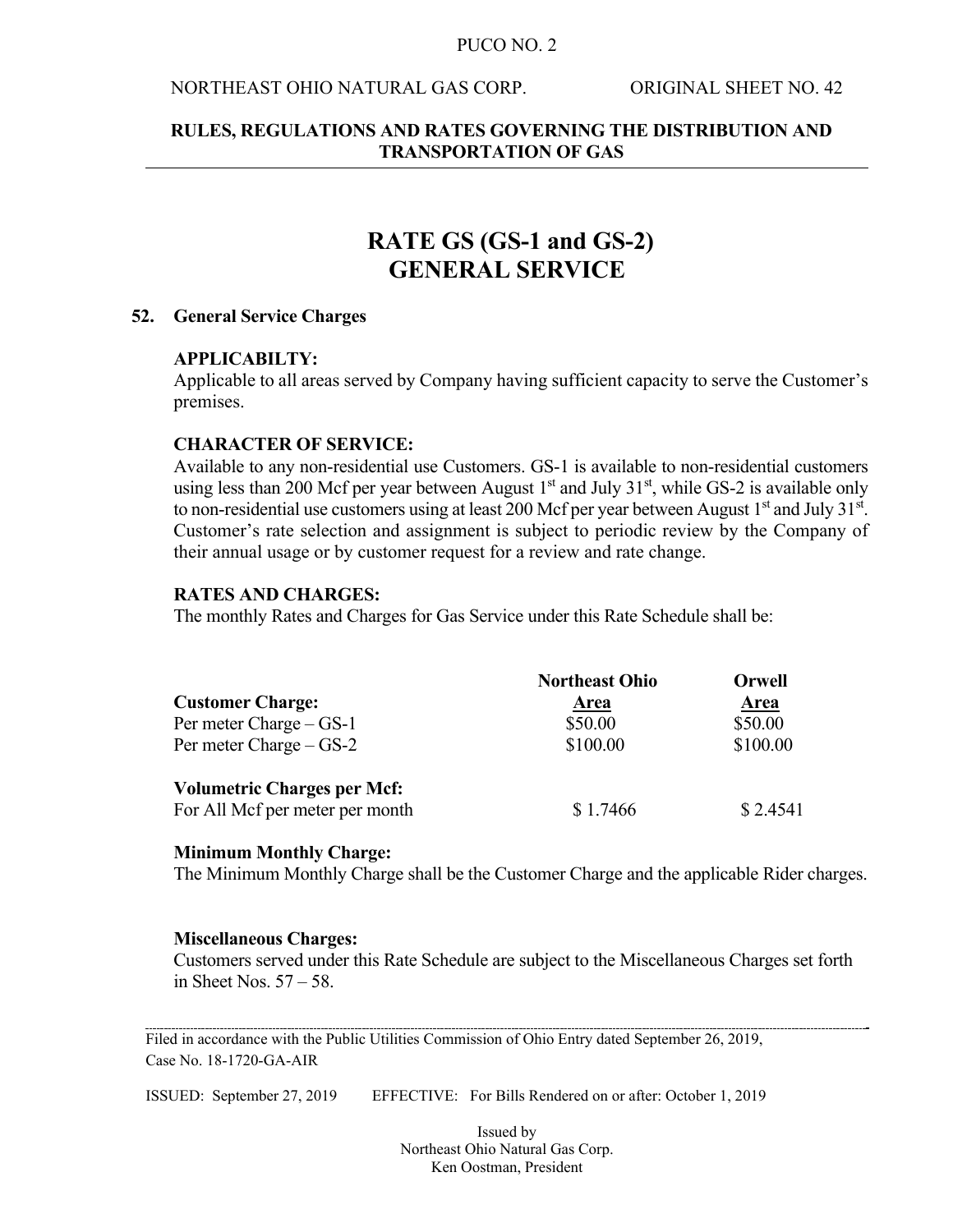### NORTHEAST OHIO NATURAL GAS CORP. ORIGINAL SHEET NO. 43

### **RULES, REGULATIONS AND RATES GOVERNING THE DISTRIBUTION AND TRANSPORTATION OF GAS**

### **Riders**

Services under this rate schedule is subject to the following Riders:

- Sheet No. 50 Gas Cost Recovery Rider
- Sheet No. 51 Gross Receipt Tax Rider
- Sheet No. 52 Income Tax Credit Mechanism Rider
- Sheet No. 53 Ohio MCF Tax Rider
- Sheet No. 54 Percentage of Income Payment Plan Rider ("PIPP")
- Sheet No. 55 Uncollectible Expense Rider

Filed in accordance with the Public Utilities Commission of Ohio Entry dated September 26, 2019, Case No. 18-1720-GA-AIR

ISSUED: September 27, 2019 EFFECTIVE: For Bills Rendered on or after: October 1, 2019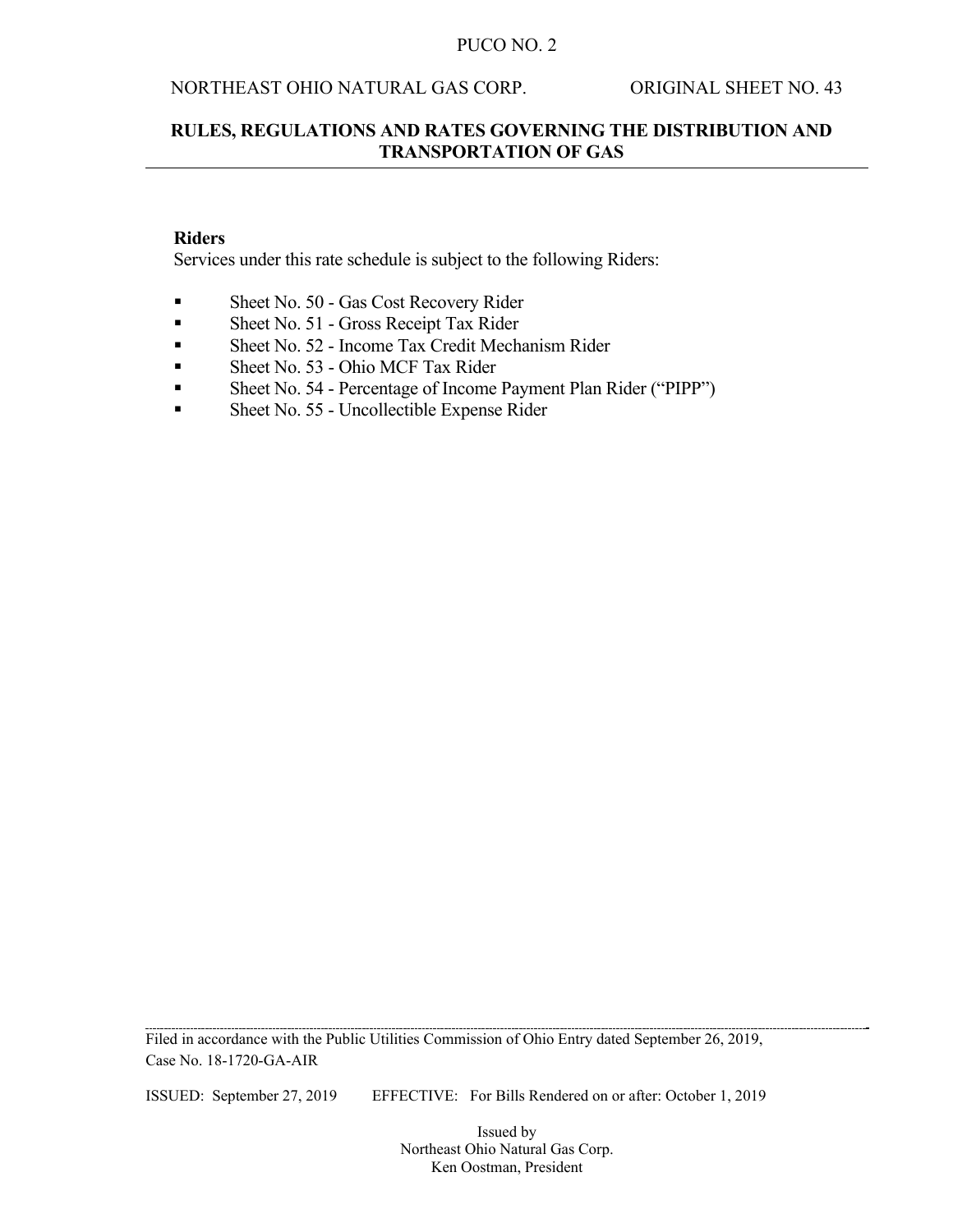### NORTHEAST OHIO NATURAL GAS CORP. ORIGINAL SHEET NO. 44

### **RULES, REGULATIONS AND RATES GOVERNING THE DISTRIBUTION AND TRANSPORTATION OF GAS**

# **RATE LGS LARGE GENERAL SERVICE**

#### **53. Large General Service Charges**

#### **APPLICABILITY:**

Applicable to all areas served by Company having sufficient capacity to serve the Customer's premises.

#### **CHARACTER OF SERVICE:**

Available to any non-residential Customer, provided the service can be: a) rendered within the limits off the Company's operating conditions and facilities; and b) Customer's consumption at the service location during one of the two most recent Annual Periods (November through October Billing Cycles) was at least 10,000 Mcf, or Customer presents evidence demonstrating to Company's satisfaction that it will consume at least 10,000 Mcf per year during future Annual Periods. In addition, at least 50% of Customer's annual consumption must be consumed in the seven billing months of April through October. Customer's rate selection is subject to periodic review by the Company of their annual usage or by customer request of a review and rate change.

#### **RATES AND CHARGES:**

The monthly Rates and Charges for Gas Service under this Rate Schedule shall be:

|       | <b>Customer Charge:</b>             | <b>Northeast Ohio</b><br>Area | <b>Orwell</b><br>Area |
|-------|-------------------------------------|-------------------------------|-----------------------|
|       | Per meter charge                    | \$300.00                      | \$300.00              |
|       | <b>Volumetric Charge per Mcf:</b>   |                               |                       |
| First | 50 Mcf per meter per month          | \$1.0000                      | \$2.5000              |
| Next  | 50 Mcf per meter per month          | \$0.7500                      | \$2.5000              |
|       | Next 2,400 Mcf per meter per month  | \$0.7500                      | \$1.9500              |
|       | Next 7,500 Mcf per meter per month  | \$0.5390                      | \$1.0000              |
|       | Over 10,000 Mcf per meter per month | \$0.5390                      | \$0.7500              |

#### **Minimum Monthly Charge:**

The Minimum Monthly Charge shall be the Customer Charge and the applicable Rider charges.

Filed in accordance with the Public Utilities Commission of Ohio Entry dated September 26, 2019, Case No. 18-1720-GA-AIR

ISSUED: September 27, 2019 EFFECTIVE: For Bills Rendered on or after: October 1, 2019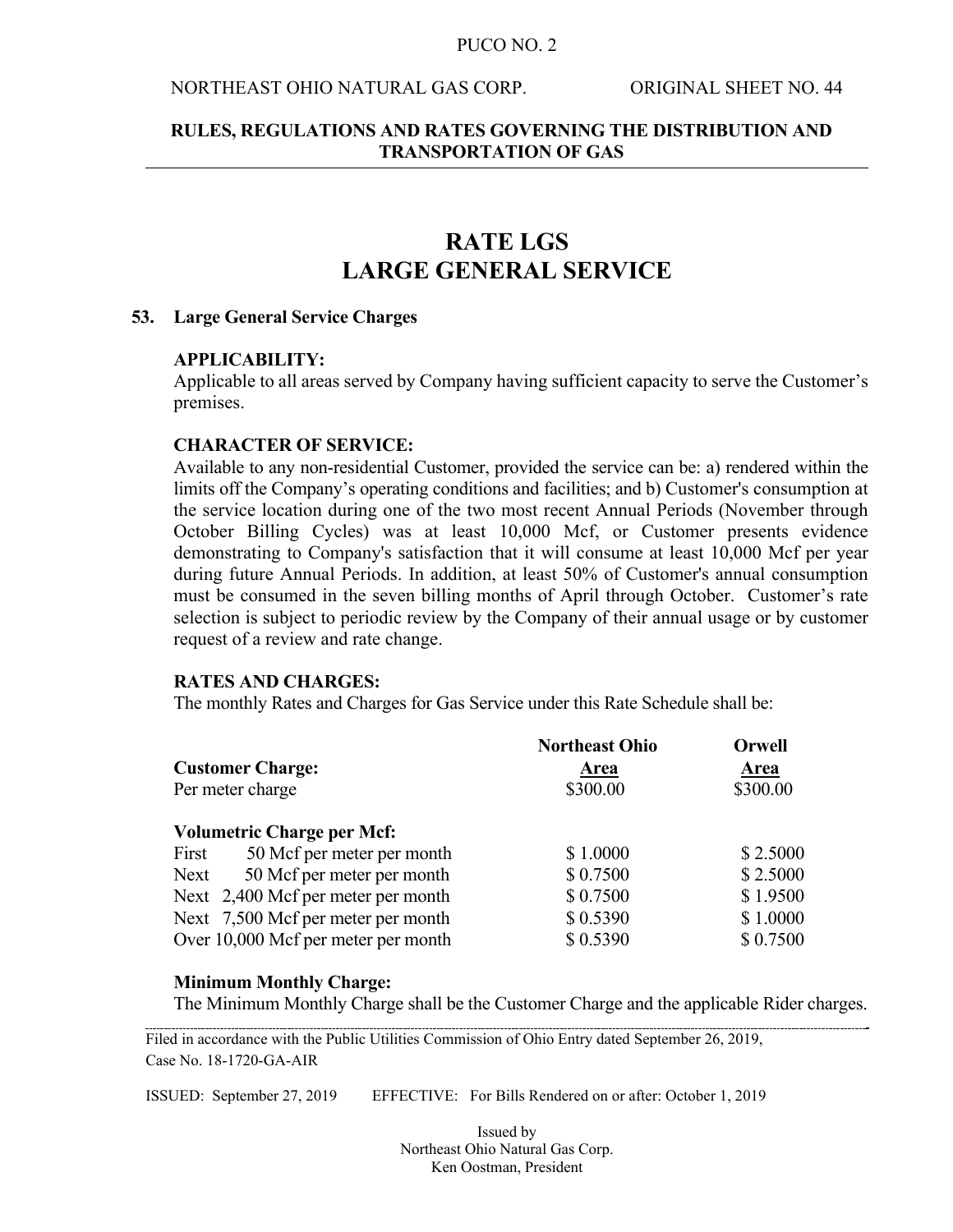### NORTHEAST OHIO NATURAL GAS CORP. ORIGINAL SHEET NO. 45

### **RULES, REGULATIONS AND RATES GOVERNING THE DISTRIBUTION AND TRANSPORTATION OF GAS**

#### **Miscellaneous Charges:**

Customers served under this Rate Schedule are subject to the Miscellaneous Charges set forth in Sheet Nos. 57- 58.

#### **Riders**

Services under this rate schedule is subject to the following Riders:

- Sheet No. 50 Gas Cost Recovery Rider
- Sheet No. 51 Gross Receipt Tax Rider
- Sheet No. 52 Income Tax Credit Mechanism Rider
- Sheet No. 53 Ohio MCF Tax Rider
- Sheet No. 54 Percentage of Income Payment Plan Rider ("PIPP")
- Sheet No. 55 Uncollectible Expense Rider

Filed in accordance with the Public Utilities Commission of Ohio Entry dated September 26, 2019, Case No. 18-1720-GA-AIR

ISSUED: September 27, 2019 EFFECTIVE: For Bills Rendered on or after: October 1, 2019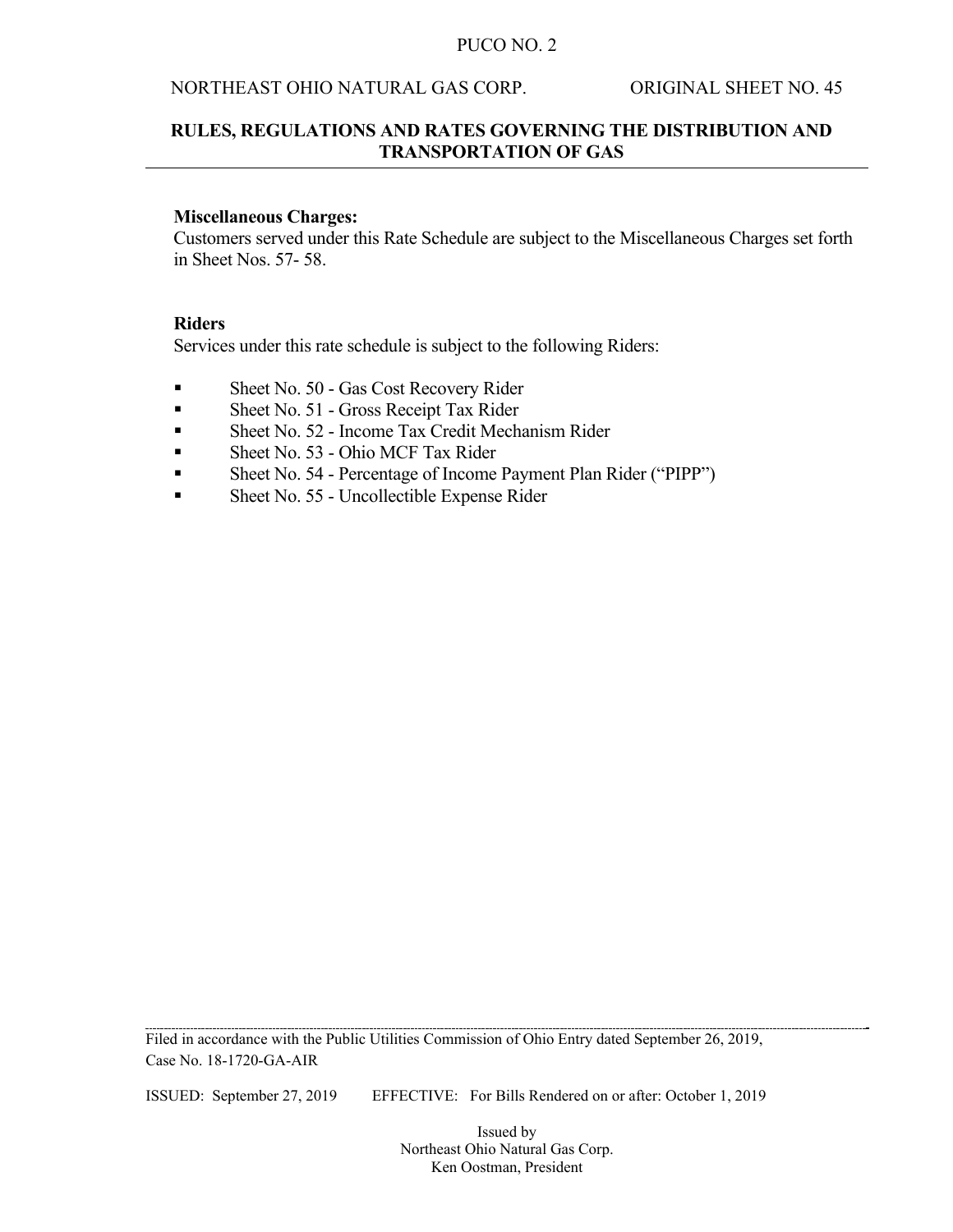#### NORTHEAST OHIO NATURAL GAS CORP. ORIGINAL SHEET NO. 46

### **RULES, REGULATIONS AND RATES GOVERNING THE DISTRIBUTION AND TRANSPORTATION OF GAS**

# **RATE GTS GENERAL TRANSPORTATION SERVICE**

#### **54. General Transportation Service Charges**

#### **APPLICABILTY:**

Available in all areas served by the Company to any commercial or industrial end-use Customer who would qualify for retail sales service under Rate GS provided that service can be rendered within the limits of Company's operating conditions and facilities, and provided that Customer consumes at least 500 Mcf per year between August 1st and July 31st. On any day, Company shall deliver Customer's authorized daily volume of gas on a firm basis with no planned interruption.

Customer's authorized daily volume is subject to interruption when necessary due to Operational Flow Orders, force majeure conditions, or where service to SGS Customers is threatened or when necessary for maintenance or repair of Company's facilities. The authorized daily volume to be transported shall be specified in a service agreement as well as any maximum volumes to be transported by the Company under this rate schedule.

Customer's rate selection is subject to periodic review by the Company of their annual usage or by customer request of a review and rate change.

#### **CHARACTER OF SERVICE:**

On any day, Company shall deliver Customer's Authorized Daily Volume of gas on a firm basis, with no planned interruption. However, Customer's Authorized Daily volume is interruptible when such interruption is necessary due to force majeure conditions, or where service to human needs Customers is threatened.

|                                   | <b>Northeast Ohio</b> | Orwell      |
|-----------------------------------|-----------------------|-------------|
| <b>Customer Charge:</b>           | Area                  | <b>Area</b> |
| Per meter charge                  | \$100.00              | \$100.00    |
| <b>Volumetric Charge per Mcf:</b> |                       |             |
| For All Mcf per meter per month   | \$1.7466              | \$2.4541    |

Filed in accordance with the Public Utilities Commission of Ohio Entry dated September 26, 2019, Case No. 18-1720-GA-AIR

ISSUED: September 27, 2019 EFFECTIVE: For Bills Rendered on or after: October 1, 2019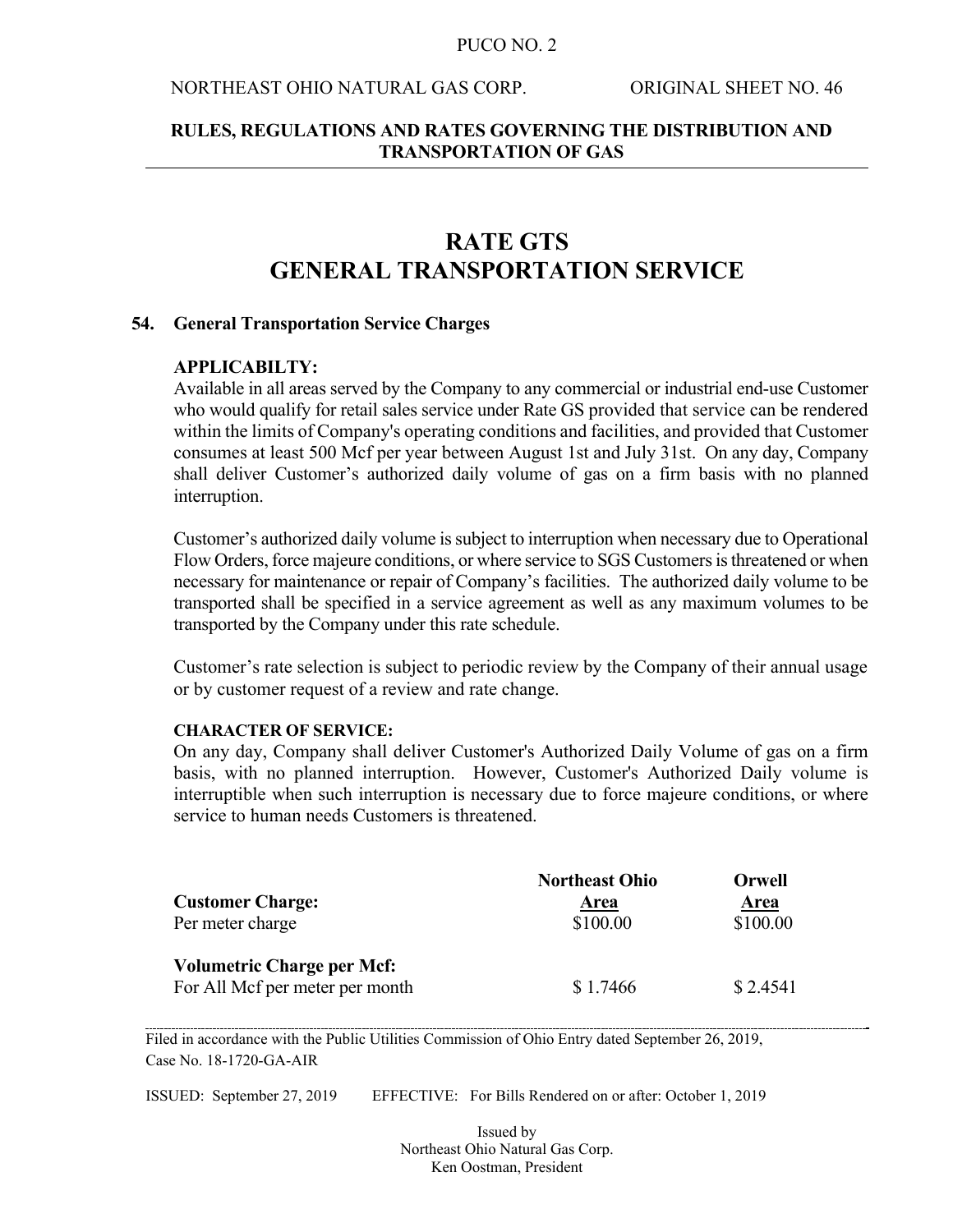#### NORTHEAST OHIO NATURAL GAS CORP. ORIGINAL SHEET NO. 47

### **RULES, REGULATIONS AND RATES GOVERNING THE DISTRIBUTION AND TRANSPORTATION OF GAS**

The Company may offer transportation services at rates that are downwardly flexible from the maximum rates above. The lower bound shall be calculated on a Customer-by-Customer basis for each Customer offered a rate flexed down from the maximum rates stated above. The minimum rate shall not be less than the variable cost of providing service hereunder plus some contribution to fixed costs.

Such reduced rates will be determined based on competitive services available to the Customer and the Company's need for load preservation or the economic recovery of costs of the Company. Unless otherwise agreed by the Company and Customer, Customer shall pay the tariff rate for all volumes delivered hereunder.

#### **Minimum Monthly Charge:**

The Minimum Monthly Charge shall be the Customer Charge and the applicable Rider charges.

#### **Miscellaneous Charges:**

Customers served under this Rate Schedule are subject to the Miscellaneous Charges set forth in Sheet Nos. 57 – 58.

#### **Riders**

Services under this rate schedule is subject to the following Riders:

- Sheet No. 50 Gas Cost Recovery Rider
- Sheet No. 51 Gross Receipt Tax Rider
- Sheet No. 52 Income Tax Credit Mechanism Rider
- Sheet No. 53 Ohio MCF Tax Rider
- Sheet No. 54 Percentage of Income Payment Plan Rider ("PIPP")

Filed in accordance with the Public Utilities Commission of Ohio Entry dated September 26, 2019, Case No. 18-1720-GA-AIR

ISSUED: September 27, 2019 EFFECTIVE: For Bills Rendered on or after: October 1, 2019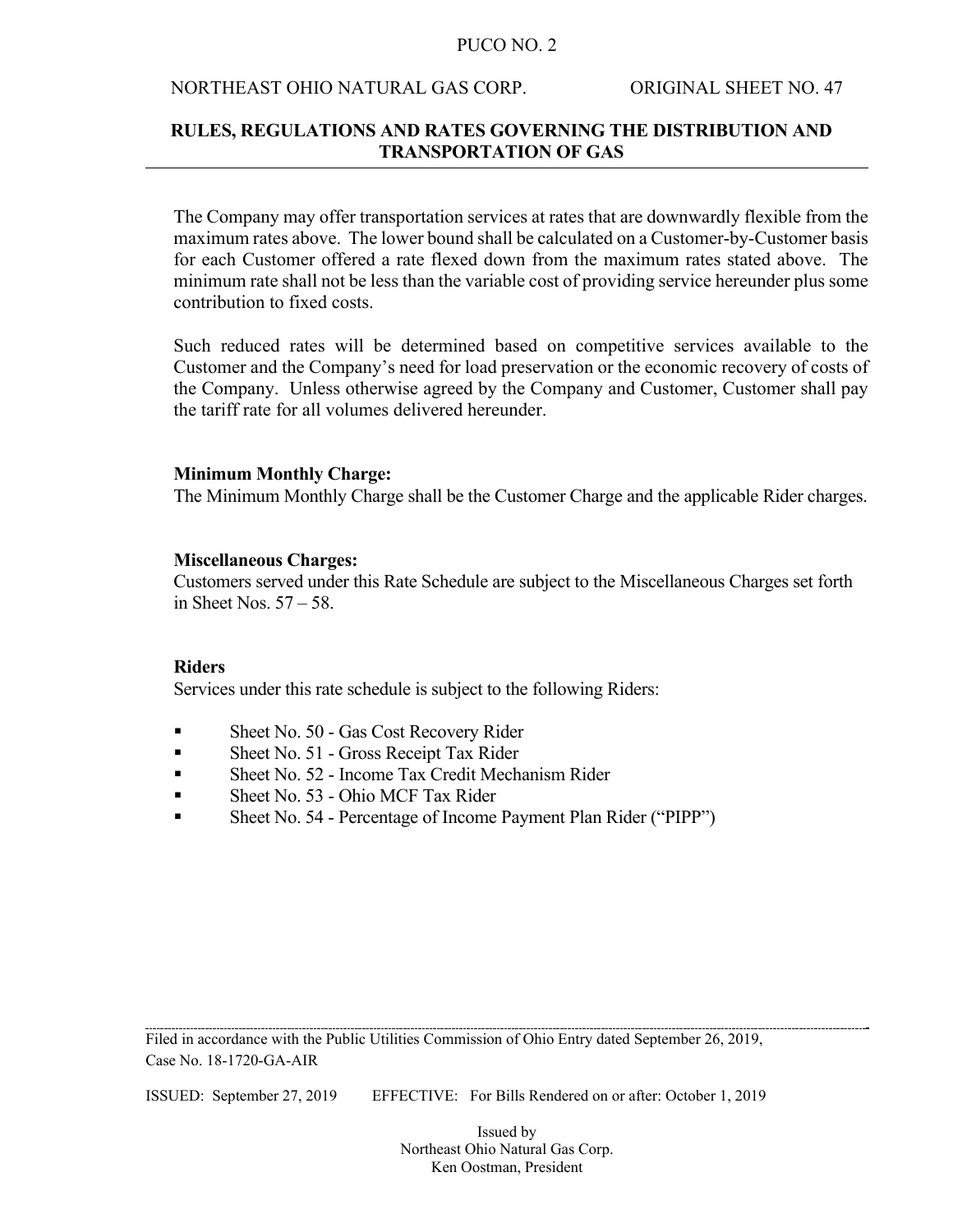#### NORTHEAST OHIO NATURAL GAS CORP. ORIGINAL SHEET NO. 48

### **RULES, REGULATIONS AND RATES GOVERNING THE DISTRIBUTION AND TRANSPORTATION OF GAS**

# **RATE LGTS LARGE GENERALTRANSPORTATION SERVICE**

#### **55. Large General Transportation Service Charges**

#### **APPLICABILTY:**

Available in all areas served by the Company to any commercial or industrial end-use Customer who would qualify for retail sales service under Rate LGS provided that service can be rendered within the limits of Company's operating conditions and facilities. Customer's consumption during one of the two most recent Annual Periods (November through October Billing Cycles) was at least 10,000 Mcf, or Customer presents evidence demonstrating to Company's satisfaction that it will consume at least 10,000 Mcf per year during future Annual Periods. In addition, at least 50% of Customer's annual consumption must be consumed in the seven billing months of April through October.

Company may, at its option, waive the requirement that 50% of the annual consumption occur during the seven months of April through October where such waiver is necessary in order to serve a load, which would not otherwise be served by Company.

On any day, Company shall deliver Customer's authorized daily volume of gas on a firm basis with no planned interruption. Customer's authorized daily volume is subject to interruption when necessary due to Operational Flow Orders, force majeure conditions, or where service to SGS Customers is threatened or when necessary for maintenance or repair of Company's facilities. The authorized daily volume to be transported shall be specified in a service agreement as well as any maximum volumes to be transported by the Company under this rate schedule.

Customer's rate selection is subject to periodic review by the Company of their annual usage or by customer request of a review and rate change.

#### **CHARACTER OF SERVICE**:

On any day, Company shall deliver Customer's Authorized Daily Volume of gas on a firm basis, with no planned interruption. However, Customer's Authorized Daily volume is interruptible when such interruption is necessary due to force majeure conditions, or where service to human needs Customers is threatened.

Filed in accordance with the Public Utilities Commission of Ohio Entry dated September 26, 2019, Case No. 18-1720-GA-AIR

ISSUED: September 27, 2019 EFFECTIVE: For Bills Rendered on or after: October 1, 2019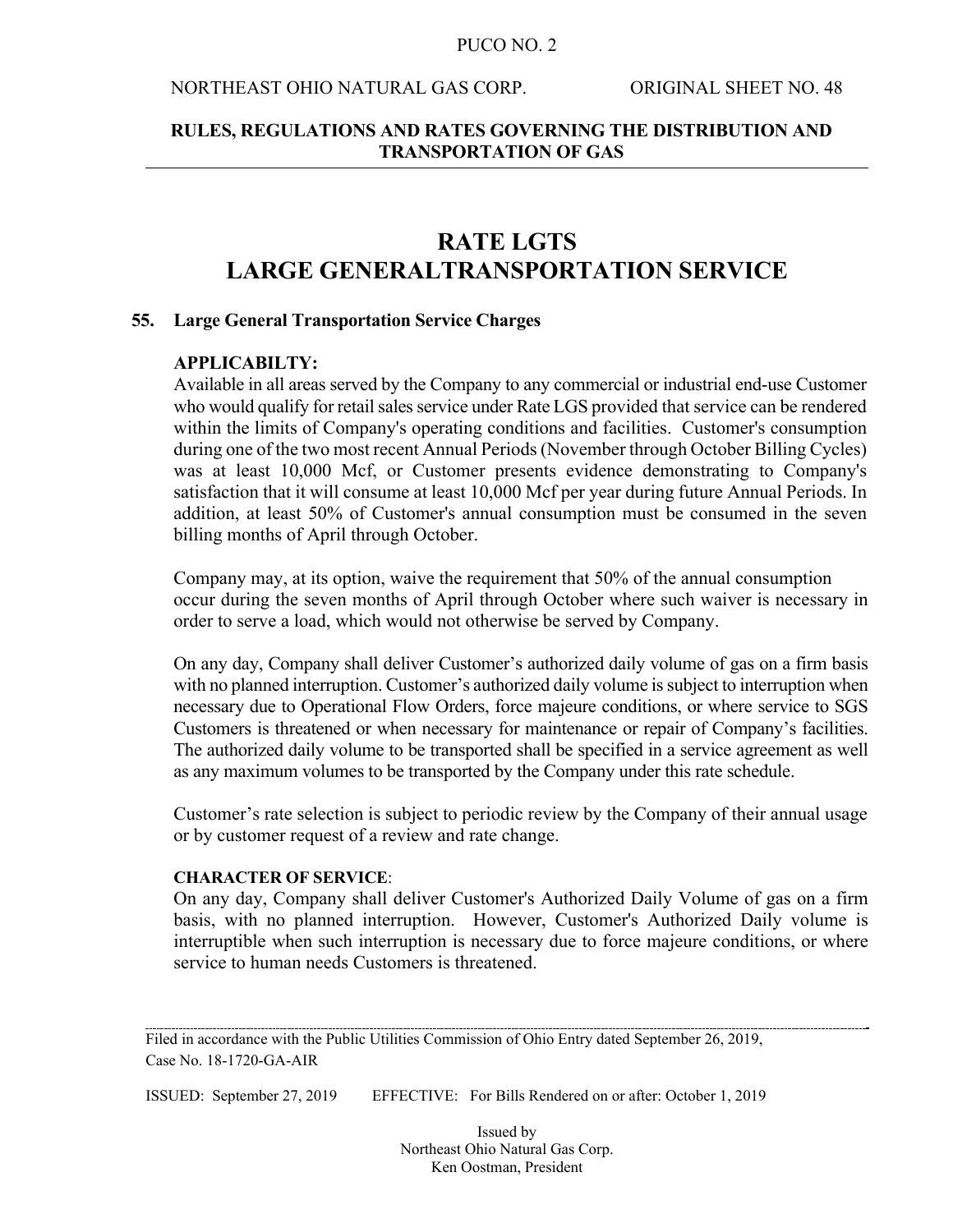### NORTHEAST OHIO NATURAL GAS CORP. ORIGINAL SHEET NO. 49

### **RULES, REGULATIONS AND RATES GOVERNING THE DISTRIBUTION AND TRANSPORTATION OF GAS**

|                                     | <b>Northeast Ohio</b> | <b>Orwell</b> |
|-------------------------------------|-----------------------|---------------|
| <b>Customer Charge:</b>             | Area                  | Area          |
| Per meter charge                    | \$300.00              | \$300.00      |
| <b>Volumetric Charge per Mcf:</b>   |                       |               |
| First<br>50 Mcf per meter per month | \$1.0000              | \$2.5000      |
| 50 Mcf per meter per month<br>Next  | \$0.7500              | \$2.5000      |
| Next 2,400 Mcf per meter per month  | \$0.7500              | \$1.9500      |
| Next 7,500 Mcf per meter per month  | \$0.5390              | \$1.0000      |
| Over 10,000 Mcf per meter per month | \$0.1570              | \$0.7500      |

The Company may offer transportation services at rates that are downwardly flexible from the maximum rates above. The lower bound shall be calculated on a Customer-by-Customer basis for each Customer offered a rate flexed down from the maximum rates stated above. The minimum rate shall not be less than the variable cost of providing service hereunder plus some contribution to fixed costs.

Such reduced rates will be determined based on competitive services available to the Customer and the Company's need for load preservation or the economic recovery of costs of the Company. Unless otherwise agreed by the Company and Customer, Customer shall pay the tariff rate for all volumes delivered hereunder.

#### **Minimum Monthly Charge:**

The Minimum Monthly Charge shall be the Customer Charge and the applicable Rider charges.

#### **Miscellaneous Charges:**

Customers served under this Rate Schedule are subject to the Miscellaneous Charges set forth in Sheet Nos. 57 – 58.

Filed in accordance with the Public Utilities Commission of Ohio Entry dated September 26, 2019, Case No. 18-1720-GA-AIR

ISSUED: September 27, 2019 EFFECTIVE: For Bills Rendered on or after: October 1, 2019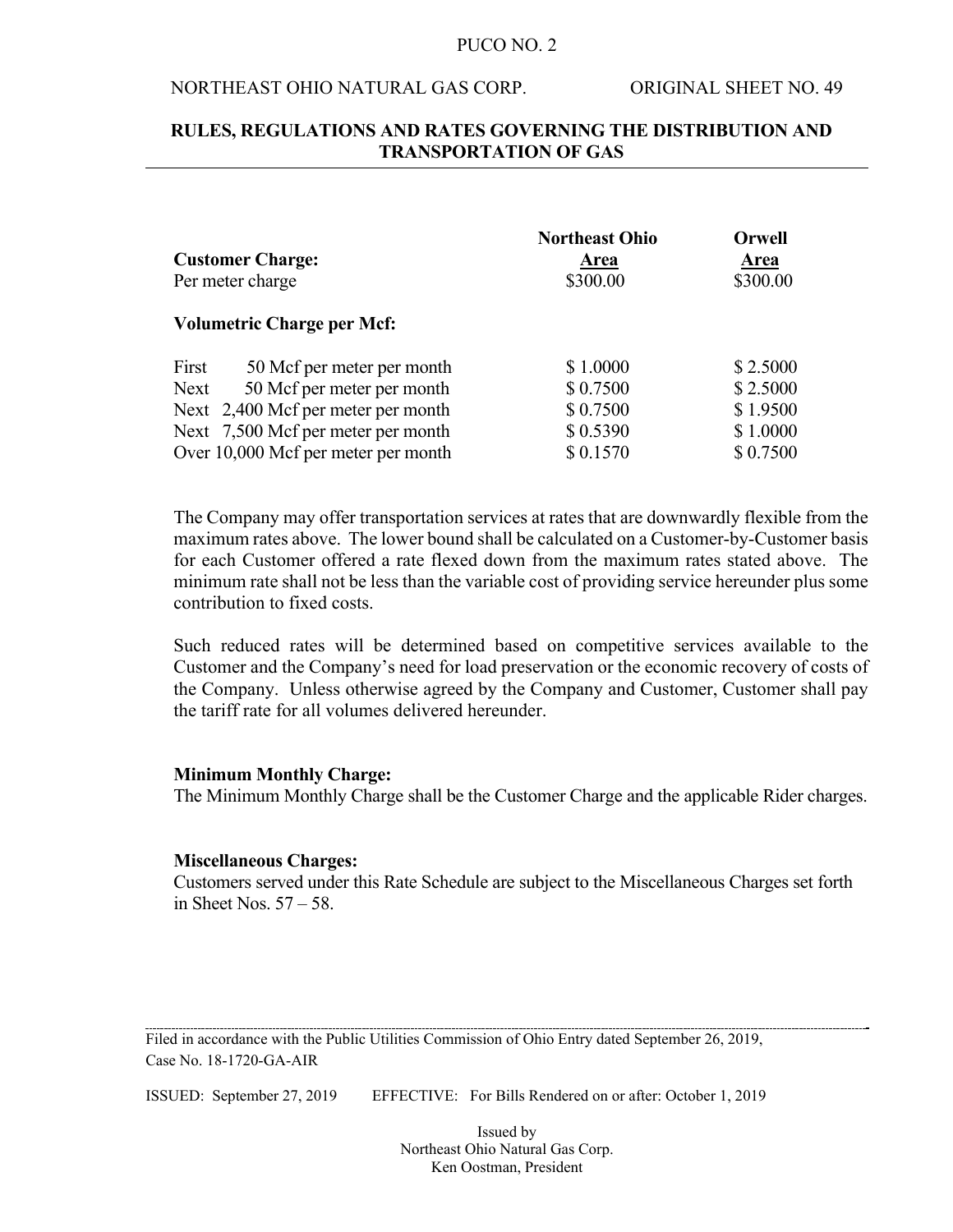### NORTHEAST OHIO NATURAL GAS CORP. ORIGINAL SHEET NO. 50

### **RULES, REGULATIONS AND RATES GOVERNING THE DISTRIBUTION AND TRANSPORTATION OF GAS**

### **Riders**

Services under this rate schedule is subject to the following Riders:

- Sheet No. 50 Gas Cost Recovery Rider
- Sheet No. 51 Gross Receipt Tax Rider
- Sheet No. 52 Income Tax Credit Mechanism Rider
- Sheet No. 53 Ohio MCF Tax Rider
- Sheet No. 54 Percentage of Income Payment Plan Rider ("PIPP")

Filed in accordance with the Public Utilities Commission of Ohio Entry dated September 26, 2019, Case No. 18-1720-GA-AIR

ISSUED: September 27, 2019 EFFECTIVE: For Bills Rendered on or after: October 1, 2019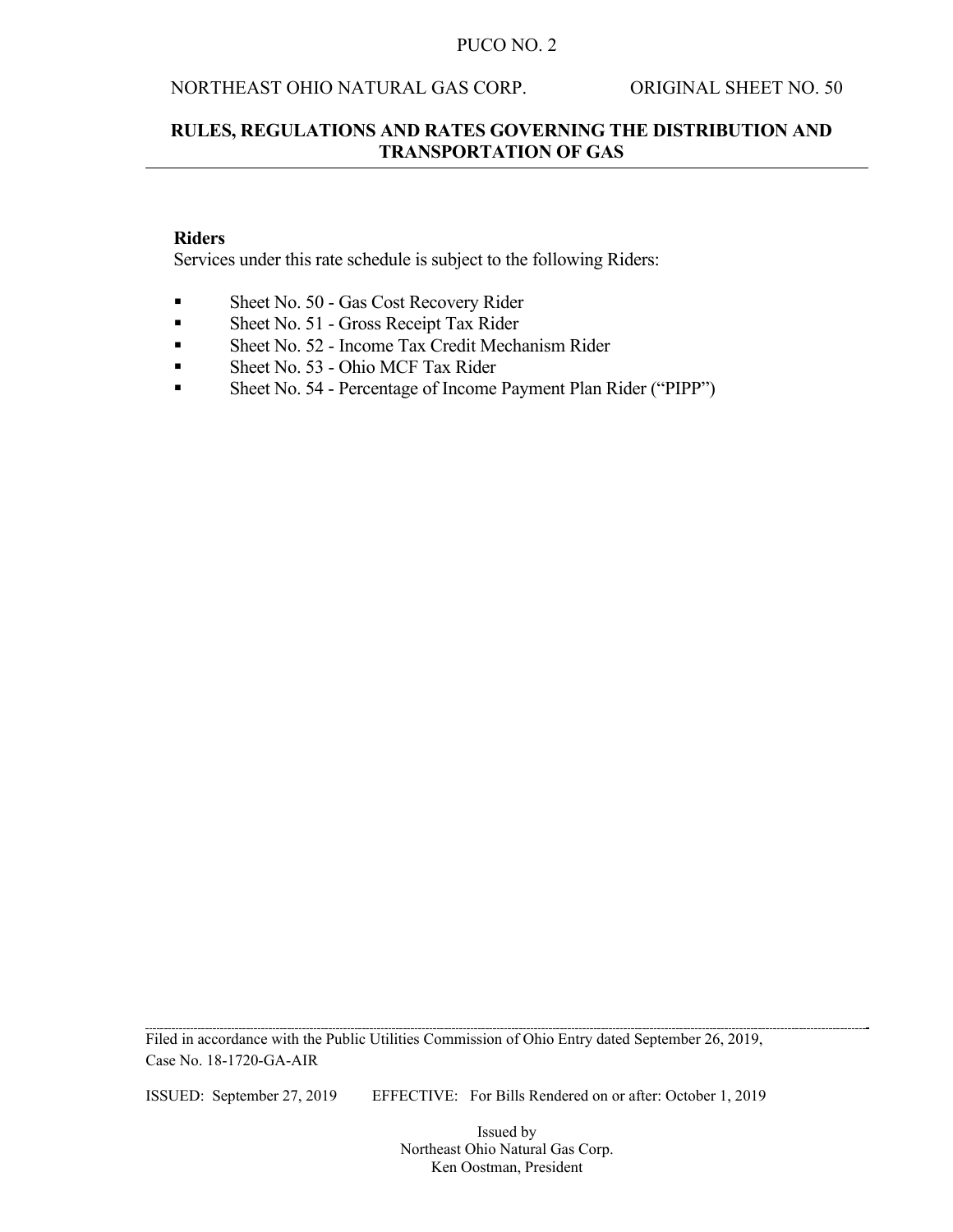### NORTHEAST OHIO NATURAL GAS CORP. ORIGINAL SHEET NO. 51

### **RULES, REGULATIONS AND RATES GOVERNING THE DISTRIBUTION AND TRANSPORTATION OF GAS**

# **GAS COST RECOVERY RIDER**

#### **56. Gas Cost Recovery Rider**

#### **Applicability:**

Applicable based on volumes of Company-owned supplies of gas to Customers served under Rates SGS, GS and LGS, is also applicable to Rates GTS and LGTS, subject to the terms and conditions applied to transportation customers in this tariff, and under the Obligation to Serve Following Termination of Transportation Agreement.

#### **Description:**

The monthly Gas Cost Recovery Charge shall be the product of the volume of Companyowned supplies of gas consumed and the GCR Rate. The Gas Cost Recovery Rate is determined pursuant to the requirements of the OAC Chapter 4901: 1-14 of the Uniform Purchased Gas Adjustment.

Filed in accordance with the Public Utilities Commission of Ohio Entry dated September 26, 2019, Case No. 18-1720-GA-AIR

ISSUED: September 27, 2019 EFFECTIVE: For Bills Rendered on or after: October 1, 2019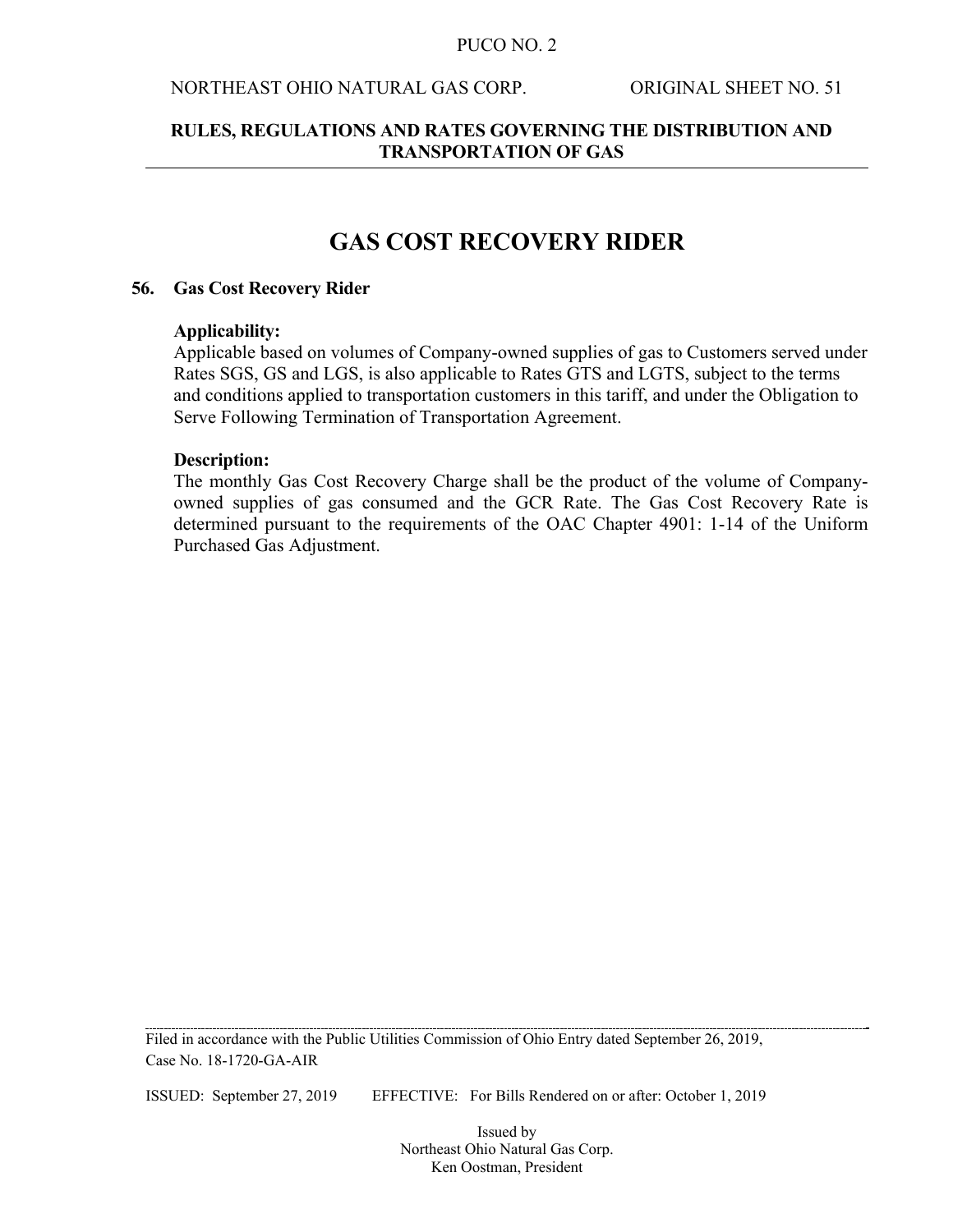### NORTHEAST OHIO NATURAL GAS CORP. ORIGINAL SHEET NO. 52

### **RULES, REGULATIONS AND RATES GOVERNING THE DISTRIBUTION AND TRANSPORTATION OF GAS**

# **GROSS RECEIPT TAX RIDER**

#### **57. Gross Receipt Tax Rider**

### **Applicability:**

Applicable to all Customers.

#### **Description:**

The Company will charge and collect each billing period the effect of the gross receipt taxes assessed against the Company.

#### **Gross Receipt Tax Rider Rate:**

The current gross receipt tax rate is 4.75%; therefore, the current gross receipt tax charged will be the effective rate of 4.987%.

Filed in accordance with the Public Utilities Commission of Ohio Entry dated September 26, 2019, Case No. 18-1720-GA-AIR

ISSUED: September 27, 2019 EFFECTIVE: For Bills Rendered on or after: October 1, 2019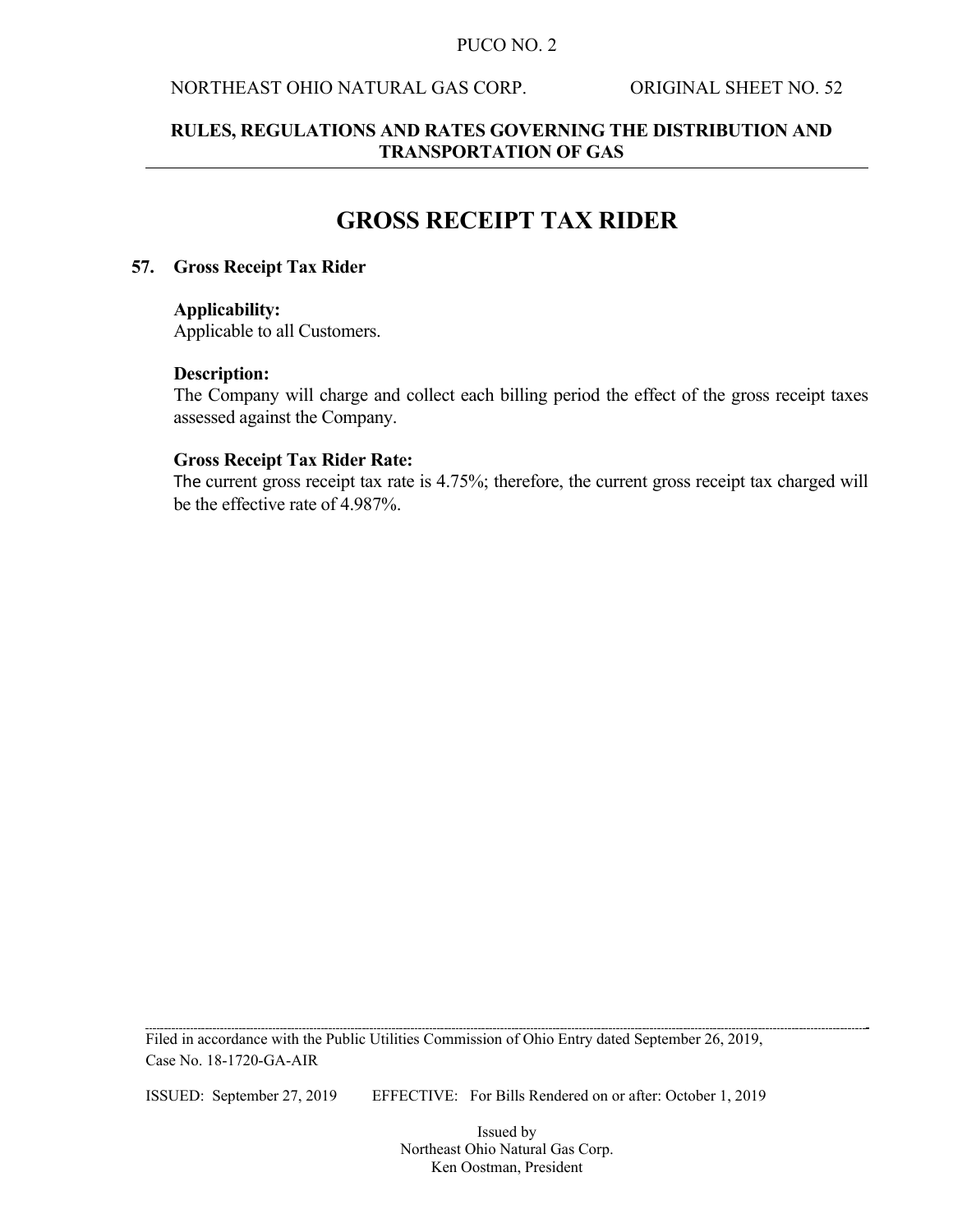#### NORTHEAST OHIO NATURAL GAS CORP. ORIGINAL SHEET NO. 53

### **RULES, REGULATIONS AND RATES GOVERNING THE DISTRIBUTION AND TRANSPORTATION OF GAS**

# **INCOME TAX CREDIT MECHANISM RIDER**

#### **58. Income Tax Credit Mechanism**

### **Applicability:**

Applicable to all Customers.

#### **Description:**

The Tax Cut and Jobs Act ("TCJA") of 2017, lowered the federal corporate income tax rate on corporations. As a result, the Company will provide a credit to Customers calculated from January 1, 2018, the effective date of the TCJA, to reflect the lower corporate tax rate. The credit to be given in this Rider shall be limited to the lowering of the federal income tax rate.

This Rider shall be calculated annually pursuant to a Notice filed no later than February 28 of each calendar year to reflect the actual previous calendar year data. Such adjustments to the Rider will become effective with bills rendered on and after the first billing unit of May of each year.

#### **Rate:**

Federal Income Tax Credit per Mcf:  $$0.00$ 

#### **Reconciliation Adjustments:**

This Rider is subject to reconciliation or adjustment, including but not limited to, increases or refunds. Such reconciliation or adjustment shall be limited to: the twelve-month period of actual data upon which the rates were calculated, if determined to be unlawful, unreasonable, or imprudent by the Commission in the docket those rates were approved or the Supreme Court of Ohio.

Filed in accordance with the Public Utilities Commission of Ohio Entry dated September 26, 2019, Case No. 18-1720-GA-AIR

ISSUED: September 27, 2019 EFFECTIVE: For Bills Rendered on or after: October 1, 2019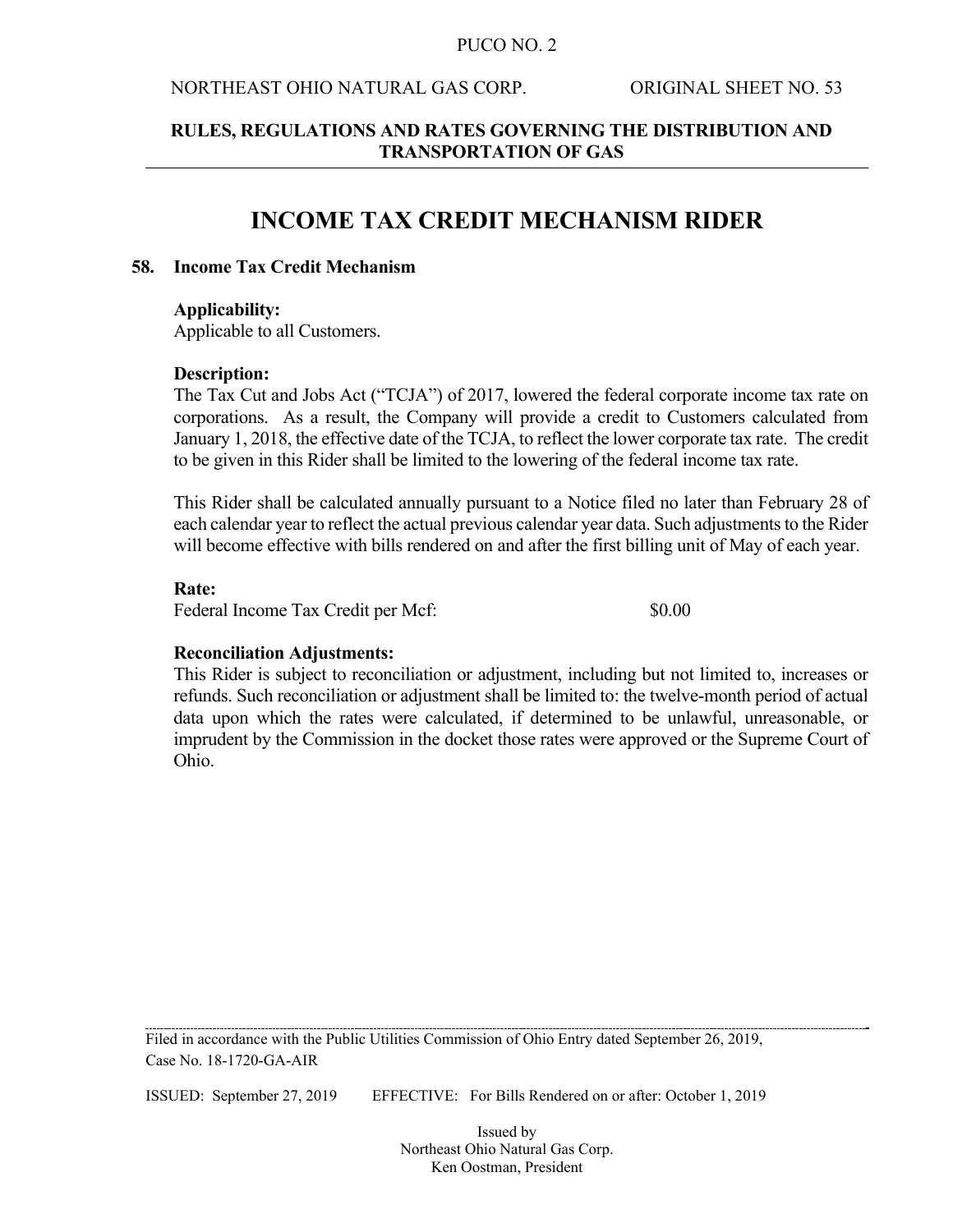### NORTHEAST OHIO NATURAL GAS CORP. ORIGINAL SHEET NO. 54

### **RULES, REGULATIONS AND RATES GOVERNING THE DISTRIBUTION AND TRANSPORTATION OF GAS**

# **OHIO MCF TAX RIDER**

### **59. Ohio MCF Tax Rider**

#### **Applicability:**

Applicable to all Customers.

#### **Description:**

Ohio Excise Tax established pursuant to ORC Section 5727.811 for collection on all Mcf of natural gas distributed by natural gas companies unless exempt. Provides for Northeast Ohio's excise tax liability.

#### **Ohio Mcf Tax Rider Rate:**

The Ohio Mcf Tax Rider Rate is as follows:

Ohio Mcf Tax Charge per Mcf:  $$0.0411$  per Mcf

Flex Customer per Mcf:  $$0.0200$  per Mcf

Filed in accordance with the Public Utilities Commission of Ohio Entry dated September 26, 2019, Case No. 18-1720-GA-AIR

ISSUED: September 27, 2019 EFFECTIVE: For Bills Rendered on or after: October 1, 2019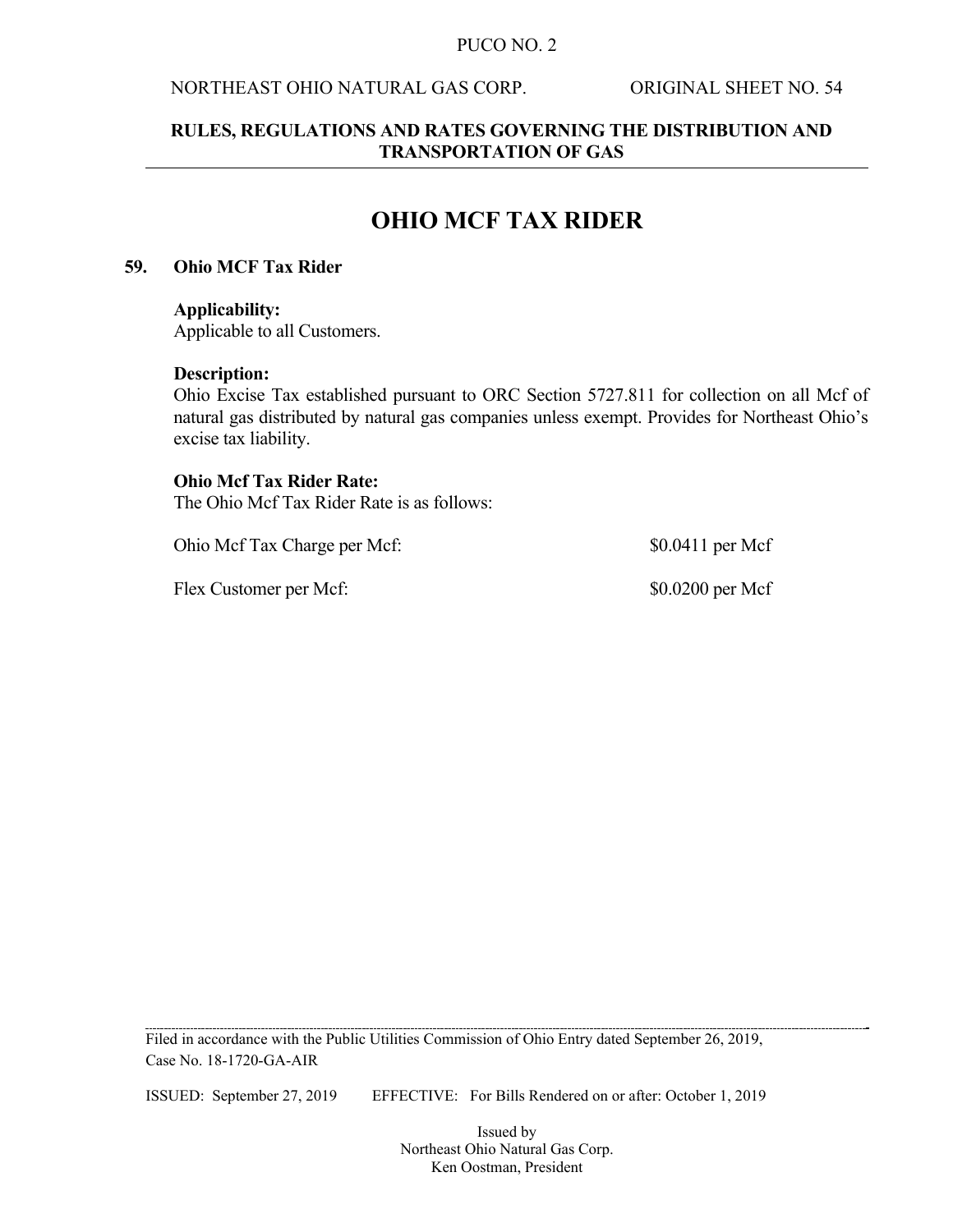### NORTHEAST OHIO NATURAL GAS CORP. ORIGINAL SHEET NO. 55

### **RULES, REGULATIONS AND RATES GOVERNING THE DISTRIBUTION AND TRANSPORTATION OF GAS**

# **PERCENTAGE OF INCOME PAYMENT PLAN RIDER**

### **60. Percentage of Income Payment Plan Rider ("PIPP")**

#### **Applicability:**

Applicable to all Customers.

### **Description:**

The PIPP Charge shall be the product of the monthly billing Mcf and the PIPP Rider Rate.

The PIPP Rider Rate shall be updated from time-to-time in accordance with previous Commission Orders.

#### **Reconciliation:**

The PIPP Rider is reconciled annually, with any over or under collection being reflected as a charge or credit in a subsequent update of the Rider Rate. The charge or credit may include Customer refunds if the Commission or Supreme Court of Ohio determines, as a result of an audit of the annual period in which the Rider Rate was in effect, that the Company's charge was unlawful or unreasonable or included imprudent amounts.

### **PIPP Rider Rate:**

The PIPP Rider Rate is \$0.00 per Mcf.

Filed in accordance with the Public Utilities Commission of Ohio Entry dated September 26, 2019, Case No. 18-1720-GA-AIR

ISSUED: September 27, 2019 EFFECTIVE: For Bills Rendered on or after: October 1, 2019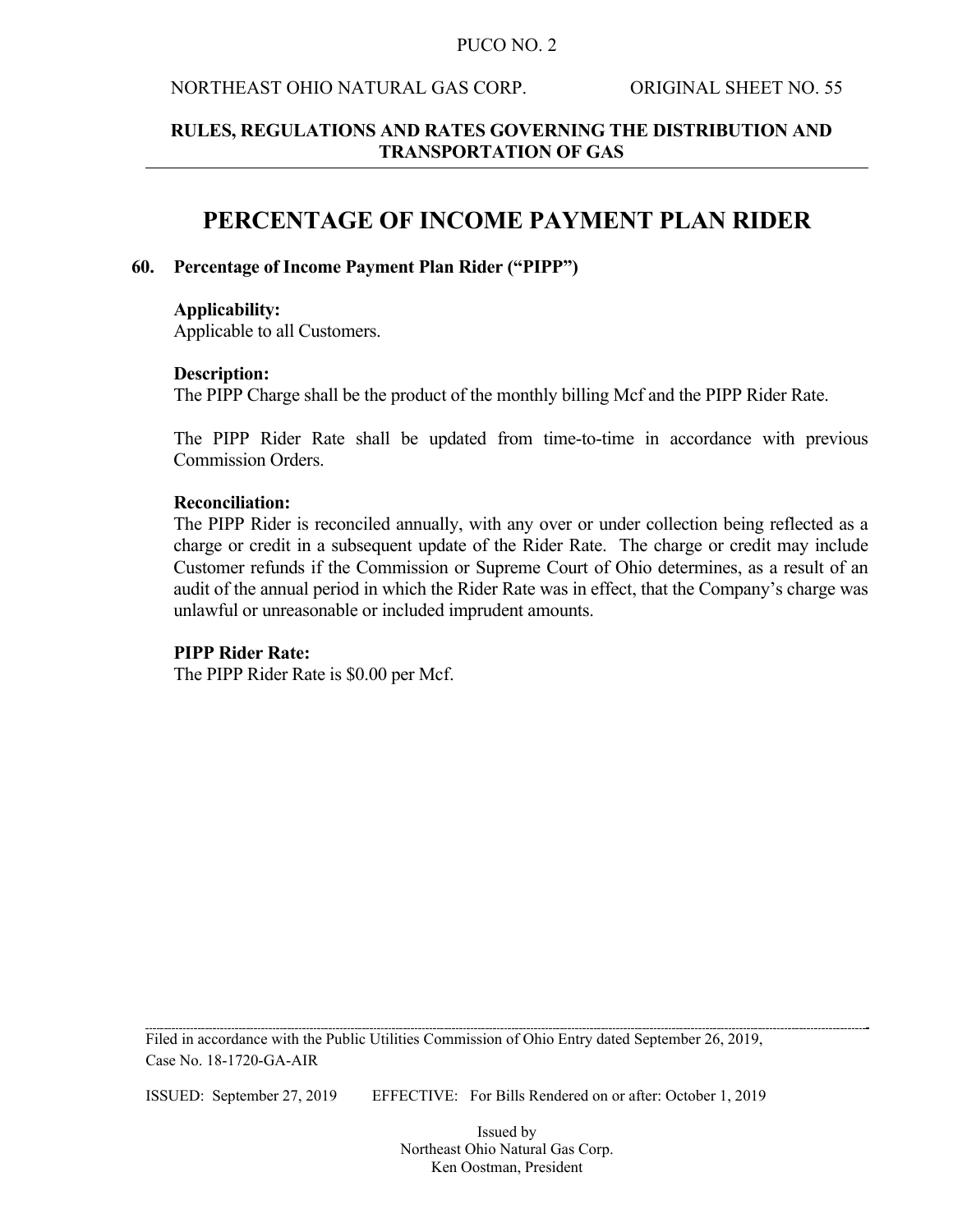#### NORTHEAST OHIO NATURAL GAS CORP. ORIGINAL SHEET NO. 56

### **RULES, REGULATIONS AND RATES GOVERNING THE DISTRIBUTION AND TRANSPORTATION OF GAS**

# **UNCOLLECTIBLE EXPENSE RIDER**

#### **61. Uncollectible Expense Rider**

#### **Applicability:**

Applicable to all Customers served under rate schedules SGS, GS and LGS.

#### **Description:**

The Uncollectible Expense Rider Rate shall be applied to all billed Mcf for Gas Service rendered to Customers served under the applicable Rate Schedules.

The Rider shall recover costs associated with uncollectible accounts arising from those Customers in those Rate Schedules responsible for paying the Uncollectible Expense Rider.

Company shall file an application with the Commission requesting approval to change the Uncollectible Expense Rider Rate if Company determines that an adjustment of more than plus or minus ten percent is needed.

#### **Reconciliation:**

The Uncollectible Expense Rider is updated annually. The Company's actual uncollectible expense for the applicable Rate Schedules, including carrying charges, shall be reconciled annually, with any over or under collection being reflected as a charge or credit in a subsequent update of the Rider Rate. The charge or credit may include Customer refunds if the Commission or Supreme Court of Ohio determines, as a result of an audit of the annual period in which the Rider Rate was in effect, that the Company's charge was unlawful or unreasonable or included imprudent amounts.

#### **Uncollectible Expense Rider Rate:**

The Uncollectible Expense Rider Rate is as follows:

|                                       | <b>Northeast Ohio</b> | Orwell   |
|---------------------------------------|-----------------------|----------|
|                                       | Area                  | Area     |
| Uncollectible Expense Charge per Mcf: | \$0.0232              | \$0.1465 |

Filed in accordance with the Public Utilities Commission of Ohio Entry dated September 26, 2019, Case No. 18-1720-GA-AIR

ISSUED: September 27, 2019 EFFECTIVE: For Bills Rendered on or after: October 1, 2019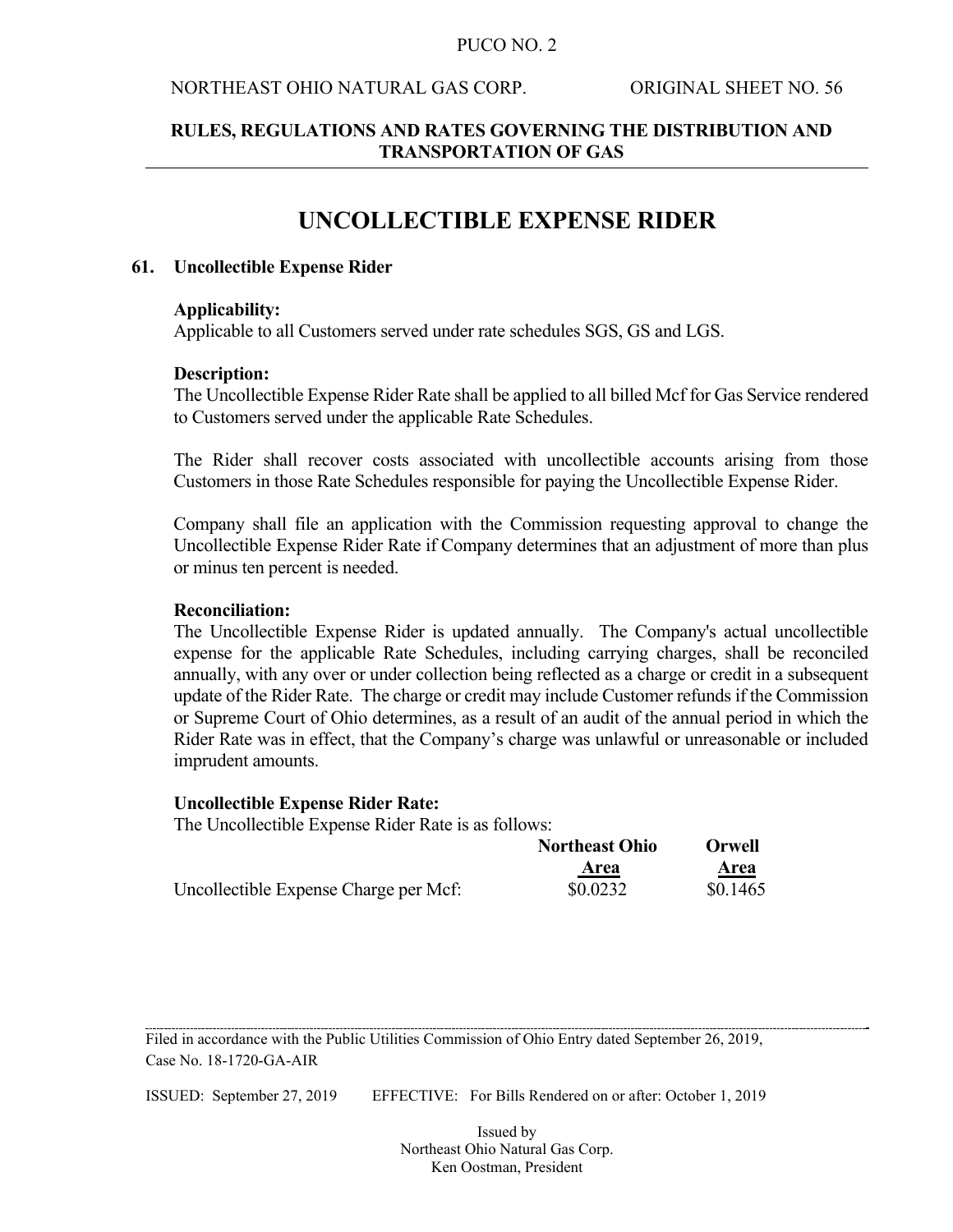### NORTHEAST OHIO NATURAL GAS CORP. ORIGINAL SHEET NO. 57

### **RULES, REGULATIONS AND RATES GOVERNING THE DISTRIBUTION AND TRANSPORTATION OF GAS**

# **MISCELLANEOUS CHARGES**

### **62. Excess Flow Valve Charge**

If an eligible Customer, as defined by 49 CFD 192.383, requests the installation of an excess flow valve on the Service Line, the requesting eligible Customer shall pay Company's actual cost of installing an excess flow valve.

### **63. Invalid Check or ACH Return**

 Whenever a Customer pays a bill by check and the check is returned, or Company incurs ACH return costs by the Customer's financial institution for lack of sufficient funds in the Customer's account, a charge of Twenty Dollars (\$20.00) shall apply.

### **64. Late Payment Charge**

 If a bill payment is not received by the Company offices or by the Company's authorized agent within twenty-one (21) days of the invoice, an additional amount of one and one-half percent (1.5%) of the unpaid balance on the Customer's subsequent bill will become due and payable as part of the Customer's total obligation. This provision is not applicable to unpaid account balances of any Customer enrolled in PIPP or a payment plan pursuant to Rule 4901:1-18-04, Ohio Administrative Code.

### **65. Meter Test Charge**

 If a meter is tested at the request of a Customer and said test result demonstrates the meter was operating within accepted tolerances, a charge of Twenty-Five Dollars (\$25.00) shall be assessed. If the test result demonstrates the meter was not operating within accepted tolerance, there shall be no charge for the test or removal. This charge shall not be assessed for the first such test performed in any 36-month period.

### **66. Reconnection Charge**

If a service is reconnected after disconnection, or an additional inspection is required, a charge of Twenty-Five Dollars (\$25.00) shall be assessed if performed during normal working hours.

If service is reconnected after disconnection or an additional inspection is required after Company's normal business hours, a charge of Thirty Dollars (\$30.00) shall be assessed.

Filed in accordance with the Public Utilities Commission of Ohio Entry dated September 26, 2019, Case No. 18-1720-GA-AIR

ISSUED: September 27, 2019 EFFECTIVE: For Bills Rendered on or after: October 1, 2019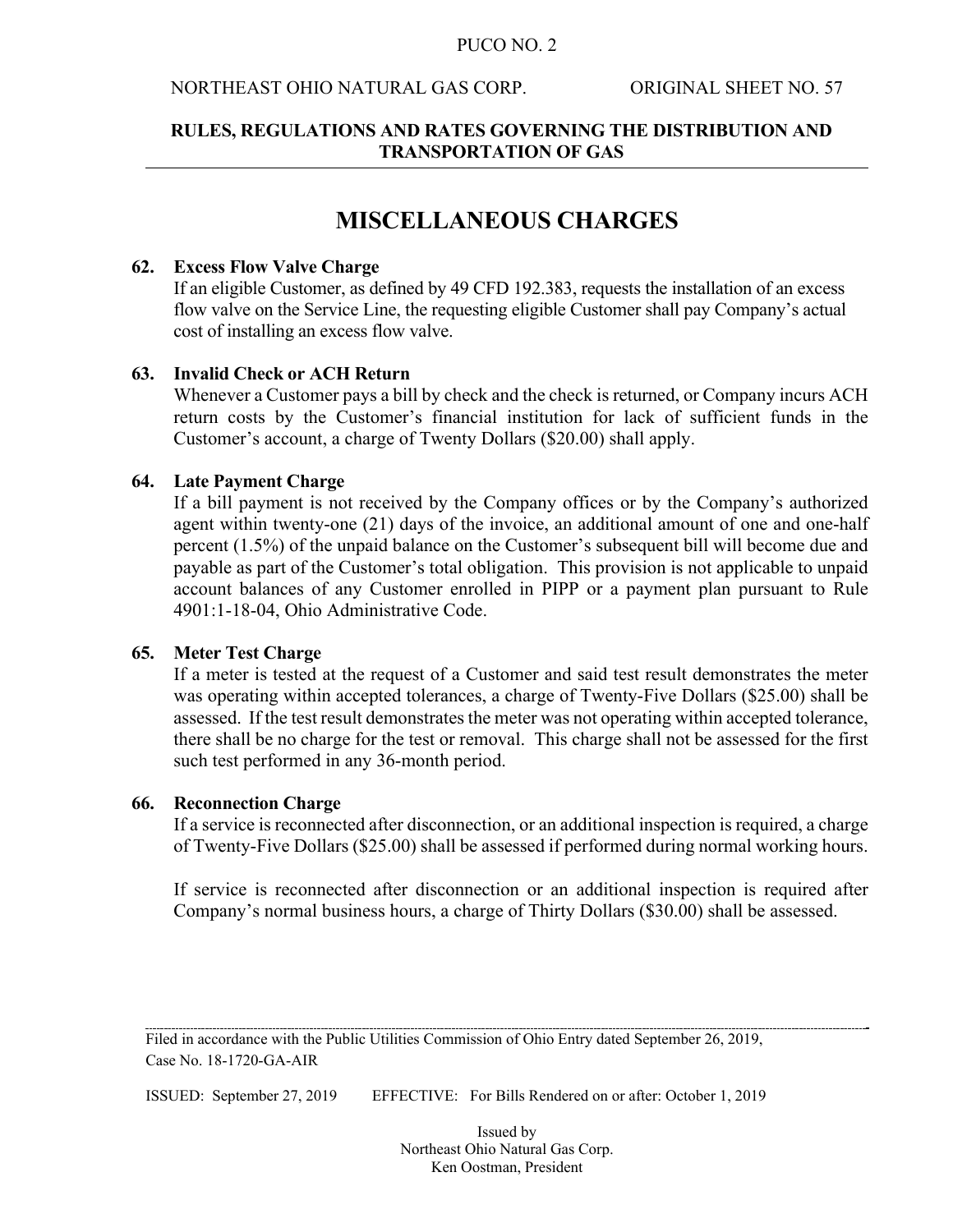### NORTHEAST OHIO NATURAL GAS CORP. ORIGINAL SHEET NO. 58

### **RULES, REGULATIONS AND RATES GOVERNING THE DISTRIBUTION AND TRANSPORTATION OF GAS**

### **67. Theft of Service/Tampering**

Whenever the gas meter, metering equipment or associated property is damaged, interfered with, displaced, bypassed or otherwise tampered with by a Customer, Customer or other Person, or when a person not authorized by Company has reconnected service, and Company dispatches an employee or authorized representative to investigate the matter prior to disconnection, the Customer shall pay a Theft of Service Investigation Fee of One Hundred Twenty-Five Dollars (\$125.00) prior to reconnection of service in addition to other required reconnection charges. The Theft of Service Investigation Fee shall only be levied when the Company has reasonable evidence of the Customer's fraudulent or damaging practice. Reasonable evidence includes but is not limited to:

- 1. Admission by the Customer or another Customer or Person at or adjacent to the service address;
- 2. Photographic or documentary evidence of the fraudulent practice or tampering; and
- 3. Personal observation by Company employee or authorized representative.

#### **68. Tie-In Charge**

 If a tie-in is required to restore service to the same Customer who had their service line cut and plugged as a result of repeated detection of unauthorized use of service, a charge of up to Two Hundred Fifty Dollars (\$250.00) or actual cost, whichever is less shall be assessed. Unauthorized use of service includes:

- 1. Detection of turning on meter and curb valve after non-pay turn off by Company, and;
- 2. Detection of by-passing meter inlet and outlet connections after removal of meter by Company.

Filed in accordance with the Public Utilities Commission of Ohio Entry dated September 26, 2019, Case No. 18-1720-GA-AIR

ISSUED: September 27, 2019 EFFECTIVE: For Bills Rendered on or after: October 1, 2019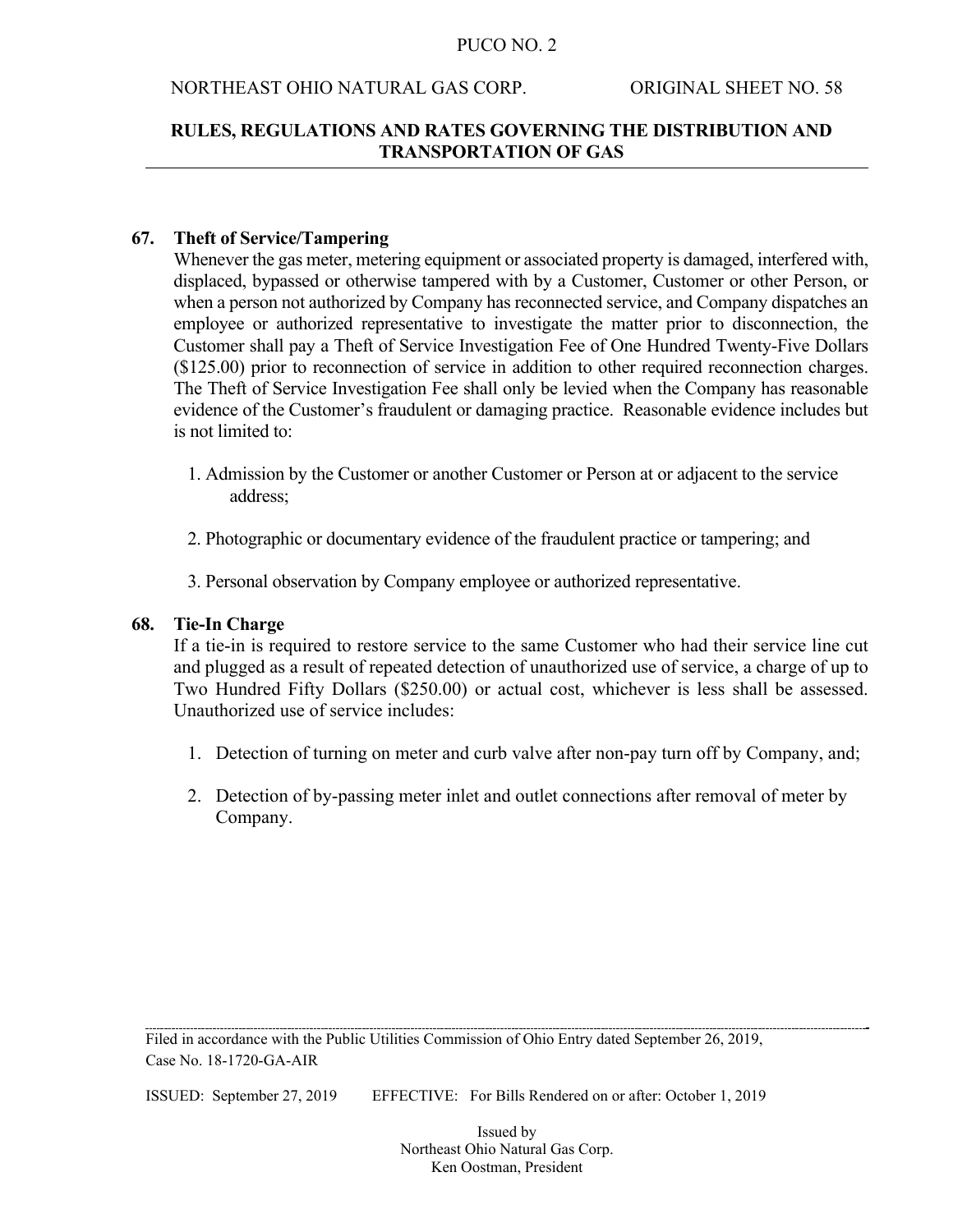#### NORTHEAST OHIO NATURAL GAS CORP. ORIGINAL SHEET NO. 59

### **RULES, REGULATIONS AND RATES GOVERNING THE DISTRIBUTION AND TRANSPORTATION OF GAS**

# **GENERAL INFORMATION**

#### **69. Minimum Gas Service Standards**

 The Company shall comply with the minimum gas service standards for natural gas companies set forth in OAC 4901:1-13, a copy of which may be viewed on the Public Utilities Commission of Ohio's Web site at www.puco.ohio.gov, or obtained from the PUCO upon request. Where the PUCO has granted the Company a waiver from any provision of the minimum gas service standards, the Company shall comply with the terms of any Order granting such waiver. The rules and regulations in this tariff are subject to, and include as part thereof, all rules and regulations applicable to the Company from time to time issued or established by the PUCO under its emergency powers.

#### **70. Right to Modify**

 The Company reserves the right to modify, alter or amend the foregoing rules and regulations and to make such further and other rules and regulations as experience may suggest and as the Company may deem necessary or convenient in the conduct of its business. Said new or amended rules and regulations are to become effective, and will be added to the Company's tariff only upon submission to and approval by the PUCO. All Customers will come under the standards for gas pipeline and appliance venting on Customer's premises.

#### **71. Tariff Subject to Commission Rules, Orders and Ohio Revised Code**

 These Rules, Regulations and Rates Governing the Distribution and Transportation of Gas are subject to and include as part thereof all orders, rules, and regulations applicable to the Company from time-to-time issued or established by The Public Utilities Commission of Ohio under its emergency powers.

#### **72. Curtailment of Gas Service and Enforcement of Curtailment**

 The following classifications set forth the rules of the Company governing the curtailment of gas service to various classes of Customers in the event of a gas shortage. The Company may curtail or discontinue gas service in accordance with this classification without incurring liability for any subsequent loss or damages that its Customers may sustain through such curtailment or discontinuation.

1. High Priority Customers shall include any service account where the use of natural gas is for space heating of a permanent residence or for use by a governmental agency or public service organization that provides emergency or life support services. Human needs Customers shall include permanent residences, hospitals, nursing homes,

ISSUED: September 27, 2019 EFFECTIVE: For Bills Rendered on or after: October 1, 2019

Filed in accordance with the Public Utilities Commission of Ohio Entry dated September 26, 2019, Case No. 18-1720-GA-AIR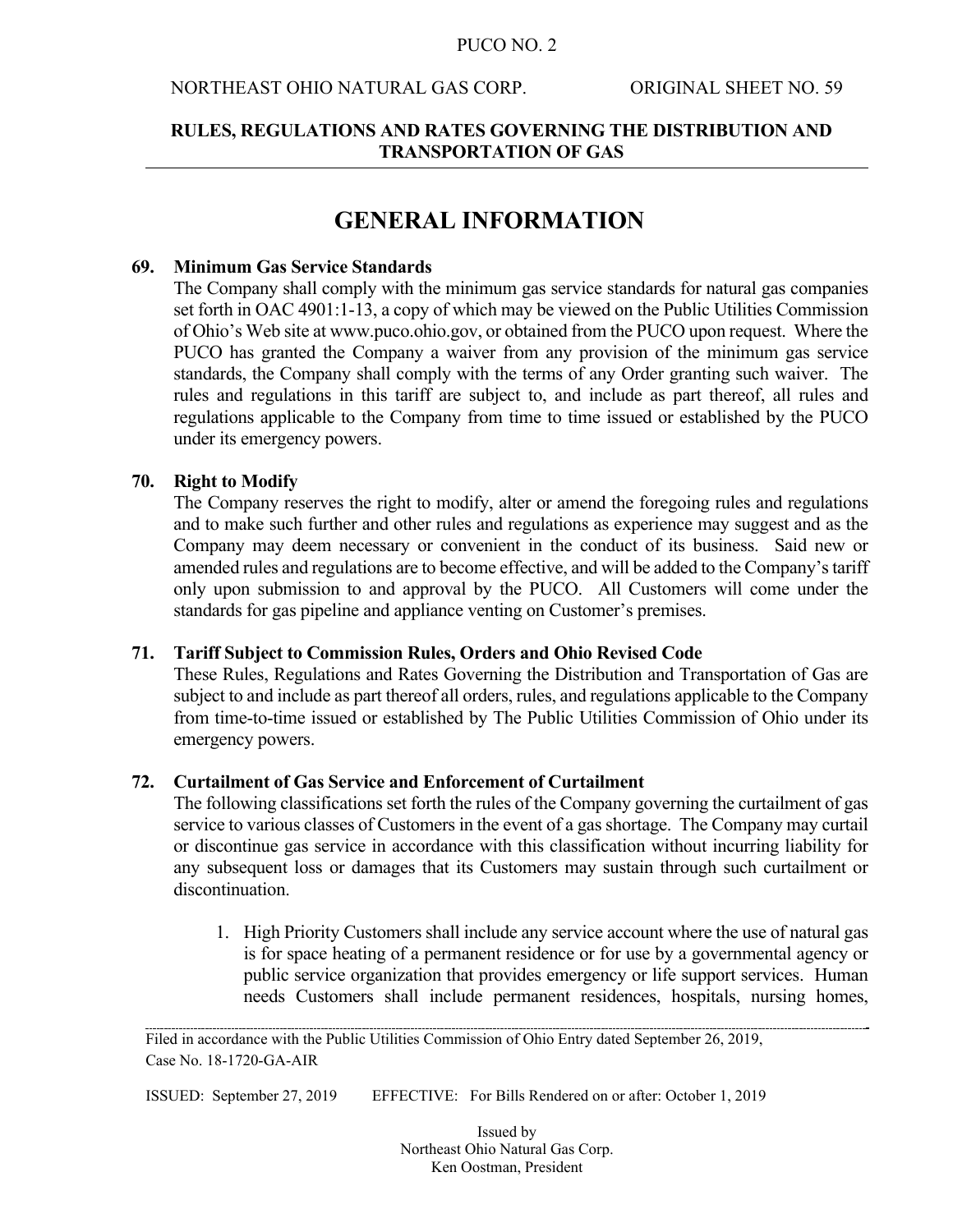#### NORTHEAST OHIO NATURAL GAS CORP. ORIGINAL SHEET NO. 60

### **RULES, REGULATIONS AND RATES GOVERNING THE DISTRIBUTION AND TRANSPORTATION OF GAS**

residential correctional institutions, motels and hotels. In the event of a shortage of gas, High Priority Customers shall have preference over Medium and Low Priority Customers.

- 2. Medium Priority Customers shall include any service account where the use is in schools, churches, and similar institutions, federal, state, county, municipal and public buildings, theaters, stores, restaurants, bakeries, and all types of commercial establishments. In the event of a shortage of gas, Class B Customers shall have preference over Low Priority Customers.
- 3. Low Priority Customers shall include service accounts using gas in industrial or manufacturing facilities, including gas used for space heating by such Customers, and Customers using gas for the generation of power. Gas service to Customers under this classification shall be subject to discontinuance or curtailment at any time, temporarily or permanently, in whole or in part, to protect or conserve the supply of gas for High and Medium Priority Customers.
- 4. Whenever curtailments are deemed necessary by the Company, curtailments may be phased in to the extent a Customer needs additional time to safely reduce their consumption of gas.

Filed in accordance with the Public Utilities Commission of Ohio Entry dated September 26, 2019, Case No. 18-1720-GA-AIR

ISSUED: September 27, 2019 EFFECTIVE: For Bills Rendered on or after: October 1, 2019